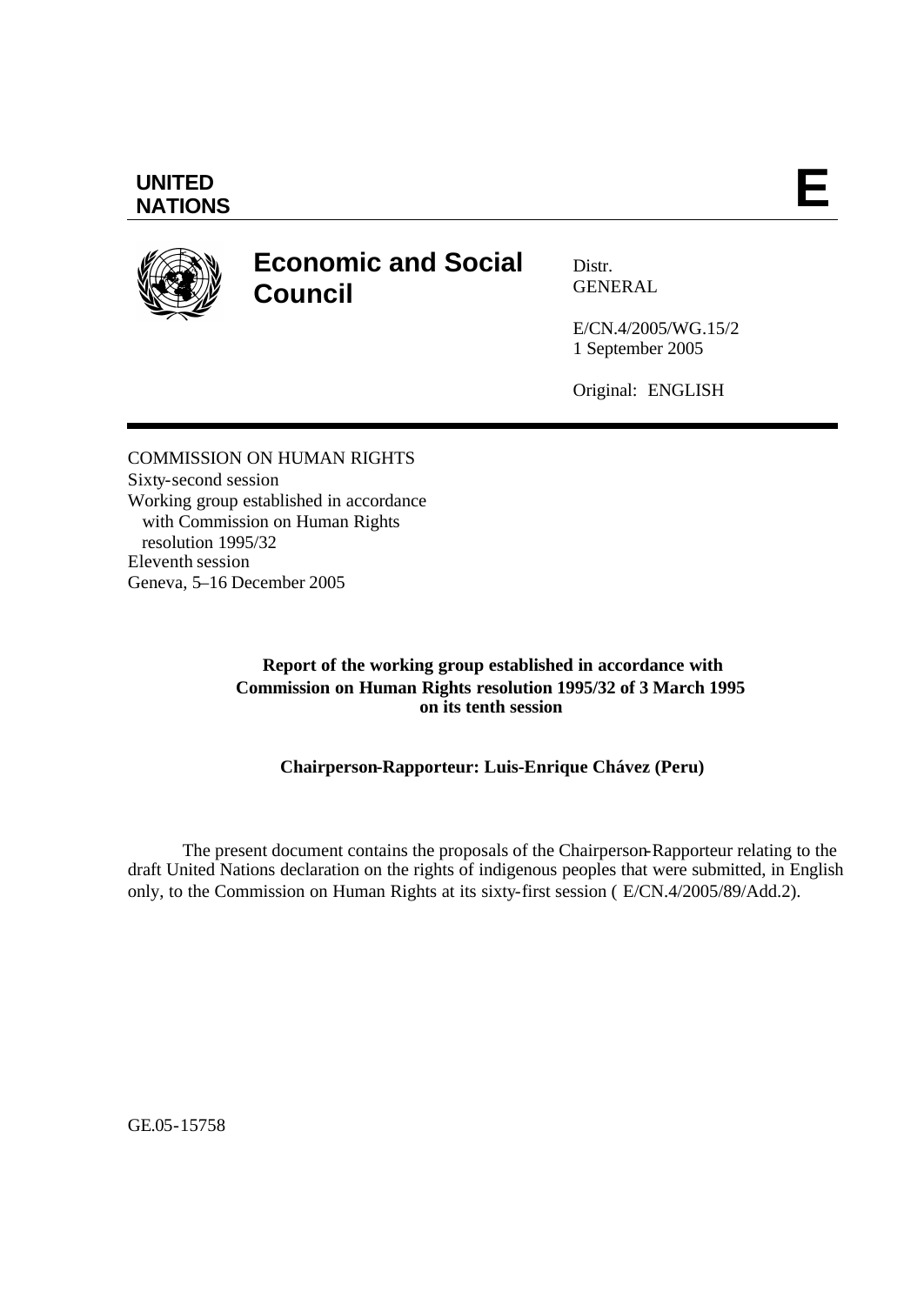#### **ANNEX**

#### **Draft Declaration on the Rights of Indigenous Peoples**

| <b>ORIGINAL TEXT</b>                                                                                                                                                                                                                                                                                                                                               | <b>CHAIRMAN'S SUMMARY OF PROPOSALS</b>                                                                                                                                                                                                                                                                                                                             | <b>CHAIRMAN'S PROPOSAL</b>                                                                                                                                                                                                                                                                                                                                         |
|--------------------------------------------------------------------------------------------------------------------------------------------------------------------------------------------------------------------------------------------------------------------------------------------------------------------------------------------------------------------|--------------------------------------------------------------------------------------------------------------------------------------------------------------------------------------------------------------------------------------------------------------------------------------------------------------------------------------------------------------------|--------------------------------------------------------------------------------------------------------------------------------------------------------------------------------------------------------------------------------------------------------------------------------------------------------------------------------------------------------------------|
| PP <sub>1</sub>                                                                                                                                                                                                                                                                                                                                                    | PP <sub>1</sub>                                                                                                                                                                                                                                                                                                                                                    | PP <sub>1</sub>                                                                                                                                                                                                                                                                                                                                                    |
| Affirming that indigenous peoples are equal in<br>dignity and rights to all other peoples, while<br>recognizing the right of all peoples to be different, to<br>consider themselves different, and to be respected as<br>such,                                                                                                                                     | Affirming that indigenous peoples are equal in dignity and<br>rights to all other peoples, while recognizing the right of<br>all peoples to be different, to consider themselves<br>different, and to be respected as such,                                                                                                                                        | Affirming that indigenous peoples are equal in<br>dignity and rights to all other peoples, while<br>recognizing the right of all peoples to be different, to<br>consider themselves different, and to be respected as<br>such,                                                                                                                                     |
| PP <sub>2</sub>                                                                                                                                                                                                                                                                                                                                                    | PP <sub>2</sub>                                                                                                                                                                                                                                                                                                                                                    | PP <sub>2</sub>                                                                                                                                                                                                                                                                                                                                                    |
| Affirming also that all peoples contribute to the<br>diversity and richness of civilizations and cultures,<br>which constitute the common heritage of humankind,                                                                                                                                                                                                   | Affirming also that all peoples contribute to the diversity<br>and richness of civilizations and cultures, which<br>constitute the common heritage of humankind,                                                                                                                                                                                                   | Affirming also that all peoples contribute to the<br>diversity and richness of civilizations and cultures,<br>which constitute the common heritage of humankind,                                                                                                                                                                                                   |
| PP3                                                                                                                                                                                                                                                                                                                                                                | PP <sub>3</sub>                                                                                                                                                                                                                                                                                                                                                    | PP <sub>3</sub>                                                                                                                                                                                                                                                                                                                                                    |
| Affirming further that all doctrines, policies and<br>practices based on or advocating superiority of<br>peoples or individuals on the basis of national origin,<br>racial, religious, ethnic or cultural differences are<br>racist, scientifically false, legally invalid, morally<br>condemnable and socially unjust,                                            | Affirming further that all doctrines, policies and practices<br>based on or advocating superiority of peoples or<br>individuals on the basis of national origin, racial,<br>religious, ethnic or cultural differences are racist,<br>scientifically false, legally invalid, morally condemnable<br>and socially unjust,                                            | Affirming further that all doctrines, polic ies and<br>practices based on or advocating superiority of<br>peoples or individuals on the basis of national origin,<br>racial, religious, ethnic or cultural differences are<br>racist, scientifically false, legally invalid, morally<br>condemnable and socially unjust,                                           |
| PP4                                                                                                                                                                                                                                                                                                                                                                | PP4                                                                                                                                                                                                                                                                                                                                                                | PP <sub>4</sub>                                                                                                                                                                                                                                                                                                                                                    |
| Reaffirming also that indigenous peoples, in the<br>exercise of their rights, should be free from<br>discrimination of any kind,                                                                                                                                                                                                                                   | Reaffirming also that indigenous peoples, [in the exercise<br>of their rights], should be free from discrimination of any<br>kind,                                                                                                                                                                                                                                 | Reaffirming also that indigenous peoples, in the<br>exercise of their rights, should be free from<br>discrimination of any kind.                                                                                                                                                                                                                                   |
| PP <sub>5</sub>                                                                                                                                                                                                                                                                                                                                                    | PP <sub>5</sub>                                                                                                                                                                                                                                                                                                                                                    | PP <sub>5</sub>                                                                                                                                                                                                                                                                                                                                                    |
| Concerned that indigenous peoples have been<br>deprived of their human rights and fundamental<br>freedoms, resulting, inter alia, in their colonization<br>and dispossession of their lands, territories and<br>resources, thus preventing them from exercising, in<br>particular, their right to development in accordance<br>with their own needs and interests, | Concerned that indigenous peoples have been deprived<br>of their human rights and fundamental freedoms,<br>resulting, inter alia, in their colonization and<br>dispossession of their lands, territories and resources,<br>thus preventing them from exercising, in particular, their<br>right to development in accordance with their own needs<br>and interests, | Concerned that indigenous peoples have been<br>deprived of their human rights and fundamental<br>freedoms, resulting, inter alia, in their colonization<br>and dispossession of their lands, territories and<br>resources, thus preventing them from exercising, in<br>particular, their right to development in accordance<br>with their own needs and interests, |
| PP <sub>6</sub>                                                                                                                                                                                                                                                                                                                                                    | PP <sub>6</sub>                                                                                                                                                                                                                                                                                                                                                    | PP <sub>6</sub>                                                                                                                                                                                                                                                                                                                                                    |
| Recognizing the urgent need to respect and promote<br>the inherent rights and characteristics of indigenous                                                                                                                                                                                                                                                        | Recognizing the urgent need to respect and promote the<br>inherent rights [and characteristics] of indigenous                                                                                                                                                                                                                                                      | Recognizing the urgent need to respect and promote<br>the inherent rights of indigenous peoples, especially                                                                                                                                                                                                                                                        |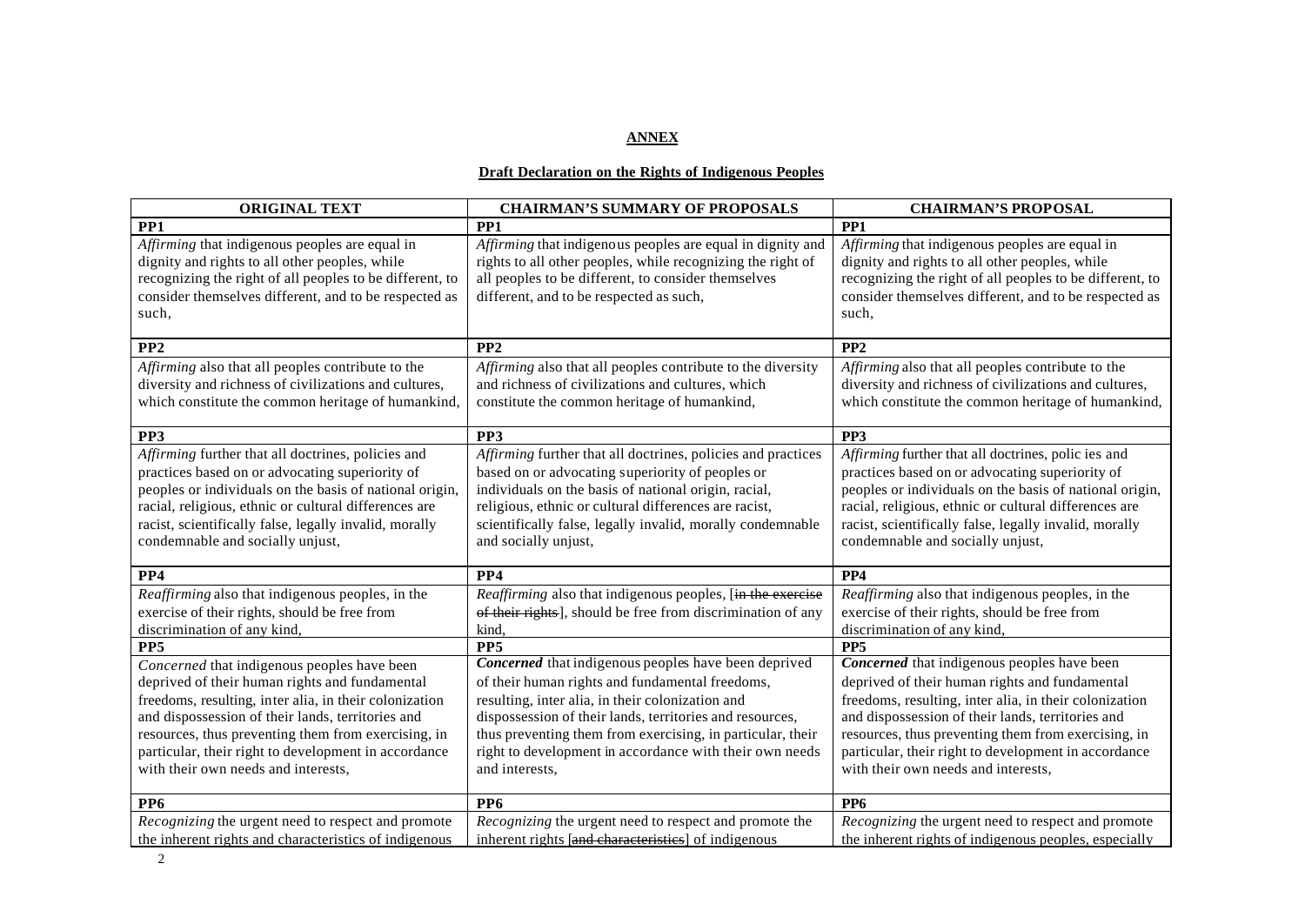| peoples, especially their rights to their lands,<br>territories and resources, which derive from their<br>political, economic<br>and social structures and from their cultures, spiritual<br>traditions, histories and philosophies,                                                                                        | peoples, especially their rights to their lands, territories<br>and resources, which derive from their political,<br>economic and social structures and from their cultures,<br>spiritual traditions, histories and philosophies,<br>Further recognizing the urgent need to respect and<br>promote the rights of indigenous peoples affirmed in<br>treaties, agreements and other constructive<br>arrangements with States | their rights to their lands, territories and resources,<br>which derive from their political, economic and<br>social structures and from their cultures, spiritual<br>traditions, histories and philosophies,<br>Further recognizing the urgent need to respect and<br>promote the rights of indigenous peoples affirmed in<br>treaties, agreements and other constructive<br>arrangements with States |
|-----------------------------------------------------------------------------------------------------------------------------------------------------------------------------------------------------------------------------------------------------------------------------------------------------------------------------|----------------------------------------------------------------------------------------------------------------------------------------------------------------------------------------------------------------------------------------------------------------------------------------------------------------------------------------------------------------------------------------------------------------------------|--------------------------------------------------------------------------------------------------------------------------------------------------------------------------------------------------------------------------------------------------------------------------------------------------------------------------------------------------------------------------------------------------------|
| PP7                                                                                                                                                                                                                                                                                                                         | PP7                                                                                                                                                                                                                                                                                                                                                                                                                        | PP7                                                                                                                                                                                                                                                                                                                                                                                                    |
| Welcoming the fact that indigenous peoples are<br>organizing themselves for political, economic, social<br>and cultural enhancement and in order to bring an<br>end to all forms of discrimination and oppression<br>wherever they occur,                                                                                   | Welcoming the fact that indigenous peoples are<br>organizing themselves for political, economic, social and<br>cultural enhancement and in order to bring an end to all<br>forms of discrimination and oppression wherever they<br>occur,                                                                                                                                                                                  | Welcoming the fact that indigenous peoples are<br>organizing themselves for political, economic, social<br>and cultural enhancement and in order to bring an<br>end to all forms of discrimination and oppression<br>wherever they occur,                                                                                                                                                              |
| PP8<br>Convinced that control by indigenous peoples over<br>developments affecting them and their lands,<br>territories and resources will enable them to maintain<br>and strengthen their institutions, cultures and<br>traditions, and to promote<br>their development in accordance with their<br>aspirations and needs, | PP8<br>Convinced that [increase] control by indigenous peoples<br>over developments affecting them and their lands [,] [or]<br>territories and resources will enable them to maintain and<br>strengthen their institutions, cultures and traditions, and<br>to promote their development in accordance with their<br>aspirations and needs,                                                                                | PP8<br>Convinced that control by indigenous peoples over<br>developments affecting them and their lands or<br>territories and resources will enable them to maintain<br>and strengthen their institutions, cultures and<br>traditions, and to promote<br>their development in accordance with their<br>aspirations and needs,                                                                          |
| PP <sub>9</sub>                                                                                                                                                                                                                                                                                                             | PP <sub>9</sub>                                                                                                                                                                                                                                                                                                                                                                                                            | PP <sub>9</sub>                                                                                                                                                                                                                                                                                                                                                                                        |
| Recognizing also that respect for indigenous<br>knowledge, cultures and traditional practices<br>contributes to sustainable and equitable development<br>and proper management of the environment,                                                                                                                          | Recognizing also that respect for indigenous knowledge,<br>cultures and traditional practices contributes to<br>sustainable and equitable development and proper<br>management of the environment,                                                                                                                                                                                                                         | Recognizing also that respect for indigenous<br>knowledge, cultures and traditional practices<br>contributes to sustainable and equitable development<br>and proper management of the environment,                                                                                                                                                                                                     |
| <b>PP10</b>                                                                                                                                                                                                                                                                                                                 | <b>PP10</b>                                                                                                                                                                                                                                                                                                                                                                                                                | <b>PP10</b>                                                                                                                                                                                                                                                                                                                                                                                            |
| <i>Emphasizing</i> the need for demilitarization of the<br>lands and territories of indigenous peoples, which<br>will contribute to peace, economic and social<br>progress and development, understanding and<br>friendly relations among nations and peoples of the<br>world,                                              | Emphasizing the need for that demilitarization of the<br>lands and territories of indigenous peoples, which will<br>can contribute to peace, economic and social progress<br>and development, understanding and [, in some<br>circumstances,] friendly relations among nations and<br>peoples of the world,                                                                                                                | Emphasizing that demilitarization of the lands and<br>territories of indigenous peoples, can contribute to<br>peace, economic and social progress and<br>development, understanding and friendly relations<br>among nations and peoples of the world,                                                                                                                                                  |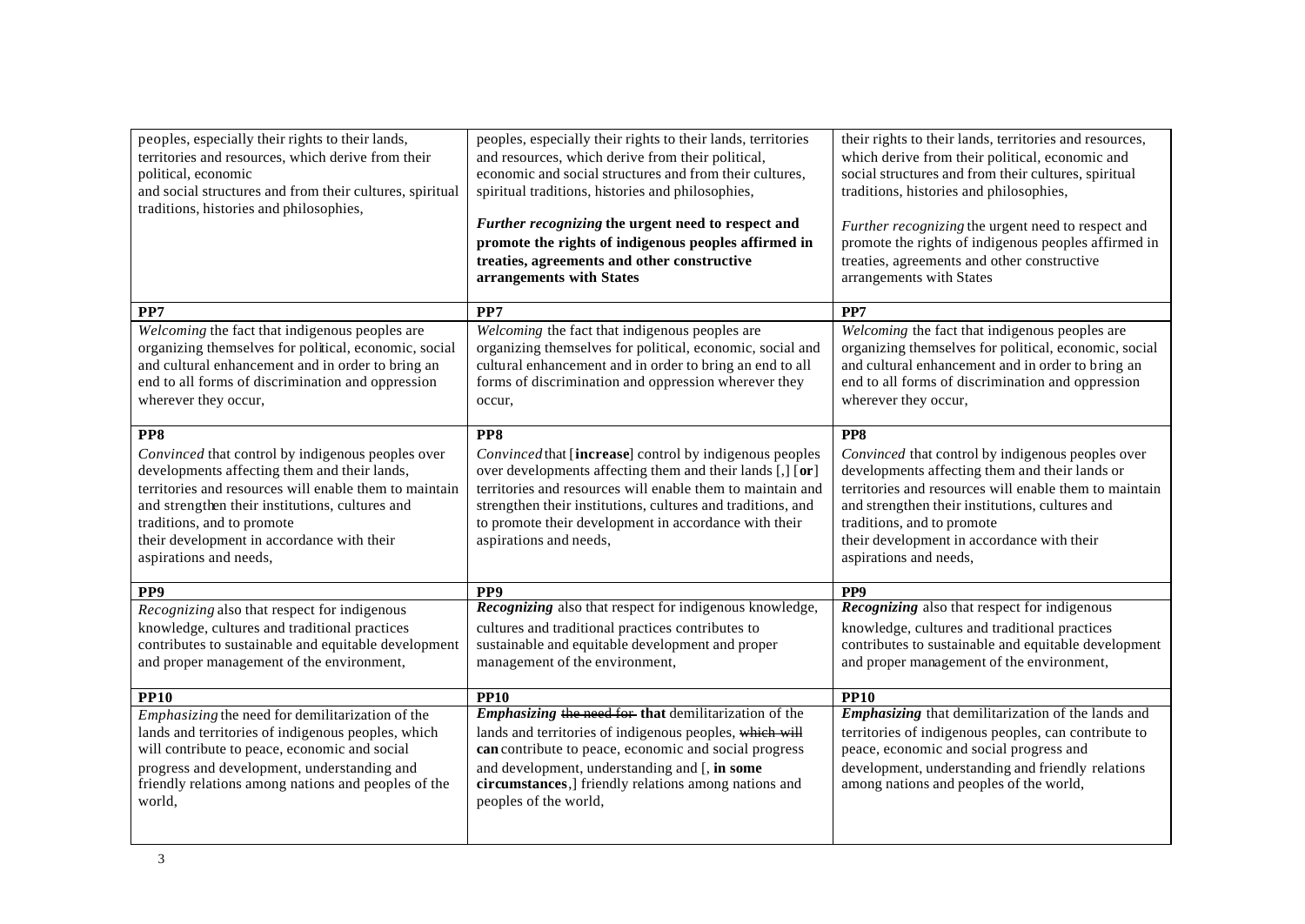| PP11                                                   | <b>PP11</b>                                                       | <b>PP11</b>                                                                                                  |
|--------------------------------------------------------|-------------------------------------------------------------------|--------------------------------------------------------------------------------------------------------------|
| Recognizing in particular the right of indigenous      | <b>Recognizing</b> in particular the right of indigenous families | <b>Recognizing</b> in particular the right of indigenous                                                     |
| families and communities to retain shared              | and communities to retain shared responsibility for the           | families and communities to retain shared                                                                    |
| responsibility for the upbringing, training, education | upbringing, training, education and well-being of their           | responsibility for the upbringing, training, education                                                       |
| and well-being of their children,                      | children, [consistent with the rights of the child,]              | and well-being of their children, consistent with the                                                        |
|                                                        |                                                                   | rights of the child,                                                                                         |
| <b>PP12</b>                                            | <b>PP12</b>                                                       | <b>PP12</b>                                                                                                  |
| Recognizing also that indigenous peoples have the      | Recognizing also that indigenous peoples [have the right          | Recognizing also that indigenous peoples have the                                                            |
| right freely to determine their relationships with     | freely] [are free] to determine their relationships with          | right freely to determine their relationships with                                                           |
| States in a spirit of coexistence, mutual benefit and  | States in a spirit of coexistence, mutual benefit and full        | States in a spirit of coexistence, mutual benefit and                                                        |
| full respect,                                          | respect,                                                          | full respect,                                                                                                |
| <b>PP13</b>                                            | <b>PP13</b>                                                       | <b>PP13</b>                                                                                                  |
| Considering that treaties, agreements and other        | Considering that treaties, agreements and other                   | Considering that treaties, agreements and other                                                              |
| arrangements between States and indigenous peoples     | constructive arrangements between States and                      | constructive arrangements between States and                                                                 |
| are properly matters of international concern and      | indigenous peoples are <b>properly</b> matters of international   | indigenous peoples are matters of international                                                              |
| responsibility,                                        | concern, interest and, in some situations, of                     | concern, interest and, in some situations, of                                                                |
|                                                        | international responsibility and character,                       | international responsibility and character,                                                                  |
|                                                        | Also considering that treaties, agreements and other              |                                                                                                              |
|                                                        | constructive arrangements, and the relationship they              | Also considering that treaties, agreements and other<br>constructive arrangements, and the relationship they |
|                                                        | represent, are the basis for a strengthened                       | represent, are the basis for a strengthened partnership                                                      |
|                                                        | partnership between indigenous peoples and states,                | between indigenous peoples and States,                                                                       |
| <b>PP14</b>                                            | <b>PP14</b>                                                       | <b>PP14</b>                                                                                                  |
| Acknowledging that the Charter of the United           | Acknowledging that the Charter of the United Nations,             | Acknowledging that the Charter of the United                                                                 |
| Nations, the International Covenant on Economic,       | the International Covenant on Economic, Social and                | Nations, the International Covenant on Economic,                                                             |
| Social and Cultural Rights and the International       | Cultural Rights and the International Covenant on Civil           | Social and Cultural Rights and the International                                                             |
| Covenant on Civil and Political Rights affirm the      | and Political Rights affirm [the fundamental importance           | Covenant on Civil and Political Rights affirm the                                                            |
| fundamental importance of                              | of] the right of self-determination of all peoples, [by           | fundamental importance of the right of self-                                                                 |
| the right of self-determination of all peoples, by     | virtue of which they freely determine their political status      | determination of all peoples, by virtue of which they                                                        |
| virtue of which they freely determine their political  | and freely pursue their economic, social and cultural             | freely determine their political status and freely                                                           |
| status and freely pursue their economic, social and    | development,] [and that this right applies equally to             | pursue their economic, social and cultural                                                                   |
| cultural development,                                  | indigenous peoples]                                               | development,                                                                                                 |
|                                                        | PP14bis                                                           |                                                                                                              |
|                                                        | Taking into account the particular situation of peoples           |                                                                                                              |
|                                                        | under colonial or other forms of alien domination or              |                                                                                                              |
|                                                        | foreign occupation, it is recognised that peoples have            |                                                                                                              |
|                                                        | the right to take any legitimate action, in accordance            |                                                                                                              |
|                                                        | with the Charter of the United Nations, to realise their          |                                                                                                              |
|                                                        | inalienable right of self-determination. The denial of            |                                                                                                              |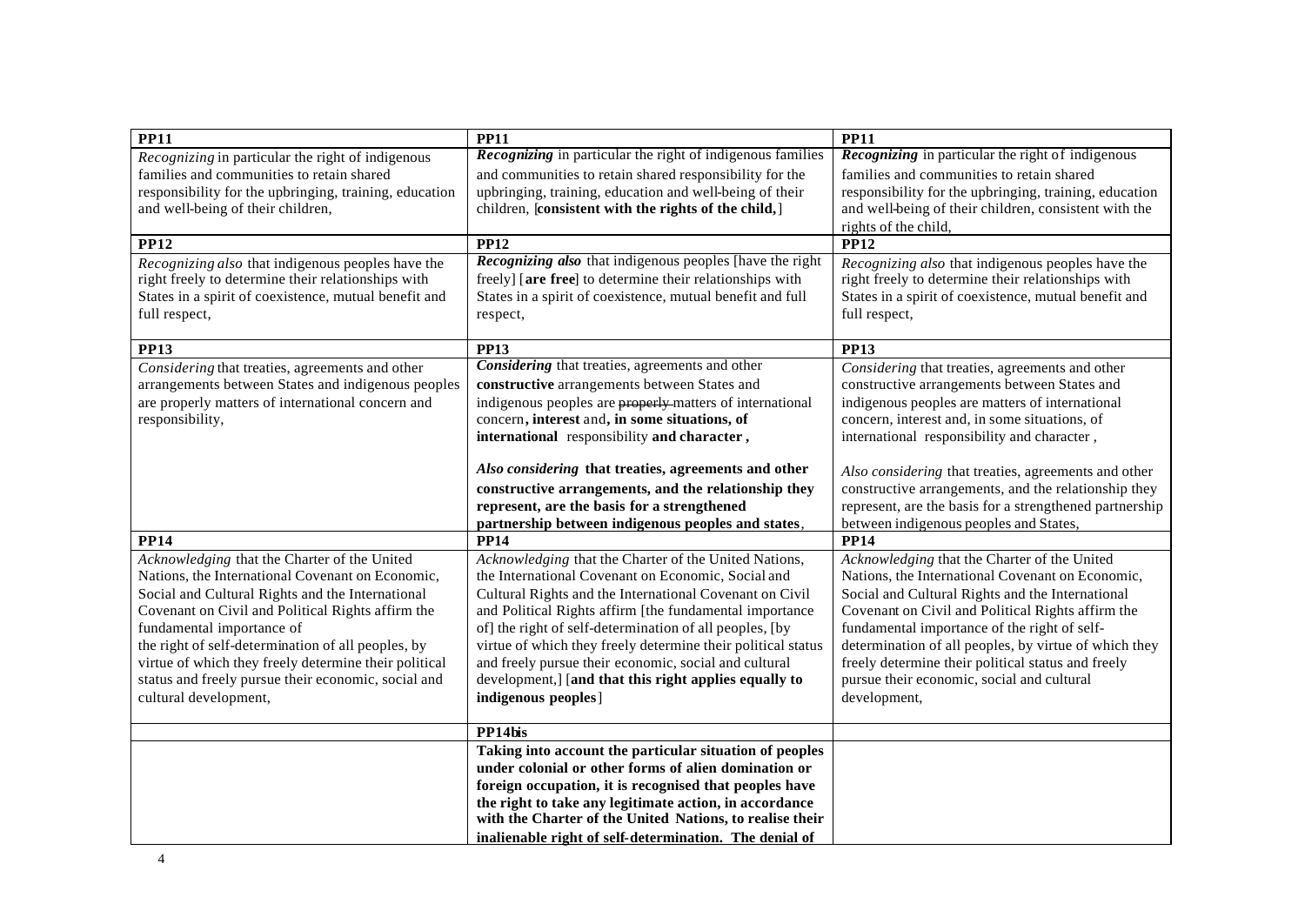|                                                        | the right of self-determination is a violation of human                       |                                                                                                  |
|--------------------------------------------------------|-------------------------------------------------------------------------------|--------------------------------------------------------------------------------------------------|
|                                                        | rights and underlines the importance of the effective                         |                                                                                                  |
|                                                        | realisation of this right.                                                    |                                                                                                  |
|                                                        |                                                                               |                                                                                                  |
|                                                        | Source: E/CN.4/2004/WG.15/CRP.1 amended                                       |                                                                                                  |
|                                                        | PP14ter                                                                       |                                                                                                  |
|                                                        | In accordance with the Declaration on Principles of                           |                                                                                                  |
|                                                        | <b>International Law concerning Friendly Relations and</b>                    |                                                                                                  |
|                                                        | Cooperation among States in accordance with the                               |                                                                                                  |
|                                                        | Charter of the United Nations, this shall not be                              |                                                                                                  |
|                                                        | construed as authorising or encouraging any action                            |                                                                                                  |
|                                                        | which would dismember or impair, totally or in part,                          |                                                                                                  |
|                                                        | the territorial integrity or political unity of sovereign                     |                                                                                                  |
|                                                        | and independent States conducting themselves in                               |                                                                                                  |
|                                                        | compliance with the principle of equal rights and self-                       |                                                                                                  |
|                                                        | determination of peoples and thus possessed of a                              |                                                                                                  |
|                                                        | Government representing the whole people belonging                            |                                                                                                  |
|                                                        | to the territory without distinction of any kind.                             |                                                                                                  |
|                                                        |                                                                               |                                                                                                  |
|                                                        |                                                                               |                                                                                                  |
|                                                        | Source: E/CN.4/2004/WG.15/CRP.1 amended                                       |                                                                                                  |
| PP15                                                   | <b>PP15</b>                                                                   | <b>PP15</b>                                                                                      |
| Bearing in mind that nothing in this Declaration may   | Bearing in mind that nothing in this Declaration may be                       | Bearing in mind that nothing in this Declaration may                                             |
| be used to deny any peoples their right of self-       | used to deny any peoples their right of self-determination,                   | be used to deny any peoples their right of self-                                                 |
| determination,                                         | exercised in conformity with [applicable] principles of                       | determination, exercised in conformity with                                                      |
|                                                        | international law, [as interpreted and declared]                              | principles of international law and the principles                                               |
|                                                        | [including the principles contained] in this                                  | contained in this Declaration,                                                                   |
|                                                        | <b>Declaration</b>                                                            |                                                                                                  |
|                                                        |                                                                               |                                                                                                  |
|                                                        | PP15 bis                                                                      | PP15 bis                                                                                         |
|                                                        | Encouraging harmonious and cooperative relations                              | Encouraging harmonious and cooperative relations                                                 |
|                                                        | between States and indigenous peoples based on                                | between States and indigenous peoples based on                                                   |
|                                                        | principles of justice, democracy, respect for human                           | principles of justice, democracy, respect for human                                              |
|                                                        | rights, non-discrimination and good faith,                                    | rights, non-discrimination and good faith,                                                       |
|                                                        |                                                                               |                                                                                                  |
| <b>PP16</b>                                            | <b>PP16</b>                                                                   | <b>PP16</b>                                                                                      |
| Encouraging States to comply with and effectively      | Encouraging States to comply with and effectively                             | Encouraging States to comply with and effectively                                                |
| implement all international instruments, in particular | implement all their obligations under international                           | implement all their obligations under international                                              |
| those related to human rights, as they apply to        |                                                                               | instruments, in particular those related to human                                                |
| indigenous peoples, in consultation and cooperation    |                                                                               |                                                                                                  |
|                                                        | instruments, in particular those related to human rights, as                  |                                                                                                  |
| with the                                               | they apply to indigenous peoples, in consultation and<br>cooperation with the | rights, as they apply to indigenous peoples, in<br>consultation and cooperation with the peoples |
|                                                        |                                                                               |                                                                                                  |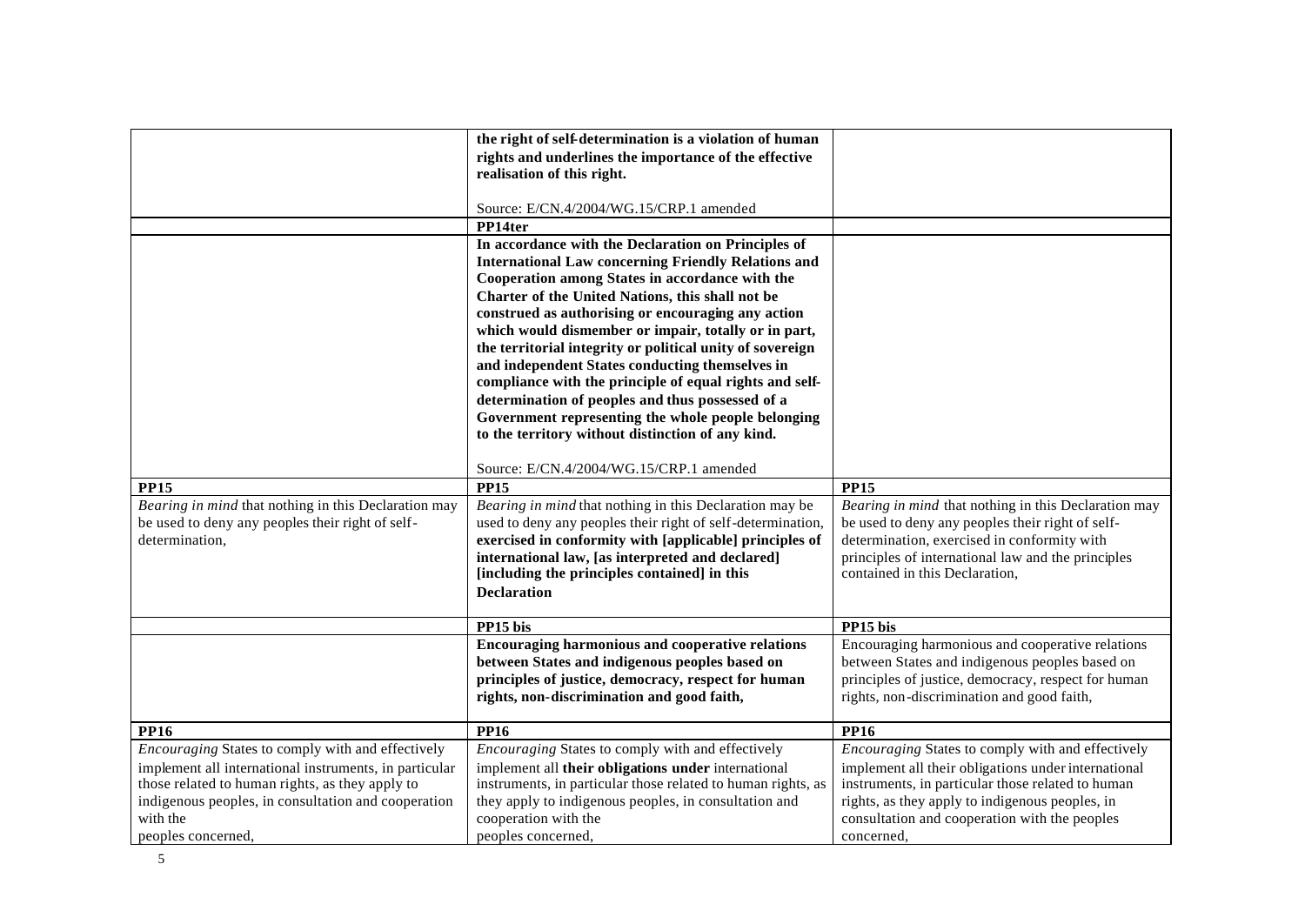| <b>PP17</b>                                                                                                                                                                                                                                                              | <b>PP17</b>                                                                                                                                                                                                                                                                                                                                                                                                                                                                                                                                                                                                                                                                        | <b>PP17</b>                                                                                                                                                                                                                                                              |
|--------------------------------------------------------------------------------------------------------------------------------------------------------------------------------------------------------------------------------------------------------------------------|------------------------------------------------------------------------------------------------------------------------------------------------------------------------------------------------------------------------------------------------------------------------------------------------------------------------------------------------------------------------------------------------------------------------------------------------------------------------------------------------------------------------------------------------------------------------------------------------------------------------------------------------------------------------------------|--------------------------------------------------------------------------------------------------------------------------------------------------------------------------------------------------------------------------------------------------------------------------|
| <i>Emphasizing</i> that the United Nations has an                                                                                                                                                                                                                        | <b>Emphasizing</b> that the United Nations has an important                                                                                                                                                                                                                                                                                                                                                                                                                                                                                                                                                                                                                        | <i>Emphasizing</i> that the United Nations has an                                                                                                                                                                                                                        |
| important and continuing role to play in promoting                                                                                                                                                                                                                       | and continuing role to play in promoting and protecting                                                                                                                                                                                                                                                                                                                                                                                                                                                                                                                                                                                                                            | important and continuing role to play in promoting                                                                                                                                                                                                                       |
| and protecting the rights of indigenous peoples,                                                                                                                                                                                                                         | [the rights] [needs and interests] of indigenous peoples,                                                                                                                                                                                                                                                                                                                                                                                                                                                                                                                                                                                                                          | and protecting the rights of indigenous peoples,                                                                                                                                                                                                                         |
|                                                                                                                                                                                                                                                                          |                                                                                                                                                                                                                                                                                                                                                                                                                                                                                                                                                                                                                                                                                    |                                                                                                                                                                                                                                                                          |
| <b>PP18</b>                                                                                                                                                                                                                                                              | <b>PP18</b>                                                                                                                                                                                                                                                                                                                                                                                                                                                                                                                                                                                                                                                                        | <b>PP18</b>                                                                                                                                                                                                                                                              |
| Believing that this Declaration is a further important<br>step forward for the recognition, promotion and<br>protection of the rights and freedoms of indigenous<br>peoples and in the development of relevant activities<br>of the United Nations system in this field, | Believing that this Declaration is a further important step<br>forward for the recognition, promotion and protection of<br>the rights and freedoms of indigenous peoples and in the<br>development of relevant activities of the United Nations<br>system in this field,<br><b>OR</b><br>Believing that this Declaration is a further step forward<br>for the recognition and implementation of the inherent<br>collective rights of self-government for indigenous<br>peoples, as well as for the promotion and protection of<br>human rights and fundamental freedoms enshrined in<br>international law, to which indigenous individuals are<br>entitled without discrimination. | Believing that this Declaration is a further important<br>step forward for the recognition, promotion and<br>protection of the rights and freedoms of indigenous<br>peoples and in the development of relevant activities<br>of the United Nations system in this field, |
|                                                                                                                                                                                                                                                                          | Source: Portugal proposal                                                                                                                                                                                                                                                                                                                                                                                                                                                                                                                                                                                                                                                          |                                                                                                                                                                                                                                                                          |
|                                                                                                                                                                                                                                                                          | PP 18 bis                                                                                                                                                                                                                                                                                                                                                                                                                                                                                                                                                                                                                                                                          | PP18 bis                                                                                                                                                                                                                                                                 |
|                                                                                                                                                                                                                                                                          | Recognizing and reaffirming that indigenous<br>individuals are entitled without discrimination to all<br>human rights recognized in international law, and<br>that indigenous peoples are possessed collectively of<br>other rights which are indispensable for their<br>existence, well-being and integral development as<br>peoples,                                                                                                                                                                                                                                                                                                                                             | Recognizing and reaffirming that indigenous<br>individuals are entitled without discrimination to all<br>human rights recognized in international law,                                                                                                                   |
|                                                                                                                                                                                                                                                                          | Source: United Kingdom proposal                                                                                                                                                                                                                                                                                                                                                                                                                                                                                                                                                                                                                                                    |                                                                                                                                                                                                                                                                          |
| <b>PP19</b>                                                                                                                                                                                                                                                              | $\overline{PP19}$                                                                                                                                                                                                                                                                                                                                                                                                                                                                                                                                                                                                                                                                  | <b>PP19</b>                                                                                                                                                                                                                                                              |
| Solemnly proclaims the following United Nations<br>Declaration on the Rights of Indigenous Peoples:                                                                                                                                                                      | Solemnly proclaims the following United Nations<br>Declaration on the Rights of Indigenous Peoples [as a<br>standard of achievement to be pursued in a spirit of                                                                                                                                                                                                                                                                                                                                                                                                                                                                                                                   | Solemnly proclaims the following United Nations<br>Declaration on the Rights of Indigenous Peoples as a<br>standard of achievement to be pursued in a spirit of                                                                                                          |
|                                                                                                                                                                                                                                                                          | partnership and mutual respect through procedures                                                                                                                                                                                                                                                                                                                                                                                                                                                                                                                                                                                                                                  | partnership and mutual respect through procedures                                                                                                                                                                                                                        |
|                                                                                                                                                                                                                                                                          | furthering dialogue and good relations among                                                                                                                                                                                                                                                                                                                                                                                                                                                                                                                                                                                                                                       | furthering dialogue and good relations among                                                                                                                                                                                                                             |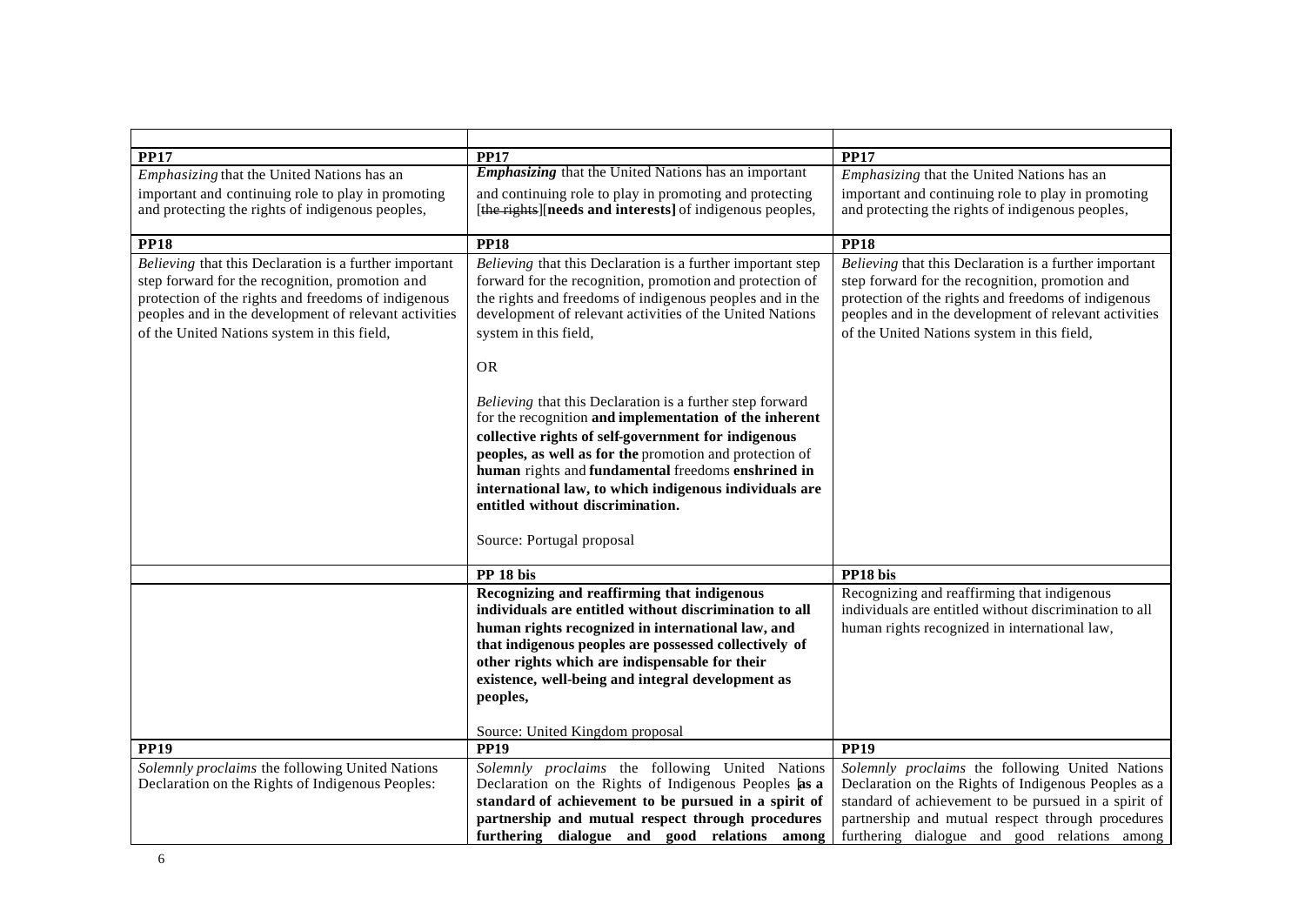|                                                                                                                                                                                                                                                               | indigenous peoples and all other segments of society] [<br>as a astandard of achievement for all indigenous<br>peoples and all nations, to the end that every organ of<br>the society, keeping this Declaration constantly in<br>mind, shall strive by teaching and education to<br>promote repect for these rights and freedoms and by<br>progressive measures, national and international, to | indigenous peoples and all other segments of society,                                                                                                                                                                                                                                            |
|---------------------------------------------------------------------------------------------------------------------------------------------------------------------------------------------------------------------------------------------------------------|-------------------------------------------------------------------------------------------------------------------------------------------------------------------------------------------------------------------------------------------------------------------------------------------------------------------------------------------------------------------------------------------------|--------------------------------------------------------------------------------------------------------------------------------------------------------------------------------------------------------------------------------------------------------------------------------------------------|
|                                                                                                                                                                                                                                                               | secure their universal and effective recognition and<br>observance]:                                                                                                                                                                                                                                                                                                                            |                                                                                                                                                                                                                                                                                                  |
| PART <sub>1</sub>                                                                                                                                                                                                                                             |                                                                                                                                                                                                                                                                                                                                                                                                 |                                                                                                                                                                                                                                                                                                  |
| A1                                                                                                                                                                                                                                                            | A1                                                                                                                                                                                                                                                                                                                                                                                              | A1                                                                                                                                                                                                                                                                                               |
| Indigenous peoples have the right to the full and<br>effective enjoyment of all human rights and<br>fundamental freedoms recognized in the Charter of<br>the United Nations, the Universal Declaration of<br>Human Rights and international human rights law. | Indigenous peoples have the right collectively and<br>individually to the full and effective enjoyment of all<br>human rights and fundamental freedoms recognized in<br>the Charter of the United Nations, the Universal<br>Declaration of Human Rights and international human<br>rights law.                                                                                                  | Indigenous peoples have the right, collectively and<br>individually, to the full and effective enjoyment of<br>all human rights and fundamental freedoms<br>recognized in the Charter of the United Nations, the<br>Universal Declaration of Human Rights and<br>international human rights law. |
|                                                                                                                                                                                                                                                               | Source: E/CN.4/2004/WG.15/CRP.1                                                                                                                                                                                                                                                                                                                                                                 |                                                                                                                                                                                                                                                                                                  |
|                                                                                                                                                                                                                                                               | <b>OR</b>                                                                                                                                                                                                                                                                                                                                                                                       |                                                                                                                                                                                                                                                                                                  |
|                                                                                                                                                                                                                                                               | Indigenous peoples [and individuals] have the right<br>[collectively and individually] to the full and effective<br>[collective and individual] enjoyment of all human rights<br>and fundamental freedoms recognized in the Charter of<br>the United Nations [and in applicable international<br>human rights law.]                                                                             |                                                                                                                                                                                                                                                                                                  |
|                                                                                                                                                                                                                                                               | <b>OR</b>                                                                                                                                                                                                                                                                                                                                                                                       |                                                                                                                                                                                                                                                                                                  |
|                                                                                                                                                                                                                                                               | Indigenous individuals have the right to the full and<br>effective enjoyment of all human rights and fundamental<br>freedoms and indigenous peoples have the right to the<br>full and effective enjoyment of the rights set forth in this<br>Declaration.<br>Source: E/CN.4/2004/81                                                                                                             |                                                                                                                                                                                                                                                                                                  |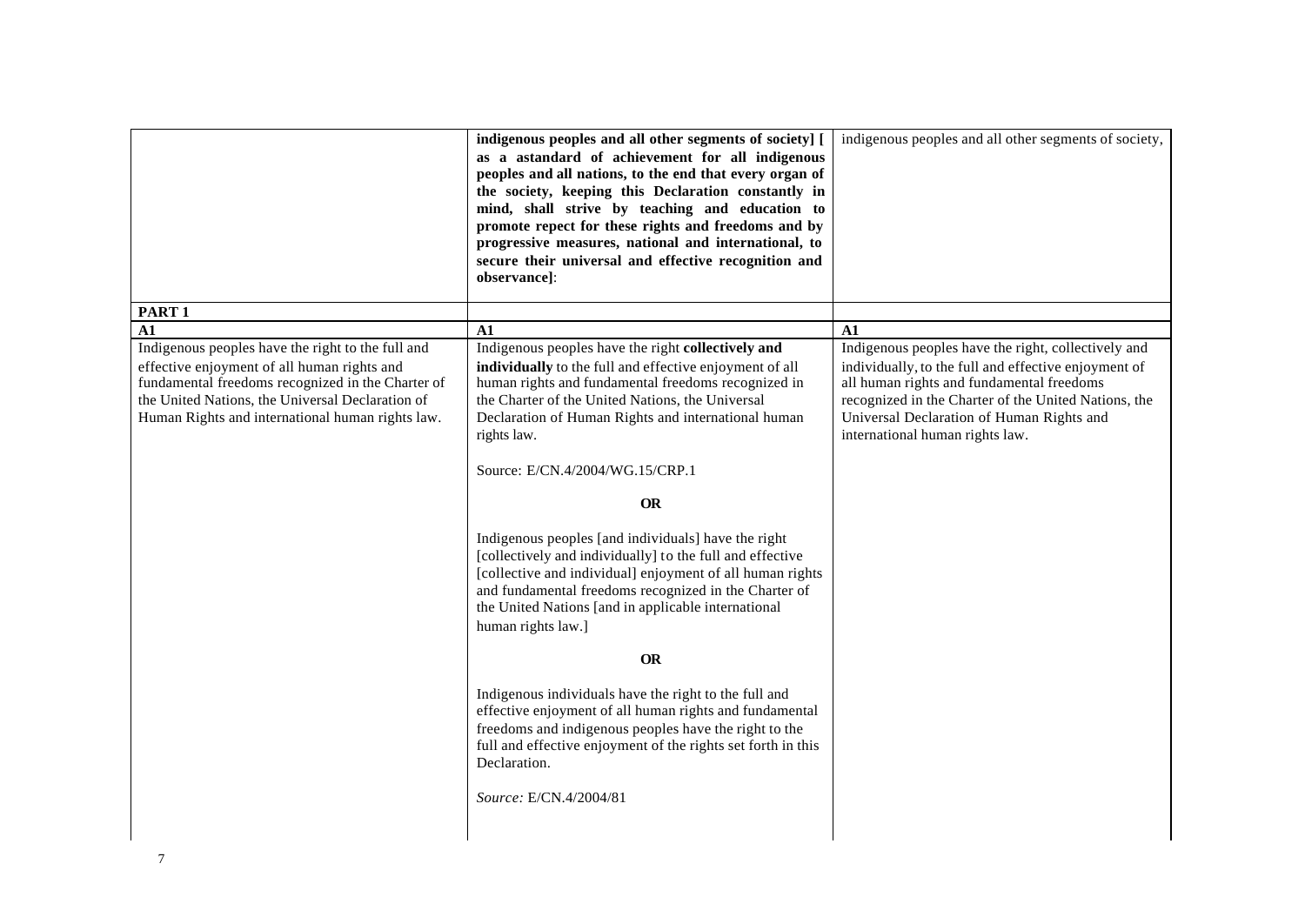| A2                                                                                                                                                                                                                                                                    | A2                                                                                                                                                                                                                                                                                                                                                                                                                                                                                                                                                                                                                                                                               | A2                                                                                                                                                                                                                                                                    |
|-----------------------------------------------------------------------------------------------------------------------------------------------------------------------------------------------------------------------------------------------------------------------|----------------------------------------------------------------------------------------------------------------------------------------------------------------------------------------------------------------------------------------------------------------------------------------------------------------------------------------------------------------------------------------------------------------------------------------------------------------------------------------------------------------------------------------------------------------------------------------------------------------------------------------------------------------------------------|-----------------------------------------------------------------------------------------------------------------------------------------------------------------------------------------------------------------------------------------------------------------------|
| Indigenous individuals and peoples are free and<br>equal to all other individuals and peoples in dignity<br>and rights, and have the right to be free from any<br>kind of adverse discrimination, in particular that<br>based on their indigenous origin or identity. | Indigenous individuals and peoples are free and equal to<br>all other individuals and peoples in dignity [and rights],<br>and [have the right to shall] be free from any kind of<br>adverse discrimination, in particular that based on their<br>indigenous origin or identity.                                                                                                                                                                                                                                                                                                                                                                                                  | Indigenous individuals and peoples are free and<br>equal to all other individuals and peoples in dignity<br>and rights, and have the right to be free from any<br>kind of adverse discrimination, in particular that<br>based on their indigenous origin or identity. |
|                                                                                                                                                                                                                                                                       | Source: E/CN.4/2004/WG.15/CRP.1                                                                                                                                                                                                                                                                                                                                                                                                                                                                                                                                                                                                                                                  |                                                                                                                                                                                                                                                                       |
| A3                                                                                                                                                                                                                                                                    | A3                                                                                                                                                                                                                                                                                                                                                                                                                                                                                                                                                                                                                                                                               | A3                                                                                                                                                                                                                                                                    |
| Indigenous peoples have the right of self-<br>determination. By virtue of that right they freely<br>determine, their political status and freely pursue<br>their economic, social and cultural development.                                                           | Indigenous peoples have the right of self-determination.<br>By virtue of that right they freely determine, within<br>constitutional provision of States concerned or other<br>positive arrangements, their political status and freely<br>pursue their economic, social and cultural development                                                                                                                                                                                                                                                                                                                                                                                 | Indigenous peoples have the right of self-<br>determination. By virtue of that right they freely<br>determine, their political status and freely pursue<br>their economic, social and cultural development.                                                           |
|                                                                                                                                                                                                                                                                       | Taking into account the particular situation of peoples<br>under colonial or other forms of alien domination or<br>foreign occupation, it is recognised that peoples have<br>the right to take any legitimate action, in accordance<br>with the Charter of the United Nations, to realise their<br>inalienable right of self-determination. The denial of<br>the right of self-determination is a violation of human<br>rights and underlines the importance of the effective<br>realisation of this right.                                                                                                                                                                      |                                                                                                                                                                                                                                                                       |
|                                                                                                                                                                                                                                                                       | In accordance with the Declaration on Principles of<br><b>International Law concerning Friendly Relations and</b><br>Cooperation among States in accordance with the<br>Charter of the United Nations, this shall not be<br>construed as authorising or encouraging any action<br>which would dismember or impair, totally or in part,<br>the territorial integrity or political unity of sovereign<br>and independent States conducting themselves in<br>compliance with the principle of equal rights and self-<br>determination of peoples and thus possessed of a<br>Government representing the whole people belonging<br>to the territory without distinction of any kind. |                                                                                                                                                                                                                                                                       |
|                                                                                                                                                                                                                                                                       | Source: E/CN.4/2004/WG.15/CRP.1 amended                                                                                                                                                                                                                                                                                                                                                                                                                                                                                                                                                                                                                                          |                                                                                                                                                                                                                                                                       |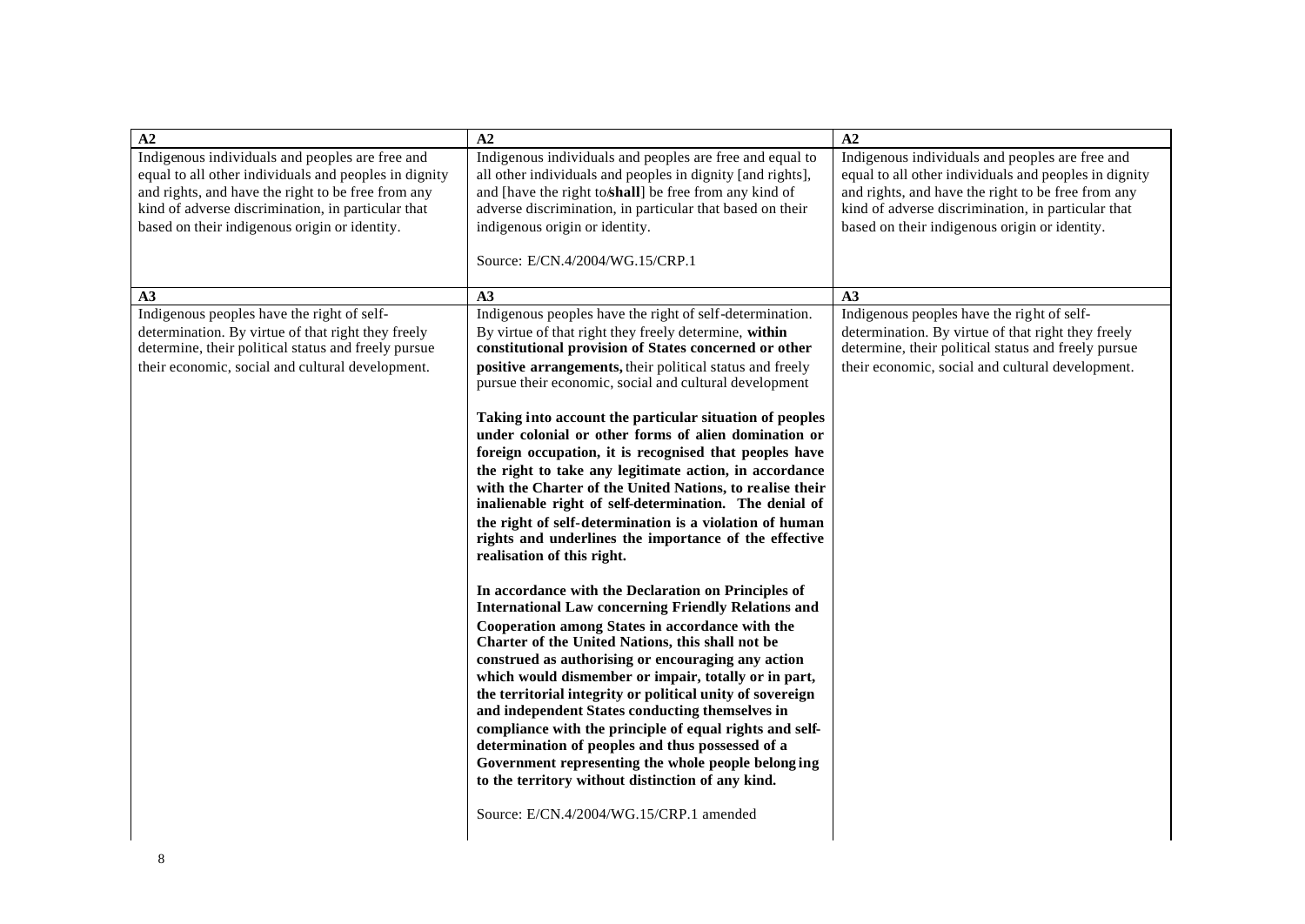|                                                                                                                                                                                                                                                                                                                               | <b>Or</b>                                                                                                                                                                                                                                                                                                                                                                                                                                                                                                                                                                                                                                                                                                                                                                                                                                                                                                                   |                                                                                                                                                                                                                                                                                                      |
|-------------------------------------------------------------------------------------------------------------------------------------------------------------------------------------------------------------------------------------------------------------------------------------------------------------------------------|-----------------------------------------------------------------------------------------------------------------------------------------------------------------------------------------------------------------------------------------------------------------------------------------------------------------------------------------------------------------------------------------------------------------------------------------------------------------------------------------------------------------------------------------------------------------------------------------------------------------------------------------------------------------------------------------------------------------------------------------------------------------------------------------------------------------------------------------------------------------------------------------------------------------------------|------------------------------------------------------------------------------------------------------------------------------------------------------------------------------------------------------------------------------------------------------------------------------------------------------|
|                                                                                                                                                                                                                                                                                                                               | Indigenous peoples have the right of self-determination.<br>By virtue of that right they freely determine their political<br>status and freely pursue their economic, social and<br>cultural development<br>Indigenous peoples may, for their own ends, freely<br>dispose of their natural wealth and resources without<br>prejudice to any obligations arising out of<br>international economic cooperation, based upon the<br>principle of mutual benefit, and international law. In<br>no case may a people be deprived of its own means of<br>subsistence.<br>The States Parties to the present Declaration,<br>including those having responsibility for the<br>administration of Non-Self-Governing and Trust<br>Territories, shall promote the realization of the right<br>of self-determination, and shall respect that right, in<br>conformity with the provisions of the Charter of the<br><b>United Nations.</b> |                                                                                                                                                                                                                                                                                                      |
|                                                                                                                                                                                                                                                                                                                               | Source: Proposal of indigenous peoples representatives                                                                                                                                                                                                                                                                                                                                                                                                                                                                                                                                                                                                                                                                                                                                                                                                                                                                      |                                                                                                                                                                                                                                                                                                      |
| A4                                                                                                                                                                                                                                                                                                                            | $\mathbf{A}$                                                                                                                                                                                                                                                                                                                                                                                                                                                                                                                                                                                                                                                                                                                                                                                                                                                                                                                | $\mathbf{A4}$                                                                                                                                                                                                                                                                                        |
| Indigenous peoples have the right to maintain and<br>strengthen their distinct political, economic, social<br>and cultural characteristics, as well as their legal<br>systems, while retaining their rights to participate<br>fully, if they so choose, in the political, economic,<br>social and cultural life of the State. | Indigenous peoples have the right [are free] to maintain<br>and strengthen their distinct political, legal, economic,<br>social and cultural characteristics, [as well as their legal<br>systems], while retaining their rights to participate fully,<br>[if they so choose,] in the political, economic, social and<br>cultural life of the State.<br>Source: E/CN.4/2004/WG.15/CRP.1                                                                                                                                                                                                                                                                                                                                                                                                                                                                                                                                      | Indigenous peoples have the right to maintain and<br>strengthen their distinct political, legal, economic,<br>social and cultural characteristics, while retaining<br>their rights to participate fully, if they so choose, in<br>the political, economic, social and cultural life of the<br>State. |
|                                                                                                                                                                                                                                                                                                                               | E.CN.4/2004/81                                                                                                                                                                                                                                                                                                                                                                                                                                                                                                                                                                                                                                                                                                                                                                                                                                                                                                              |                                                                                                                                                                                                                                                                                                      |
| A <sub>5</sub>                                                                                                                                                                                                                                                                                                                | A <sub>5</sub>                                                                                                                                                                                                                                                                                                                                                                                                                                                                                                                                                                                                                                                                                                                                                                                                                                                                                                              | A <sub>5</sub>                                                                                                                                                                                                                                                                                       |
| Every indigenous individual has the right to a<br>nationality.                                                                                                                                                                                                                                                                | Every indigenous individual has the right to a nationality.                                                                                                                                                                                                                                                                                                                                                                                                                                                                                                                                                                                                                                                                                                                                                                                                                                                                 | Every indigenous individual has the right to a<br>nationality.                                                                                                                                                                                                                                       |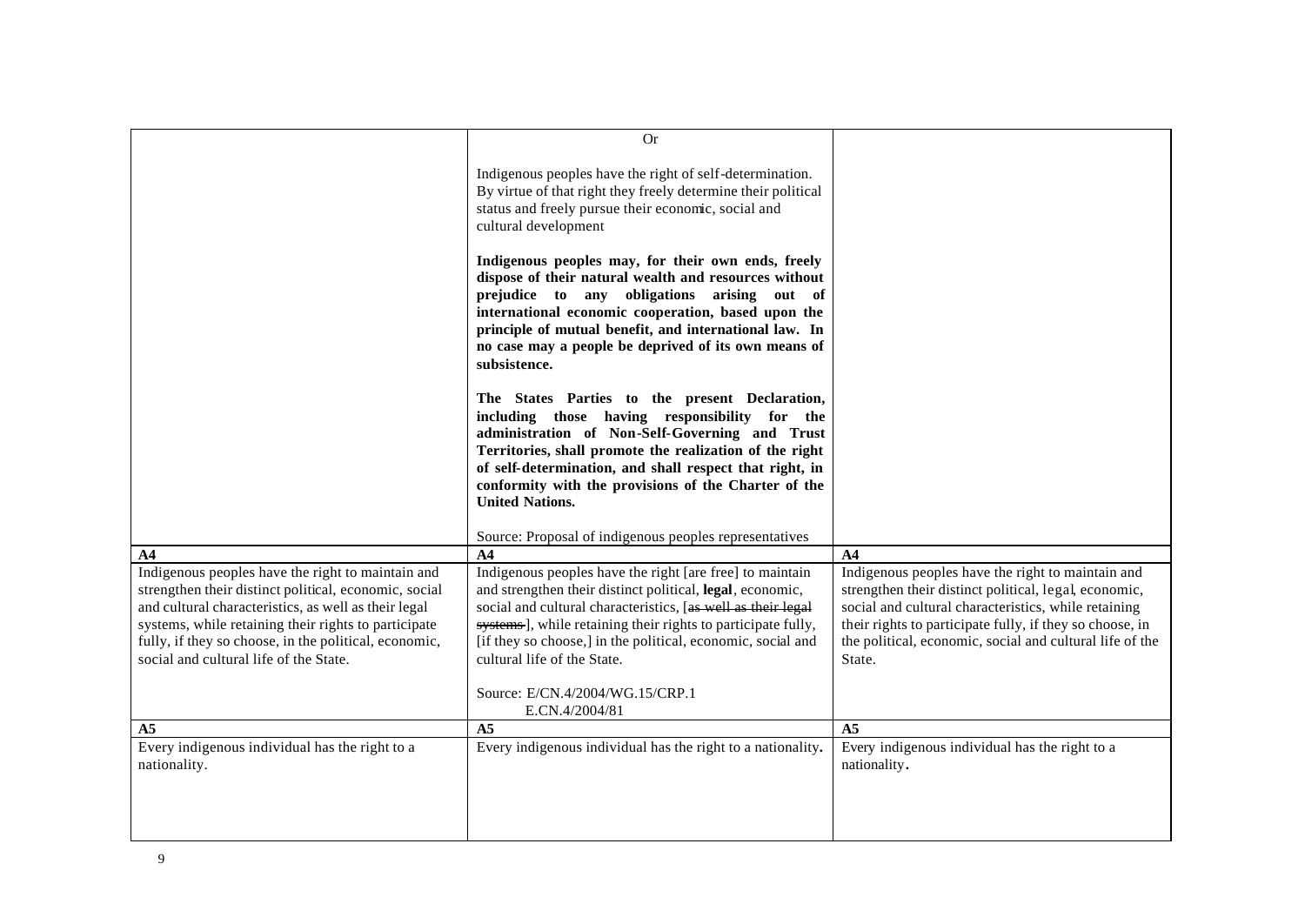| <b>PART II</b>                                                                                                                                                                                                                                                                                                                                                                                                                                             |                                                                                                                                                                                                                                                                                                                                                                                                                                                                                                                                                                                                                                                                                                                                                                                                                                                                                                                                                                                                                                                                                                                                                                                                                                                                                                                                                                                                                                                                                                                                                     |                                                                                                                                                                                                                                                                                                                                                                                                       |
|------------------------------------------------------------------------------------------------------------------------------------------------------------------------------------------------------------------------------------------------------------------------------------------------------------------------------------------------------------------------------------------------------------------------------------------------------------|-----------------------------------------------------------------------------------------------------------------------------------------------------------------------------------------------------------------------------------------------------------------------------------------------------------------------------------------------------------------------------------------------------------------------------------------------------------------------------------------------------------------------------------------------------------------------------------------------------------------------------------------------------------------------------------------------------------------------------------------------------------------------------------------------------------------------------------------------------------------------------------------------------------------------------------------------------------------------------------------------------------------------------------------------------------------------------------------------------------------------------------------------------------------------------------------------------------------------------------------------------------------------------------------------------------------------------------------------------------------------------------------------------------------------------------------------------------------------------------------------------------------------------------------------------|-------------------------------------------------------------------------------------------------------------------------------------------------------------------------------------------------------------------------------------------------------------------------------------------------------------------------------------------------------------------------------------------------------|
|                                                                                                                                                                                                                                                                                                                                                                                                                                                            |                                                                                                                                                                                                                                                                                                                                                                                                                                                                                                                                                                                                                                                                                                                                                                                                                                                                                                                                                                                                                                                                                                                                                                                                                                                                                                                                                                                                                                                                                                                                                     |                                                                                                                                                                                                                                                                                                                                                                                                       |
| $\overline{\mathbf{A6}}$<br>Indigenous peoples have the collective right to live<br>in freedom, peace and security as distinct peoples<br>and to full guarantees against genocide or any other<br>act of violence, including the removal of indigenous<br>children from their families and communities under<br>any pretext.<br>In addition, they have the individual rights to life,<br>physical and mental integrity, liberty and security of<br>person. | A6<br>In addition, they have the Indigenous individuals have<br>the rights to life, physical and mental integrity, liberty<br>and security of person.<br>Indigenous peoples have the collective right to live in<br>freedom, peace and security as distinct peoples and shall<br>not be subjected to any act of genocide or any other<br>act of violence, including forcibly removing children<br>of the group to another group. to full guarantees<br>against genocide or any other act of violence, including<br>the removal of indigenous children from their families<br>and communities under any pretext.<br>Source: E/CN.4/2004/WG.15/CRP.1<br><b>OR</b><br>[Indigenous [peoples] have the [collective] right to live<br>in freedom, peace and security [of person][as distinct<br>peoples][or, if they choose, integrated with other<br>inhabitants of the state.]<br>Indigenous individuals have the right to life, liberty, and<br>the security of person.<br>[Indigenous peoples [[and] individuals Have the right to<br>full guarantees against genocide or any other act of<br>violence] shall not be subjected to any act of genocide as<br>defined in the Convention on the Prevention and<br>Punishment of the Crime of Genocide, 1948, including<br>the provisions relating to the removal of indigenous<br>children from their families and communities under any<br>pretext forcibly transferring children of the group to<br>another group.]<br>(Convention on the Prevention and Punishment of the<br>Crime of Genocide, 1948) | A6<br>Indigenous individuals have the rights to life,<br>physical and mental integrity, liberty and security of<br>person.<br>Indigenous peoples have the collective right to live<br>in freedom, peace and security as distinct peoples<br>and shall not be subjected to any act of genocide or<br>any other act of violence, including forcibly<br>removing children of the group to another group. |
|                                                                                                                                                                                                                                                                                                                                                                                                                                                            | <b>OR</b>                                                                                                                                                                                                                                                                                                                                                                                                                                                                                                                                                                                                                                                                                                                                                                                                                                                                                                                                                                                                                                                                                                                                                                                                                                                                                                                                                                                                                                                                                                                                           |                                                                                                                                                                                                                                                                                                                                                                                                       |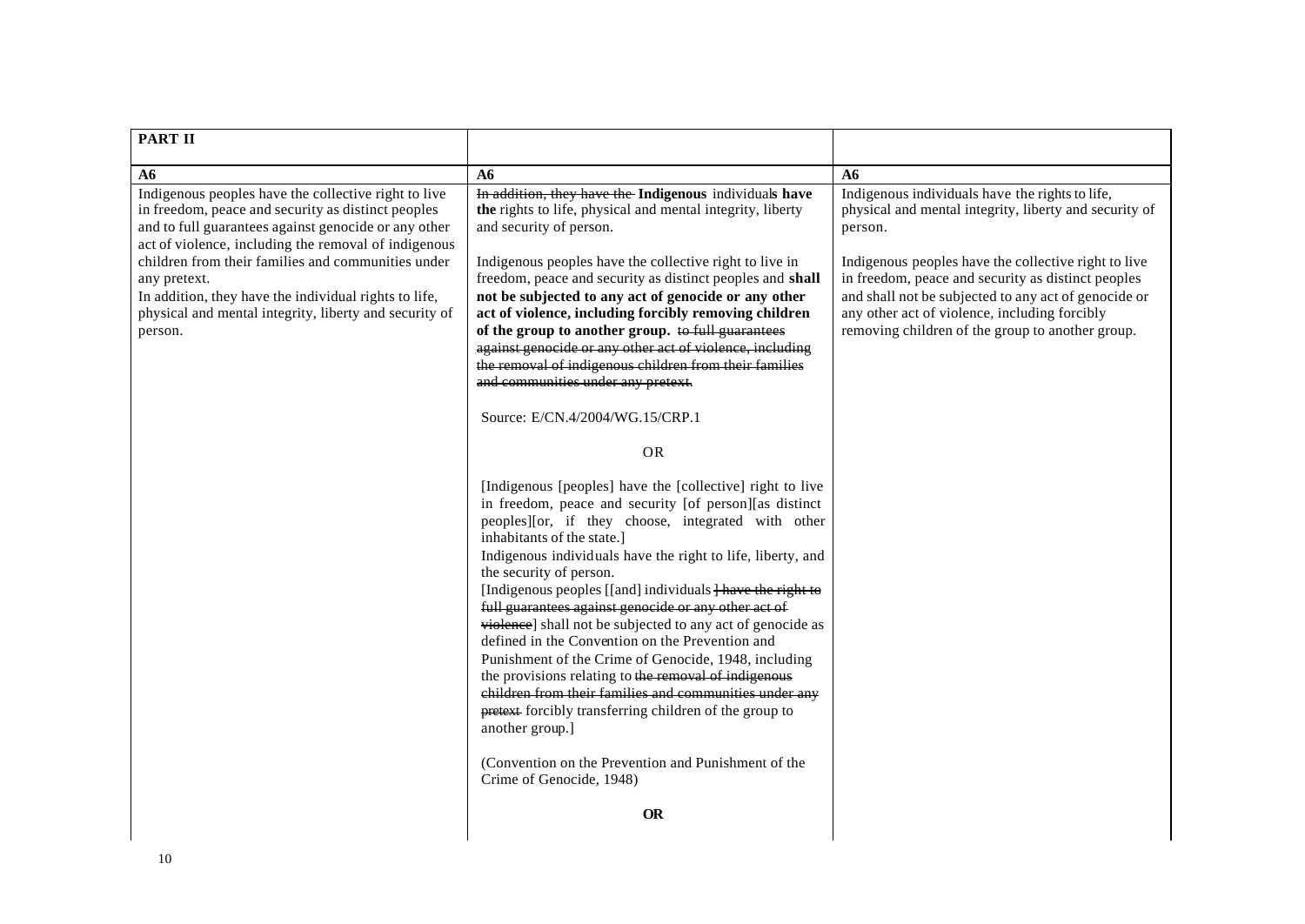| [Genocide, as defined in the International Convention on     |  |
|--------------------------------------------------------------|--|
| the Prevention and Punishment of the Crime of                |  |
| Genocide, against indigenous [peoples] is a crime at         |  |
| international law.                                           |  |
| Acts of genocide constitute:                                 |  |
| Killing members of the group;<br>(a)                         |  |
| (b)<br>Causing serious bodily or mental harm                 |  |
| to members of the group;                                     |  |
| Deliberately inflicting on the group<br>(c)                  |  |
| conditions calculated to bring about its physical            |  |
| destruction in whole or in part;                             |  |
| Imposing measures intended to prevent<br>(d)                 |  |
| births within the group; or                                  |  |
| Forcibly transferring the children of the<br>(e)             |  |
| group to another group; with the intent to destroy a racial, |  |
| religious, national or ethnic group, including indigenous    |  |
| groups.]                                                     |  |
| (Convention on the Prevention and Punishment of the          |  |
| Crime of Genocide, 1948, article 2)                          |  |
|                                                              |  |
| Indigenous individuals shall not be subject to torture or to |  |
| cruel, inhuman or degrading treatment or punishment.         |  |
|                                                              |  |
| (UDHR, article 5; ICCPR, article 7; CAT, article 3)          |  |
| [States recognize the right of indigenous individuals to     |  |
| the enjoyment of the highest attainable standard of          |  |
| physical and mental health, and shall take the necessary     |  |
| steps for the full realization of this right.]               |  |
|                                                              |  |
| (ICESCR, article 12)                                         |  |
| <b>OR</b>                                                    |  |
|                                                              |  |
| [States recognize that the enjoyment of the highest          |  |
| attainable standard of health for every human being,         |  |
| including indigenous individuals, is a fundamental goal      |  |
| that should be enjoyed without distinction of race,          |  |
| religion, political belief, economic or social condition.]   |  |
|                                                              |  |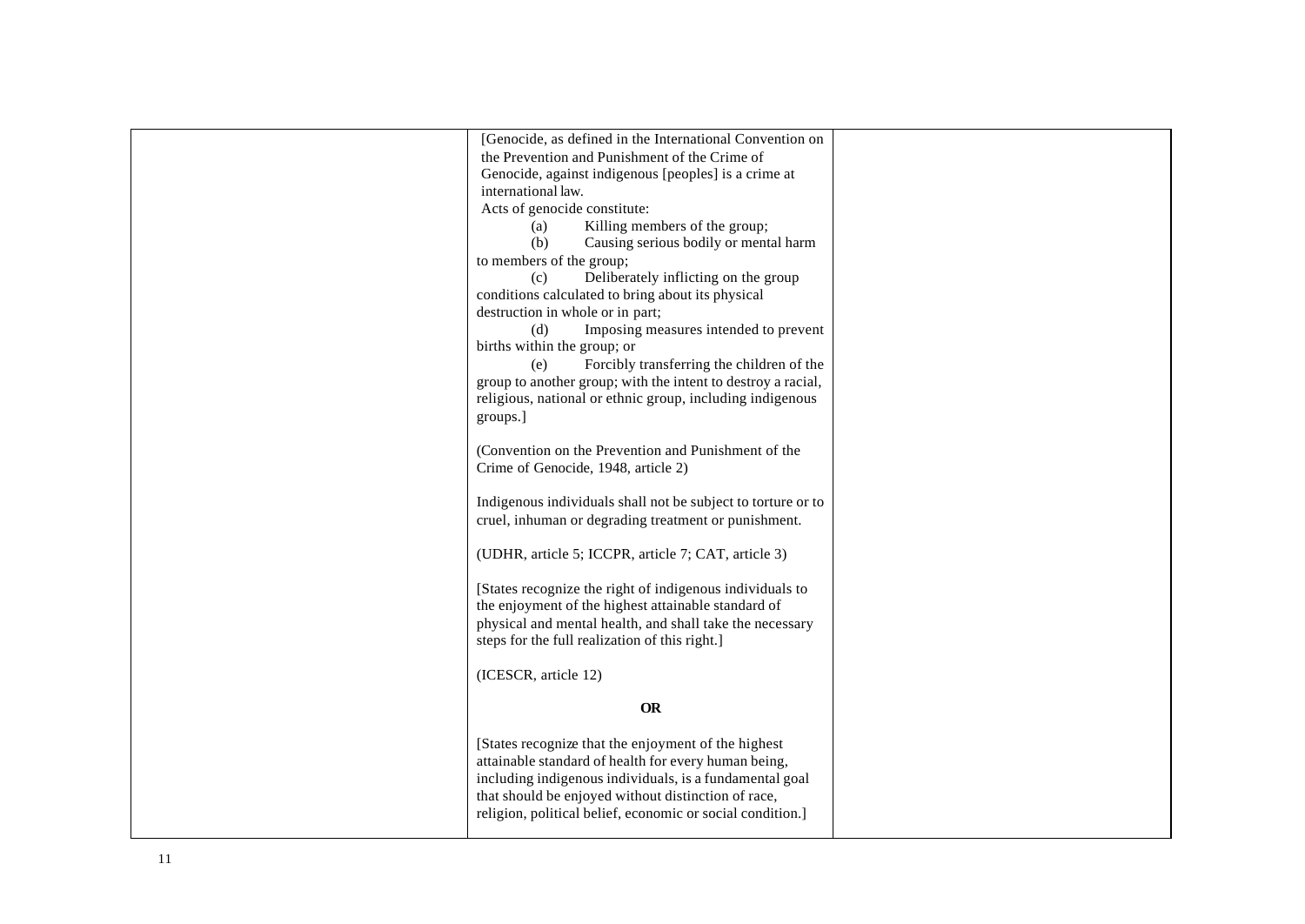|                                                                                                                                                                                                                                                                                                                                                                                                                                                                                                                                                                                                                                                                                                                                                                                                 | Proposed article 6.1<br>[States shall respect and ensure the rights and freedoms                                                                                                                                                                                                                                                                                                                                                                                                                                                                                                                                                                                                                                                                                                                                                                                                                                                                                                    |                                                                                                                                                                                                                                                                                                                                                                                                                                                                                                                                                                                                                                                                                                                                                                                                                                                                                                       |
|-------------------------------------------------------------------------------------------------------------------------------------------------------------------------------------------------------------------------------------------------------------------------------------------------------------------------------------------------------------------------------------------------------------------------------------------------------------------------------------------------------------------------------------------------------------------------------------------------------------------------------------------------------------------------------------------------------------------------------------------------------------------------------------------------|-------------------------------------------------------------------------------------------------------------------------------------------------------------------------------------------------------------------------------------------------------------------------------------------------------------------------------------------------------------------------------------------------------------------------------------------------------------------------------------------------------------------------------------------------------------------------------------------------------------------------------------------------------------------------------------------------------------------------------------------------------------------------------------------------------------------------------------------------------------------------------------------------------------------------------------------------------------------------------------|-------------------------------------------------------------------------------------------------------------------------------------------------------------------------------------------------------------------------------------------------------------------------------------------------------------------------------------------------------------------------------------------------------------------------------------------------------------------------------------------------------------------------------------------------------------------------------------------------------------------------------------------------------------------------------------------------------------------------------------------------------------------------------------------------------------------------------------------------------------------------------------------------------|
|                                                                                                                                                                                                                                                                                                                                                                                                                                                                                                                                                                                                                                                                                                                                                                                                 |                                                                                                                                                                                                                                                                                                                                                                                                                                                                                                                                                                                                                                                                                                                                                                                                                                                                                                                                                                                     |                                                                                                                                                                                                                                                                                                                                                                                                                                                                                                                                                                                                                                                                                                                                                                                                                                                                                                       |
|                                                                                                                                                                                                                                                                                                                                                                                                                                                                                                                                                                                                                                                                                                                                                                                                 | and special protections set forth in international law<br>including in the Convention on the Rights of the Child<br>[and its Protocols], to each indigenous child in their<br>jurisdiction [and respecting the indigenous heritage of the<br>child]. Indigenous children shall not be denied the right,<br>in community with other members of their group to enjoy<br>their own culture, to profess and practice their own<br>religion, or to use their own language.]<br>(Convention on the Rights of the Child, articles 1 and 30)<br>Source: E/CN.4/2002/98                                                                                                                                                                                                                                                                                                                                                                                                                      |                                                                                                                                                                                                                                                                                                                                                                                                                                                                                                                                                                                                                                                                                                                                                                                                                                                                                                       |
| A7                                                                                                                                                                                                                                                                                                                                                                                                                                                                                                                                                                                                                                                                                                                                                                                              | A7                                                                                                                                                                                                                                                                                                                                                                                                                                                                                                                                                                                                                                                                                                                                                                                                                                                                                                                                                                                  | A7                                                                                                                                                                                                                                                                                                                                                                                                                                                                                                                                                                                                                                                                                                                                                                                                                                                                                                    |
| Indigenous peoples have the collective and<br>individual right not to be subjected to ethnocide and<br>cultural genocide, including prevention of and<br>redress for:<br>a. Any action which has the aim or effect of<br>depriving them of their integrity as distinct<br>peoples, or of their cultural values or ethnic<br>identities;<br>b. Any action which has the aim or effect of<br>dispossessing them of their lands, territories or<br>resources;<br>c. Any form of population transfer which has the aim<br>or effect of violating or undermining any of their<br>rights;<br>d. Any form of assimilation or integration by other<br>cultures or ways of life imposed on them by<br>legislative, administrative or other measures;<br>e. Any form of propaganda directed against them. | Indigenous peoples and individuals have the eollective<br>and individual-right not to be subjected to ethnocide and<br>eultural genocide forced assimilation or destruction of<br>their culture including prevention of and States shall<br>provide effective mechanisms for redress for with<br>respect to:<br>Any action which has the aim or effect of<br>a<br>depriving them of their integrity as distinct<br>peoples, or of their cultural values or ethnic<br>identities;<br>$\mathbf b$<br>Any action which has the aim or effect of<br>dispossessing them of their lands, territories or<br>resources:<br>Any form of forced population transfer which<br>$\mathbf{c}$<br>has the aim or effect of violating or undermining<br>any of their rights;<br>Any form of forced assimilation or integration<br>d<br>by other cultures or ways of life imposed on<br>them by legislative, administrative or other<br>measures;<br>Any form of propaganda designed to promote<br>e | Indigenous peoples and individuals have the right not<br>to be subjected to forced assimilation or destruction<br>of their culture.<br>States shall provide effective mechanisms for redress<br>with respect to:<br>Any action which has the aim or effect of<br>$\mathbf{a}$<br>depriving them of their integrity as distinct<br>peoples, or of their cultural values or ethnic<br>identities;<br>Any action which has the aim or effect of<br>$\mathbf b$<br>dispossessing them of their lands, territories<br>or resources:<br>Any form of forced population transfer<br>$\mathbf c$<br>which has the aim or effect of violating or<br>undermining any of their rights;<br>Any form of forced assimilation or<br>d<br>integration by other cultures or ways of life<br>them<br>imposed<br>on<br>by<br>legislative,<br>administrative or other measures;<br>Any form of propaganda designed to<br>e |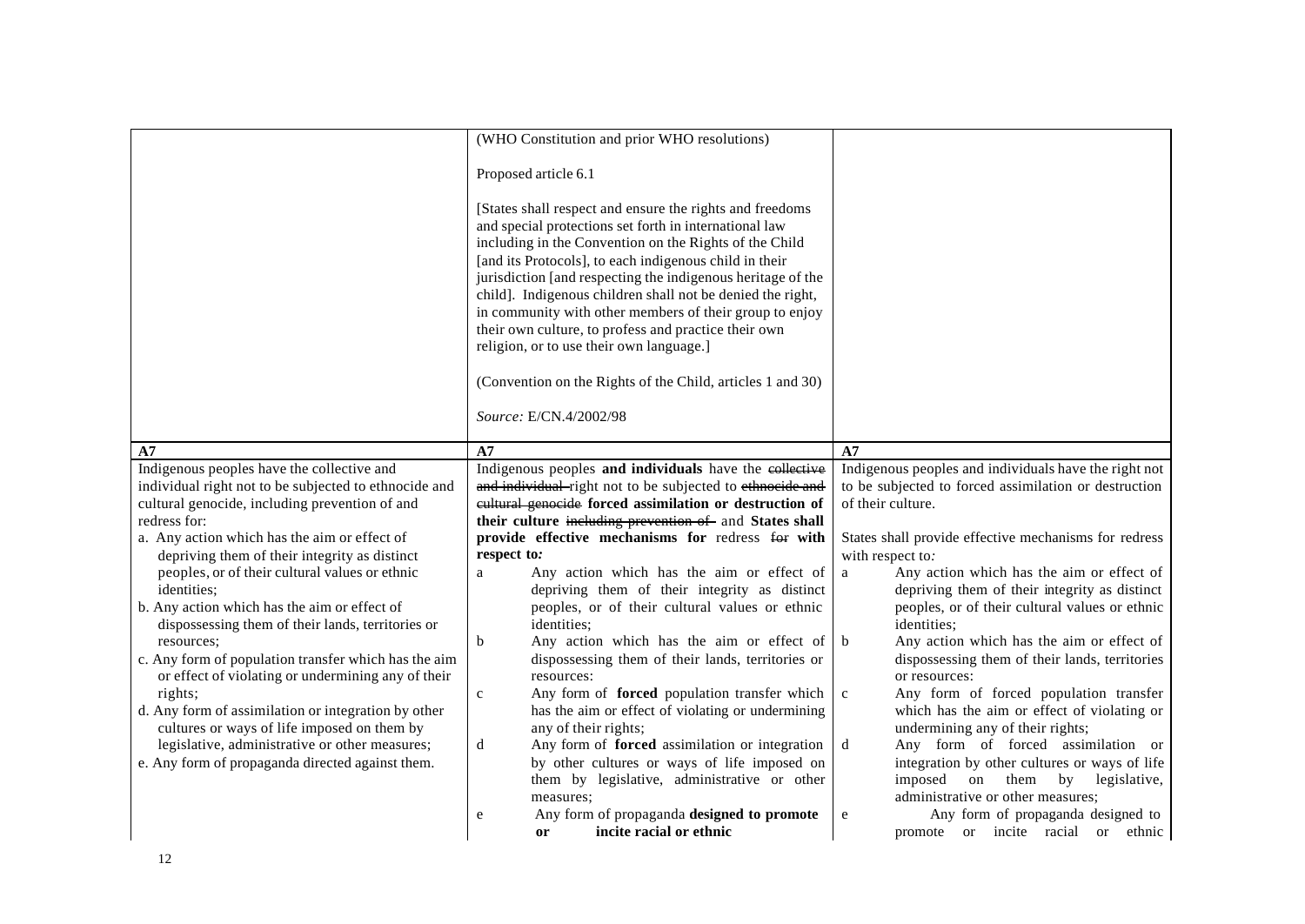| discrimination directed against them                                                                                                                                                                                                                                | discrimination directed against them |
|---------------------------------------------------------------------------------------------------------------------------------------------------------------------------------------------------------------------------------------------------------------------|--------------------------------------|
| Source: E/CN.4/2004/WG.15/CRP.1                                                                                                                                                                                                                                     |                                      |
| <b>OR</b>                                                                                                                                                                                                                                                           |                                      |
| Indigenous peoples have the collective and individual<br>right not to be subjected to [ethnocide and cultural<br>genocide,] [genocide, forced assimilation or destruction<br>of their culture] including prevention of and [fair] redress<br>for:                   |                                      |
| (a)<br>Any action which has the aim or effect<br>of depriving them of their integrity as distinct peoples, or<br>of their cultural values or ethnic identities;                                                                                                     |                                      |
| Any action which has the aim or effect<br>(b)<br>of dispossessing them of their lands, territories or<br>resources;                                                                                                                                                 |                                      |
| Any form of [forcible] population<br>(c)<br>transfer which has the aim or effect of violating or<br>undermining any of their rights;                                                                                                                                |                                      |
| Any form of [forced] assimilation or<br>(d)<br>integration by other cultures or ways of life imposed on<br>them by legislative, administrative or other measures;                                                                                                   |                                      |
| Any form of propaganda [designed to<br>(e)<br>promote and incite racial or ethnic discrimination]<br>directed against them.                                                                                                                                         |                                      |
| Alternative text to Article 7:                                                                                                                                                                                                                                      |                                      |
| 7(1) Indigenous peoples [and individuals] [have the<br>[collective and] [individual] rightnot to be subjected to<br>ethnocide and cultural genocide to prevention of and<br>redress for [future breaches of ]] [shall not be subjected<br>to] any of the following: |                                      |
| a) any action which has the intent and aim or effect of<br>depriving them of their [integrity as distinct                                                                                                                                                           |                                      |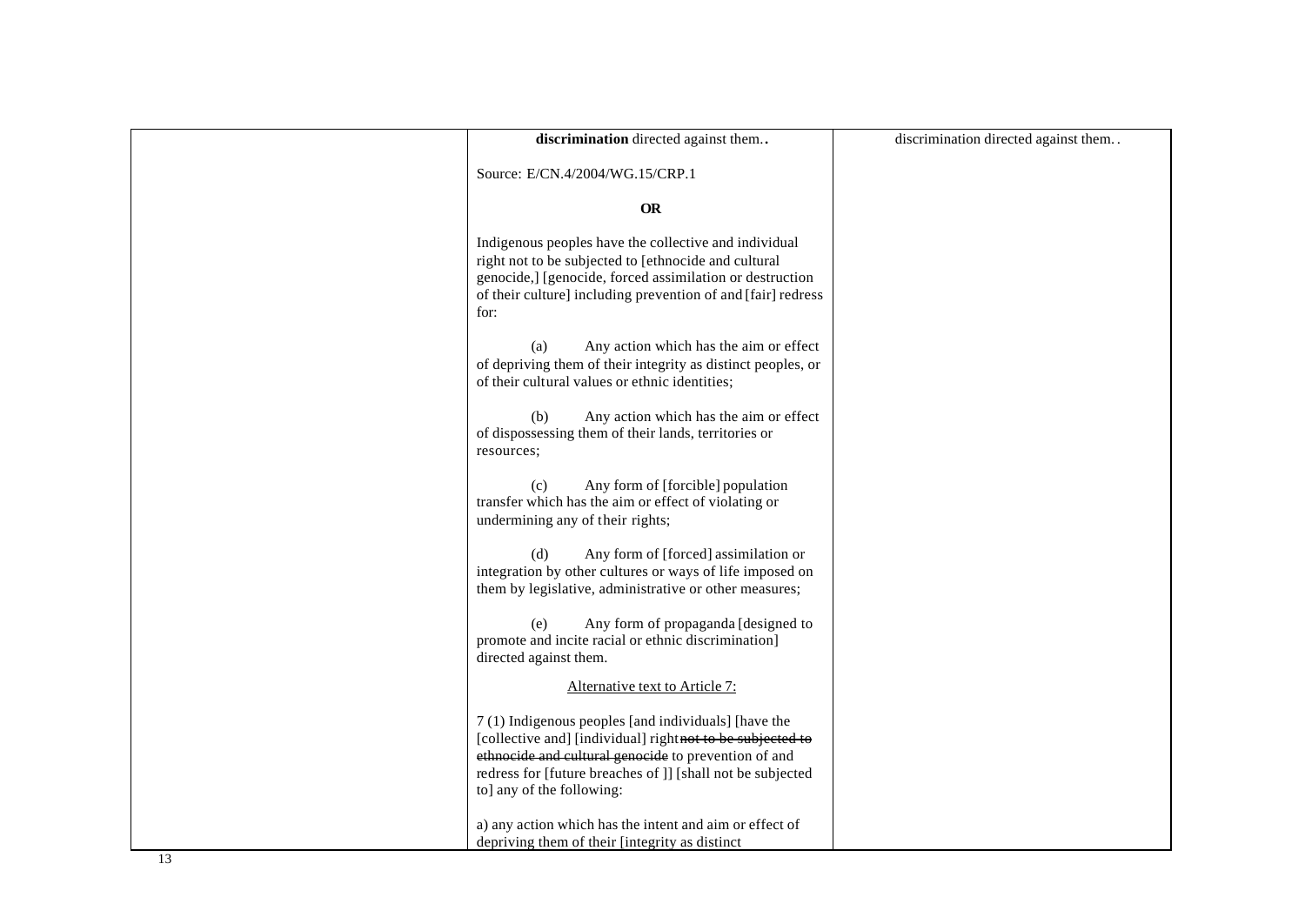| peoples][distinctive cultural values or                              |  |
|----------------------------------------------------------------------|--|
|                                                                      |  |
| identities][[and][or] ethnic identities]                             |  |
|                                                                      |  |
| b) [any action which has the intended $\frac{1}{2}$ aim or effect of |  |
| dispossessing them of their lands [territories] or resources         |  |
|                                                                      |  |
| without their consent and not in accordance with the                 |  |
| principles of due process of law and appropriate                     |  |
| compensation, on at least the same basis as is extended to           |  |
| other members of the populations of the States;]                     |  |
|                                                                      |  |
|                                                                      |  |
| c) any form of population transfer which has the intended            |  |
| aim or effect of violating or undermining any of their               |  |
| [right] [distinctive cultural values and identities];                |  |
|                                                                      |  |
| d) [any form of assimilation or integration by other                 |  |
| eultures or ways of life imposed on them by legislative,             |  |
|                                                                      |  |
| administrative or other measures; [the imposition of] any            |  |
| legislative, administrative or other measures [imposed               |  |
| upon them and] [that are inconsistent with human rights              |  |
| standards] [[and][or] that are adversely designed to                 |  |
| assimilate or integrate] them into other cultures or ways            |  |
|                                                                      |  |
| of life;                                                             |  |
|                                                                      |  |
| e) [any form of propaganda directed against them [[by the            |  |
| State] [designed to promote and incite discrimination]]              |  |
|                                                                      |  |
|                                                                      |  |
| (2) States condemn all propaganda based on ideas of                  |  |
| superiority of any race over indigenous peoples or which             |  |
| attempts to justify or promote racial hatred and                     |  |
| discrimination against indigenous peoples and                        |  |
| individuals. States shall not permit public authorities or           |  |
| public institutions, national or local, to promote or incite         |  |
|                                                                      |  |
| racial discrimination directed against indigenous peoples            |  |
| or individuals.] (CERD, art. 4)                                      |  |
|                                                                      |  |
| (3) [States condemn racial segregation and apartheid and             |  |
| undertake to prevent, prohibit and eradicate all practices           |  |
|                                                                      |  |
| of this nature.                                                      |  |
|                                                                      |  |
| [[Indigenous peoples have the right to maintain their]               |  |
| distinct cultures, beliefs, religion and language, subject to        |  |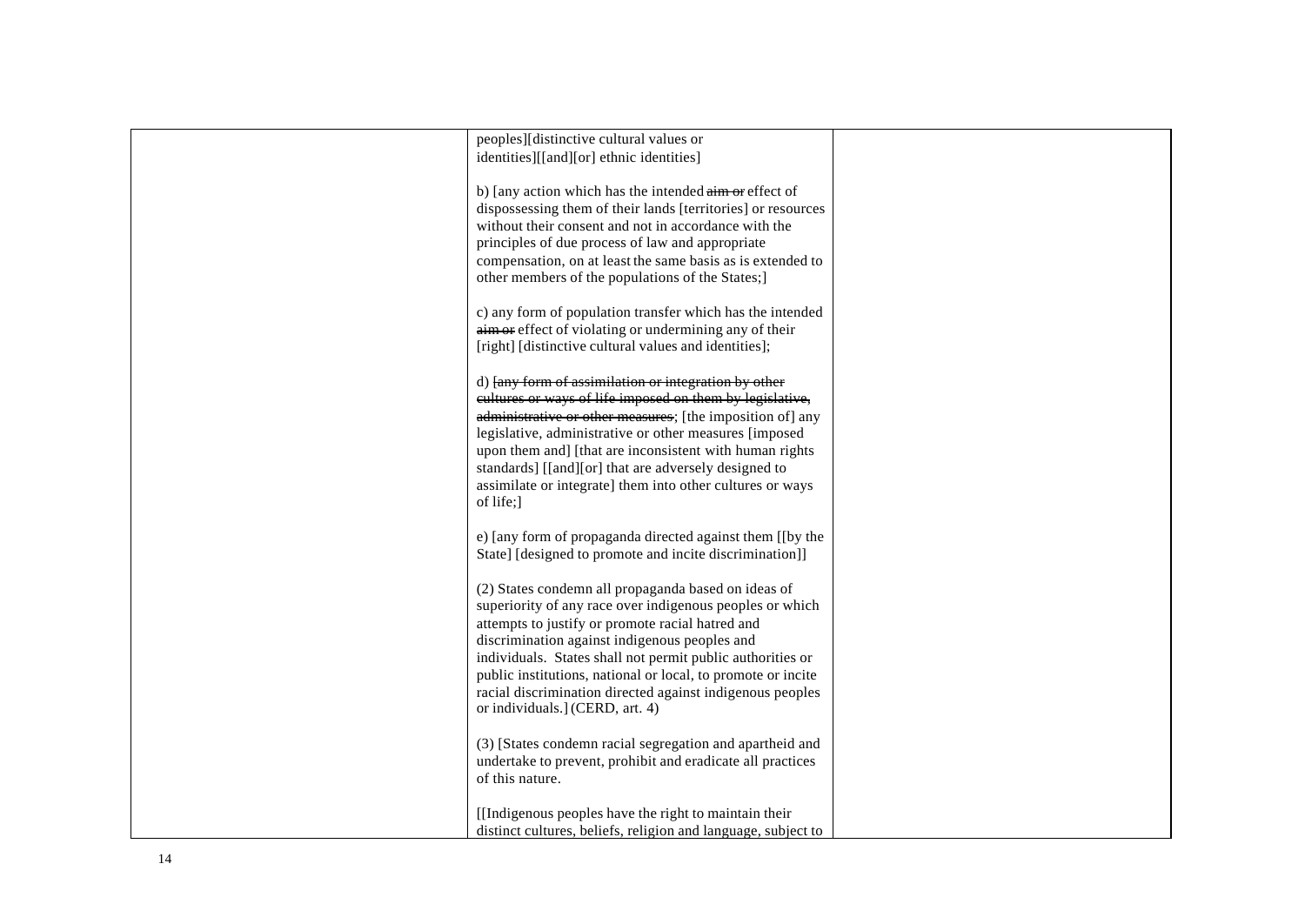| reasonable regulation consistent with international          |  |
|--------------------------------------------------------------|--|
| standards.                                                   |  |
|                                                              |  |
|                                                              |  |
| Accordingly, States should take no actions which have        |  |
| the specific intent and effect of forcing [indigenous        |  |
| peoples] to assimilate or abandon their own customs in       |  |
|                                                              |  |
| favor of different or more widespread customs.]              |  |
|                                                              |  |
| [7. (1) Indigenous peoples and individuals shall not be      |  |
| subjected to genocide, forced assimilation or destruction    |  |
|                                                              |  |
| of their culture, and shall not be subjected to any of the   |  |
| following:                                                   |  |
|                                                              |  |
|                                                              |  |
| a) any action which has the aim and effect of depriving      |  |
| them of their distinctive cultural or ethnic identities;     |  |
|                                                              |  |
|                                                              |  |
| b) any action which has the aim and effect of                |  |
| dispossessing them of -lands or resources that they own      |  |
| or have exclusive use of without their consent or not in     |  |
|                                                              |  |
| accordance with due process of law and appropriate           |  |
| compensation;                                                |  |
|                                                              |  |
|                                                              |  |
| c) any form of forced population transfer which has the      |  |
| aim and effect of violating any of their rights;             |  |
|                                                              |  |
|                                                              |  |
| d) the imposition of any legislative, administrative or      |  |
| other measures that are inconsistent with human rights       |  |
| standards and that are designed to forcibly assimilate       |  |
| them into other cultures or ways of life;                    |  |
|                                                              |  |
|                                                              |  |
| e) States condemn all propaganda based on ideas of           |  |
| superiority of any race over indigenous peoples or which     |  |
| attempts to justify or promote racial hatred and             |  |
|                                                              |  |
| discrimination against indigenous peoples and                |  |
| individuals. States shall not permit public authorities or   |  |
| public institutions, national or local, to promote or incite |  |
| racial discrimination directed against indigenous peoples    |  |
| or individuals.] (CERD, art. 4)                              |  |
|                                                              |  |
|                                                              |  |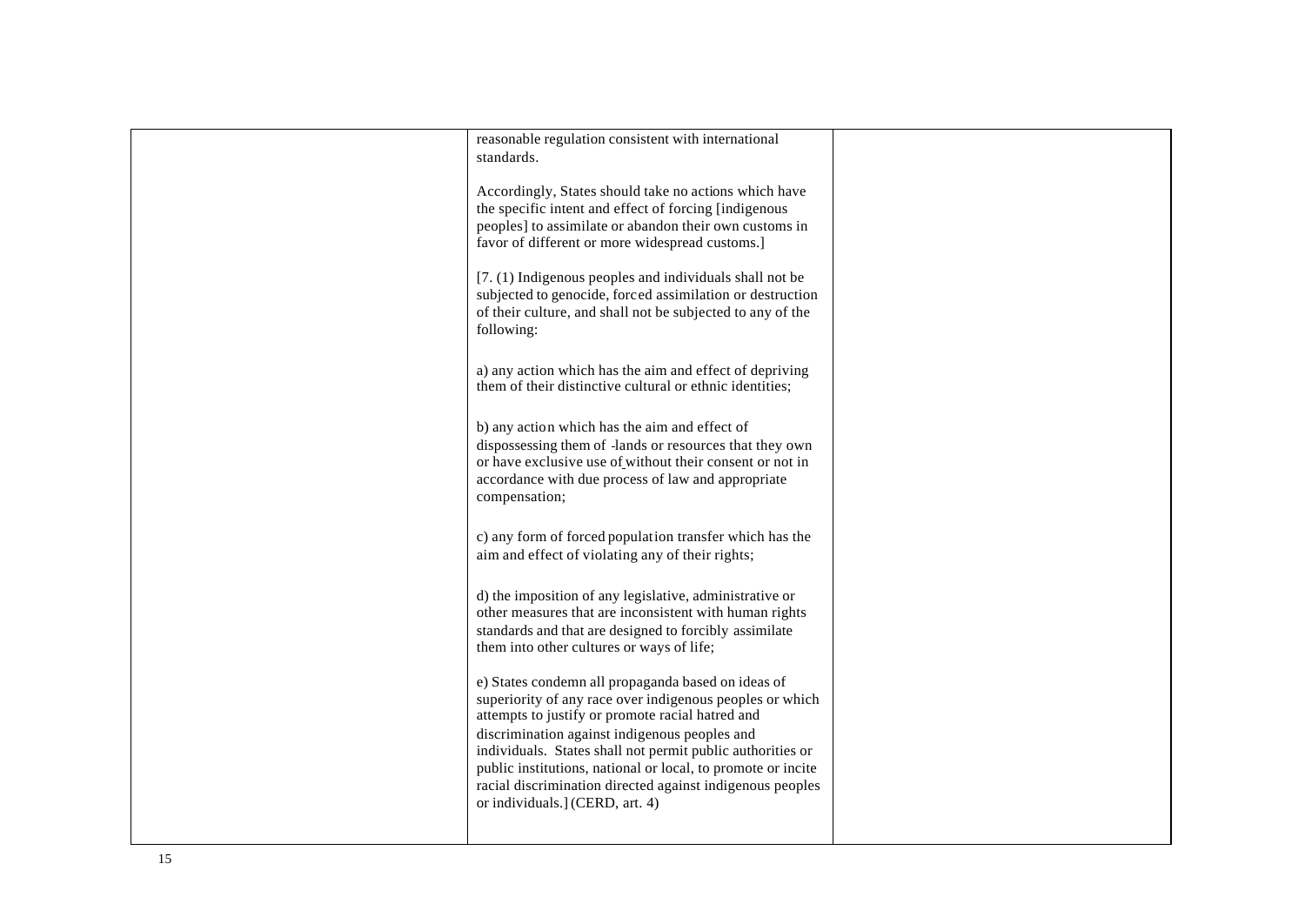|                                                                                                                                                                                                                                       | Alternative (2) text to Article 7:                                                                                                                                                                                                                                                                                                                                                                                                                                                                                                                                                                                                                                                                                                                                                                                                                                             |                                                                                                                                                                                                                                       |
|---------------------------------------------------------------------------------------------------------------------------------------------------------------------------------------------------------------------------------------|--------------------------------------------------------------------------------------------------------------------------------------------------------------------------------------------------------------------------------------------------------------------------------------------------------------------------------------------------------------------------------------------------------------------------------------------------------------------------------------------------------------------------------------------------------------------------------------------------------------------------------------------------------------------------------------------------------------------------------------------------------------------------------------------------------------------------------------------------------------------------------|---------------------------------------------------------------------------------------------------------------------------------------------------------------------------------------------------------------------------------------|
|                                                                                                                                                                                                                                       | [States shall not take or permit measures aimed at<br>depriving indigenous individuals or peoples of their<br>cultural values or ethnic identities through their<br>denigration, or their forced assimilation, integration, or<br>population transfer.]                                                                                                                                                                                                                                                                                                                                                                                                                                                                                                                                                                                                                        |                                                                                                                                                                                                                                       |
|                                                                                                                                                                                                                                       | Source: E/CN.4/2003/92                                                                                                                                                                                                                                                                                                                                                                                                                                                                                                                                                                                                                                                                                                                                                                                                                                                         |                                                                                                                                                                                                                                       |
| A8                                                                                                                                                                                                                                    | A8                                                                                                                                                                                                                                                                                                                                                                                                                                                                                                                                                                                                                                                                                                                                                                                                                                                                             | A8                                                                                                                                                                                                                                    |
| Indigenous peoples have the collective and<br>individual right to maintain and develop their distinct<br>identities and characteristics, including the right to<br>identify themselves as indigenous and to be<br>recognized as such. | Indigenous peoples have the collective and individual<br>right to maintain and develop their distinct identities and<br>characteristics, including the right to identify themselves<br>as indigenous and to be recognized as such.                                                                                                                                                                                                                                                                                                                                                                                                                                                                                                                                                                                                                                             | Indigenous peoples have the collective and<br>individual right to maintain and develop their distinct<br>identities and characteristics, including the right to<br>identify themselves as indigenous and to be<br>recognized as such. |
|                                                                                                                                                                                                                                       | <b>OR</b>                                                                                                                                                                                                                                                                                                                                                                                                                                                                                                                                                                                                                                                                                                                                                                                                                                                                      |                                                                                                                                                                                                                                       |
|                                                                                                                                                                                                                                       | Indigenous peoples have the collective and individual<br>right to maintain and develop their own district identities<br>and characteristics, including the right to and may<br>identify themselves as indigenous and to be recognized as<br>such.                                                                                                                                                                                                                                                                                                                                                                                                                                                                                                                                                                                                                              |                                                                                                                                                                                                                                       |
|                                                                                                                                                                                                                                       | Indigenous peoples have the right to be recognized as<br>such by the State through a transparent and<br>reasonable process. When recognizing indigenous<br>peoples States should include a variety of factors,<br>including, but not limited to:<br>- Whether the group self-identifies as indigenous;<br>- Whether the group is comprised of descendants of<br>persons who inhabited a geographic area prior to the<br>sovereignty of the State;<br>- Whether the group historically had been sovereign;<br>- Whether the group maintains a distinct community<br>and aspects of governmental structure;<br>- Whether the group has a cultural affinity with a<br>particular area of land or territories;<br>- Whether the group has distinct objective<br>characteristics such as language, religion, culture;<br>and,<br>- Whether the group has been historically regarded |                                                                                                                                                                                                                                       |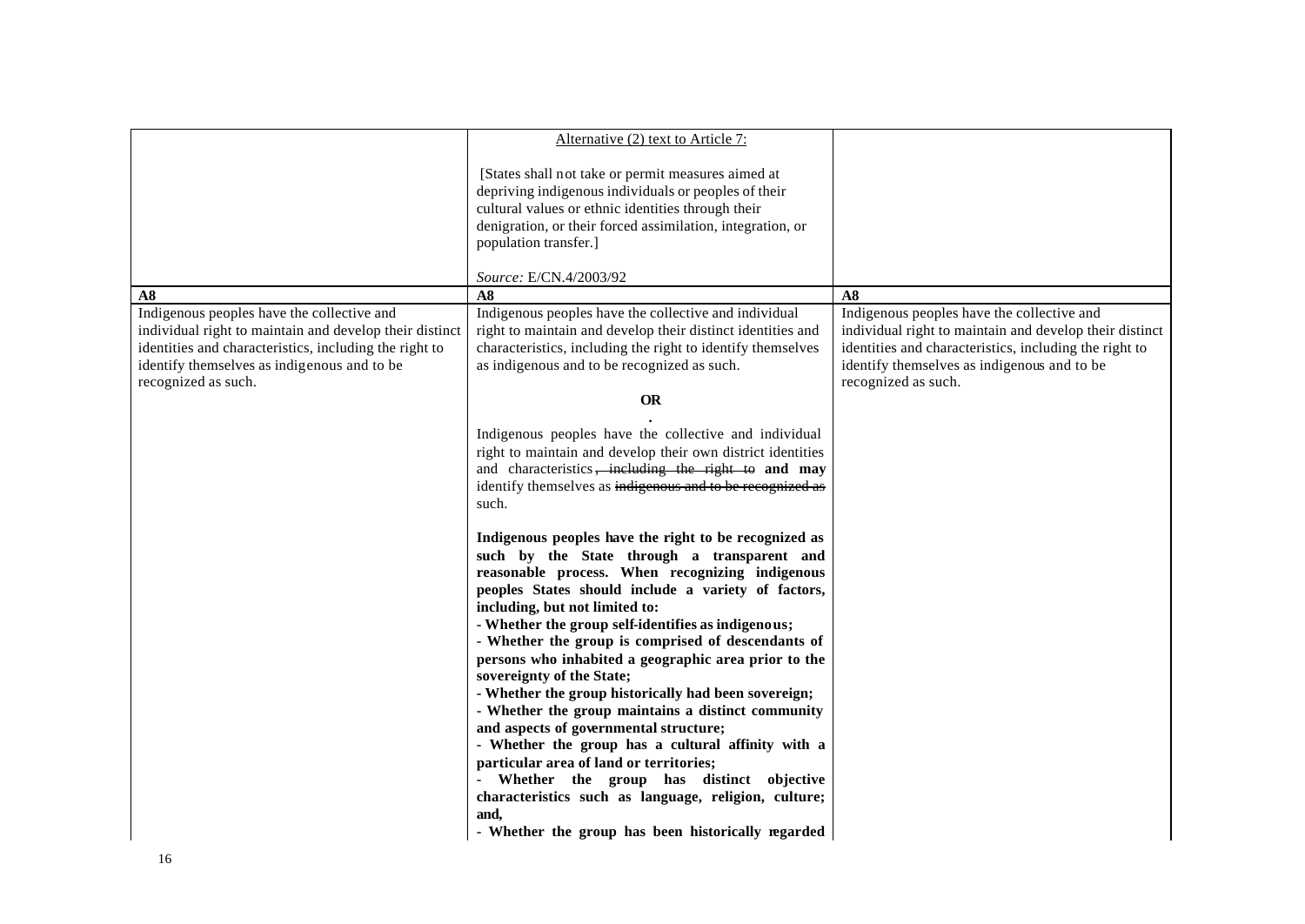| and treated as indigenous by the State.                                                                                                                                                                                                                                                                                                                                                                                                                                                            |                                                                                                                                                                                                                                                                                                              |
|----------------------------------------------------------------------------------------------------------------------------------------------------------------------------------------------------------------------------------------------------------------------------------------------------------------------------------------------------------------------------------------------------------------------------------------------------------------------------------------------------|--------------------------------------------------------------------------------------------------------------------------------------------------------------------------------------------------------------------------------------------------------------------------------------------------------------|
| Source: US proposal                                                                                                                                                                                                                                                                                                                                                                                                                                                                                |                                                                                                                                                                                                                                                                                                              |
| A9                                                                                                                                                                                                                                                                                                                                                                                                                                                                                                 | $\overline{A9}$                                                                                                                                                                                                                                                                                              |
| Indigenous peoples and individuals have the right to<br>belong to an indigenous community or nation, in<br>accordance with the traditions and customs of the<br>community or nation concerned. No disadvantage<br>adverse discrimination of any kind may arise from the<br>exercise of such a right.                                                                                                                                                                                               | Indigenous peoples and individuals have the right to<br>belong to an indigenous community or nation, in<br>accordance with the traditions and customs of the<br>community or nation concerned. No adverse<br>discrimination of any kind may arise from the<br>exercise of such a right.                      |
| Source: E/CN.4/2004/WG.15/CRP.1                                                                                                                                                                                                                                                                                                                                                                                                                                                                    |                                                                                                                                                                                                                                                                                                              |
|                                                                                                                                                                                                                                                                                                                                                                                                                                                                                                    |                                                                                                                                                                                                                                                                                                              |
|                                                                                                                                                                                                                                                                                                                                                                                                                                                                                                    |                                                                                                                                                                                                                                                                                                              |
| Indigenous [peoples] [[and] individuals] [have the right<br>to belong] [may belong] to an indigenous [community]<br>[or [indigenous] nation] in accordance with the traditions<br>and customs of the [community] [or nation] concerned.<br>[They shall not be subject to any discrimination as a<br>consequence of their belonging to such [community] [or<br>nation].] [No [disadvantage] [discrimination] of any kind<br>may arise from the exercise of such a right.]<br>Source: E/CN.4/2002/98 |                                                                                                                                                                                                                                                                                                              |
| A10                                                                                                                                                                                                                                                                                                                                                                                                                                                                                                | A10                                                                                                                                                                                                                                                                                                          |
| Indigenous peoples shall not be forcibly removed from<br>[their] lands or territories [of their traditional residence<br>and economic activities]. No rebeation shall take place<br>without the free and informed consent of the indigenous<br>peoples concerned and after agreement on just and fair<br>[compensation] and, where possible, with the option of<br>return.<br>Source: E/CN.4/2004/WG.15/CRP.1 amended<br><b>OR</b><br>No arbitrary removal or relocation of indigenous peoples     | Indigenous peoples shall not be forcibly removed<br>from their lands or territories. No relocation shall<br>take place without the free and informed consent of<br>the indigenous peoples concerned and after<br>agreement on just and fair compensation and, where<br>poss ible, with the option of return. |
|                                                                                                                                                                                                                                                                                                                                                                                                                                                                                                    | <b>OR</b><br>shall take place.                                                                                                                                                                                                                                                                               |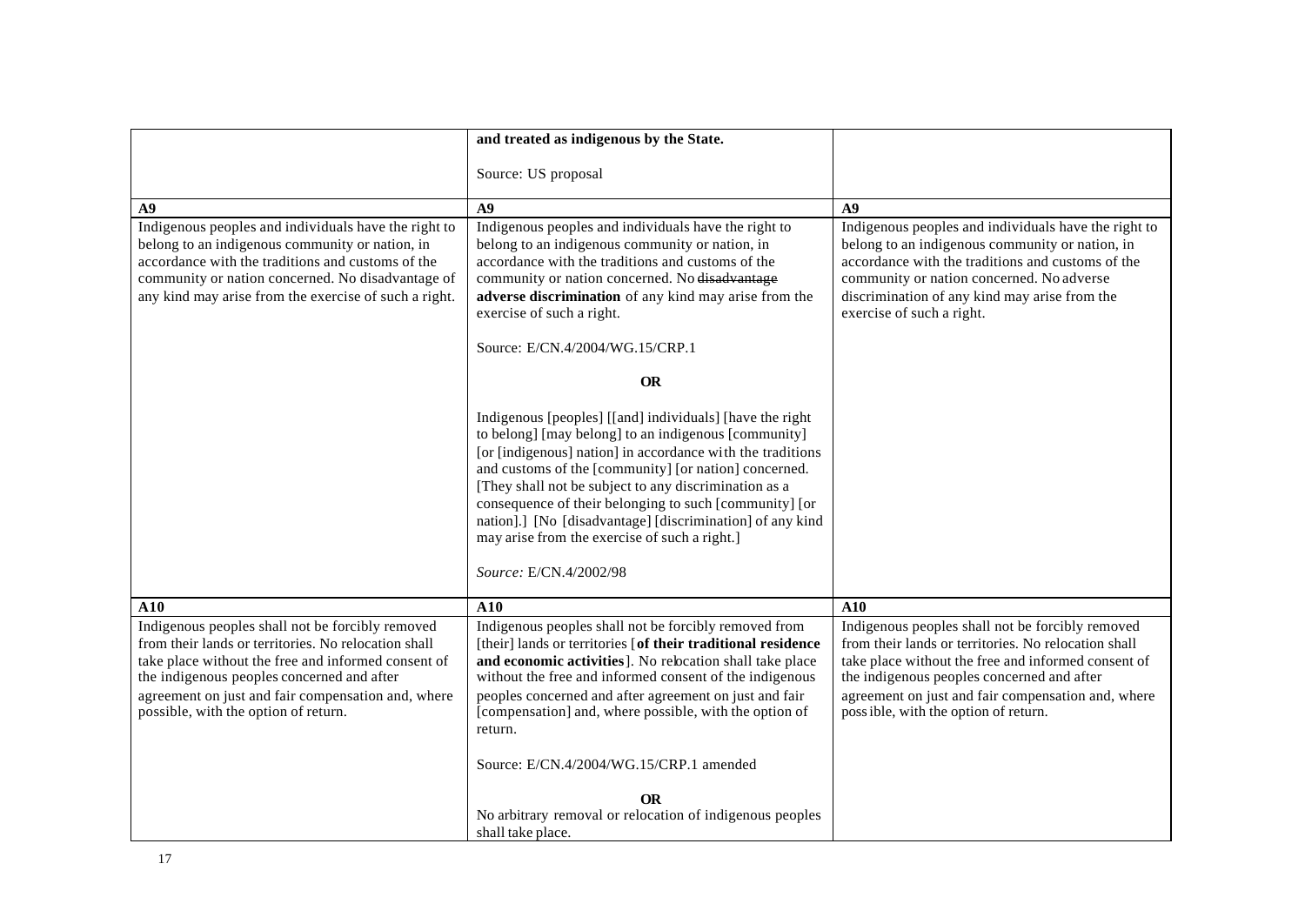| A11<br>Indigenous peoples have the right to special<br>protection and security in periods of armed conflict.<br>States shall observe international standards, in<br>particular the Fourth Geneva Convention of 1949,<br>for the protection of civilian populations<br>in circumstances of emergency and armed conflict,<br>and shall not:<br>a. Recruit indigenous individuals against their will<br>into the armed forces and, in particular, for use<br>against other indigenous peoples; | Forced removal or relocation shall only take place in<br>accordance with the principles of due process and just<br>compensation, and, where possible, with the option of<br>return.<br>Source: E/CN.4/2004/81<br>A11<br>Indigenous peoples have the right to special protection<br>and security in-periods times of armed conflict. States<br>recognise that there may be circumstances in which<br>special protection and security may be necessary for<br>indigenous peoples in times of armed conflict.<br>States shall observe international standards, in particular<br>the Fourth Geneva Convention of 1949 applicable<br>international<br>human<br>rights<br>standards<br>and<br>international humanitarian law, for the protection of                                                                                                                          | A11<br>Indigenous peoples have the right to protection and<br>security in times of armed conflict. States recognise<br>that there may be circumstances in which special<br>protection and security may be necessary for<br>indigenous peoples in times of armed conflict.<br>States shall observe applicable international human<br>rights standards and international humanitarian law,<br>for the protection of civilian populations in<br>circumstances of emergency and armed conflict, and                                                                            |
|---------------------------------------------------------------------------------------------------------------------------------------------------------------------------------------------------------------------------------------------------------------------------------------------------------------------------------------------------------------------------------------------------------------------------------------------------------------------------------------------|------------------------------------------------------------------------------------------------------------------------------------------------------------------------------------------------------------------------------------------------------------------------------------------------------------------------------------------------------------------------------------------------------------------------------------------------------------------------------------------------------------------------------------------------------------------------------------------------------------------------------------------------------------------------------------------------------------------------------------------------------------------------------------------------------------------------------------------------------------------------|----------------------------------------------------------------------------------------------------------------------------------------------------------------------------------------------------------------------------------------------------------------------------------------------------------------------------------------------------------------------------------------------------------------------------------------------------------------------------------------------------------------------------------------------------------------------------|
| b. Recruit indigenous children into the armed forces<br>under any circumstances;<br>c. Force indigenous individuals to abandon their<br>lands, territories ormeans of subsistence, or<br>relocate them in special centres for military<br>purposes;<br>d. Force indigenous individuals to work for military<br>purposes under any discriminatory conditions.                                                                                                                                | civilian populations in circumstances of emergency and<br>armed conflict, and shall not:<br>Recruit indigenous individuals against their will<br>a<br>into the armed forces except in cases<br>prescribed by law for all citizens and, in<br>use against other<br>particular, for <b>direct</b><br>indigenous peoples or against other members<br>of the same indigenous people;<br>Recruit indigenous children into the armed<br>b<br>forces or use them in armed conflict contrary<br>to international law under any circumstances;<br>Force indigenous individuals to abandon their<br>$\mathbf c$<br>lands, territories or means of subsistence, or<br>relocate them in special centres for military<br>purposes;<br>Force indigenous individuals to work for<br>d<br>military purposes under any discriminatory<br>conditions.<br>Source: E/CN.4/2004/WG.15/CRP.1 | shall not:<br>Recruit indigenous individuals against their<br>a<br>will into the armed forces for direct use<br>against other indigenous peoples or against<br>other members of the same indigenous<br>people;<br>Recruit indigenous children into the armed<br>b<br>forces:<br>Force indigenous individuals to abandon<br>$\mathbf c$<br>their lands, territories or means of<br>subsistence, or relocate them in special<br>centres for military purposes;<br>Force indigenous individuals to work for<br>d<br>military purposes under any discriminatory<br>conditions. |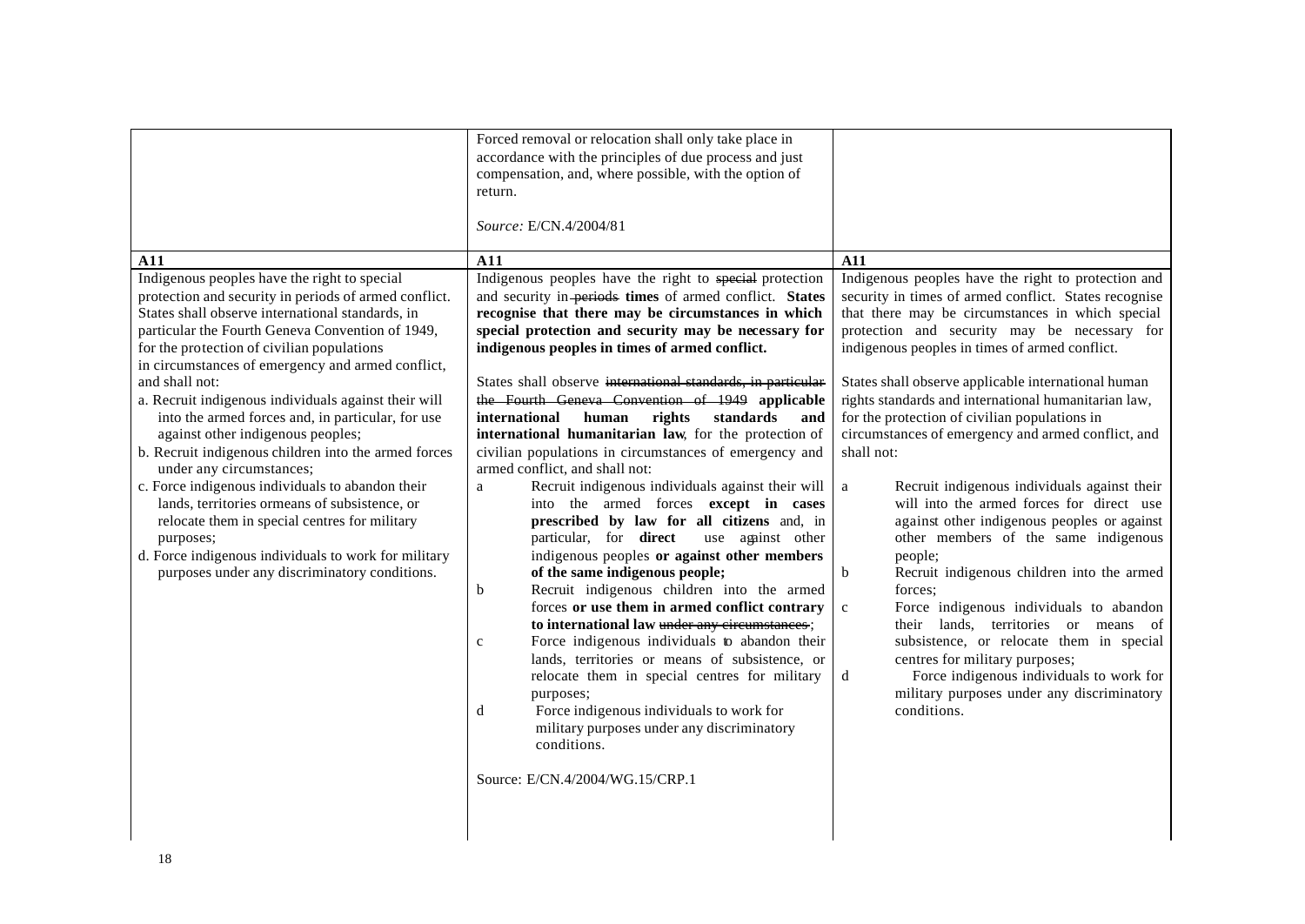| <b>OR</b>                                                                                                                                                                                                                                                                                                                                                                                                           |  |
|---------------------------------------------------------------------------------------------------------------------------------------------------------------------------------------------------------------------------------------------------------------------------------------------------------------------------------------------------------------------------------------------------------------------|--|
|                                                                                                                                                                                                                                                                                                                                                                                                                     |  |
| Indigenous peoples have the right to [special] protection<br>and security in periods of armed conflict.                                                                                                                                                                                                                                                                                                             |  |
| States shall observe [applicable international<br>human rights standards and international humanitarian<br>law, <i>l</i> [international standards, in particular the Fourth<br>Geneva Convention of 1949,] for the protection of<br>civilian populations in circumstances of emergency and<br>armed conflict, and shall not:                                                                                        |  |
| Recruit indigenous individuals [into<br>(a)<br>military service against their will, except in cases<br>prescribed by law for all citizens, and to which there are<br>no specific exemptions for indigenous individuals; ]<br>[against their will into the armed forces and, in particular,<br>for use against other indigenous peoples [or against other<br>members of the same indigenous people];                 |  |
| Recruit indigenous children into the<br>(b)<br>armed forces under any circumstances;                                                                                                                                                                                                                                                                                                                                |  |
| Force indigenous individuals to<br>(c)<br>abandon their lands, territories or means of subsistence,<br>or relocate them in special centers for military purposes;                                                                                                                                                                                                                                                   |  |
| (d)<br>Force indigenous individuals to work<br>for military purposes under any discriminatory<br>conditions.                                                                                                                                                                                                                                                                                                        |  |
| Alternative text to Article 11:                                                                                                                                                                                                                                                                                                                                                                                     |  |
| Indigenous peoples have the right to protection and<br>security in [times] of armed conflict. States shall [respect<br>and ensure respect] of the [rules and principles of<br>international humanitarian law, in particular concerning<br>the protection of civilian persons in times of armed<br>conflicts according] to the Fourth Geneva Convention of<br>1949. They shall [namely abstain from] (or: shall not) |  |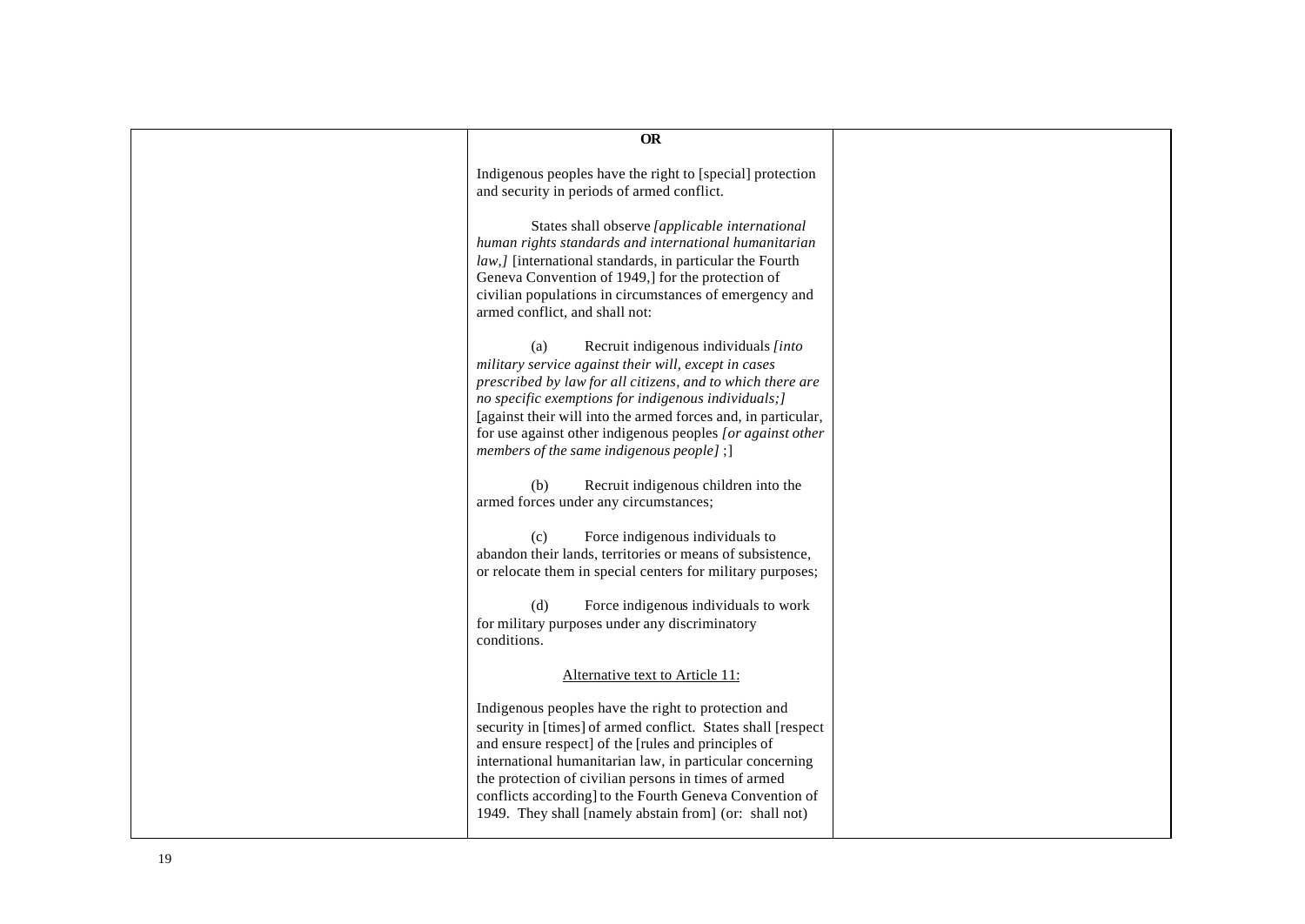| [Compel(ing) indigenous persons to<br>(a)                   |  |
|-------------------------------------------------------------|--|
| serve in the forces of a hostile Power;                     |  |
|                                                             |  |
|                                                             |  |
| Compulsorily or voluntarily<br>(b)                          |  |
| recruit(ing) indigenous persons under the age of 18 into    |  |
| their national armed forces;]                               |  |
| Force (Forcing) indigenous individuals<br>(c)               |  |
| [(persons)] to abandon their lands, territories or means of |  |
| subsistence, or relocate them in special centers for        |  |
| military purposes;                                          |  |
|                                                             |  |
| Force (Forcing) indigenous individuals<br>(d)               |  |
| [(persons)] to work for military purposes under any         |  |
| discriminatory conditions.                                  |  |
|                                                             |  |
| Alternative text to Article 11:                             |  |
|                                                             |  |
| [States shall not recruit indigenous individuals into the   |  |
| armed forces in a discriminatory manner.                    |  |
|                                                             |  |
| Indigenous individuals are entitled to all protections      |  |
| provided by international humanitarian law, in particular   |  |
| those in the Fourth Geneva Convention of 1949.              |  |
| States recognize that there may be circumstances in         |  |
| which special protection and security may be appropriate    |  |
| for indigenous peoples in times of armed conflict.          |  |
|                                                             |  |
| Alternative (2) text to Article 11:                         |  |
| [1. Indigenous individuals and peoples are entitled to all  |  |
| protections provided by international humanitarian law in   |  |
| times of armed conflict.                                    |  |
|                                                             |  |
| In particular, States shall observe international           |  |
| humanitarian law, including in particular the Fourth        |  |
| Geneva Convention of 1949 for the protection of civilians   |  |
| in armed conflict, and shall not:                           |  |
|                                                             |  |
|                                                             |  |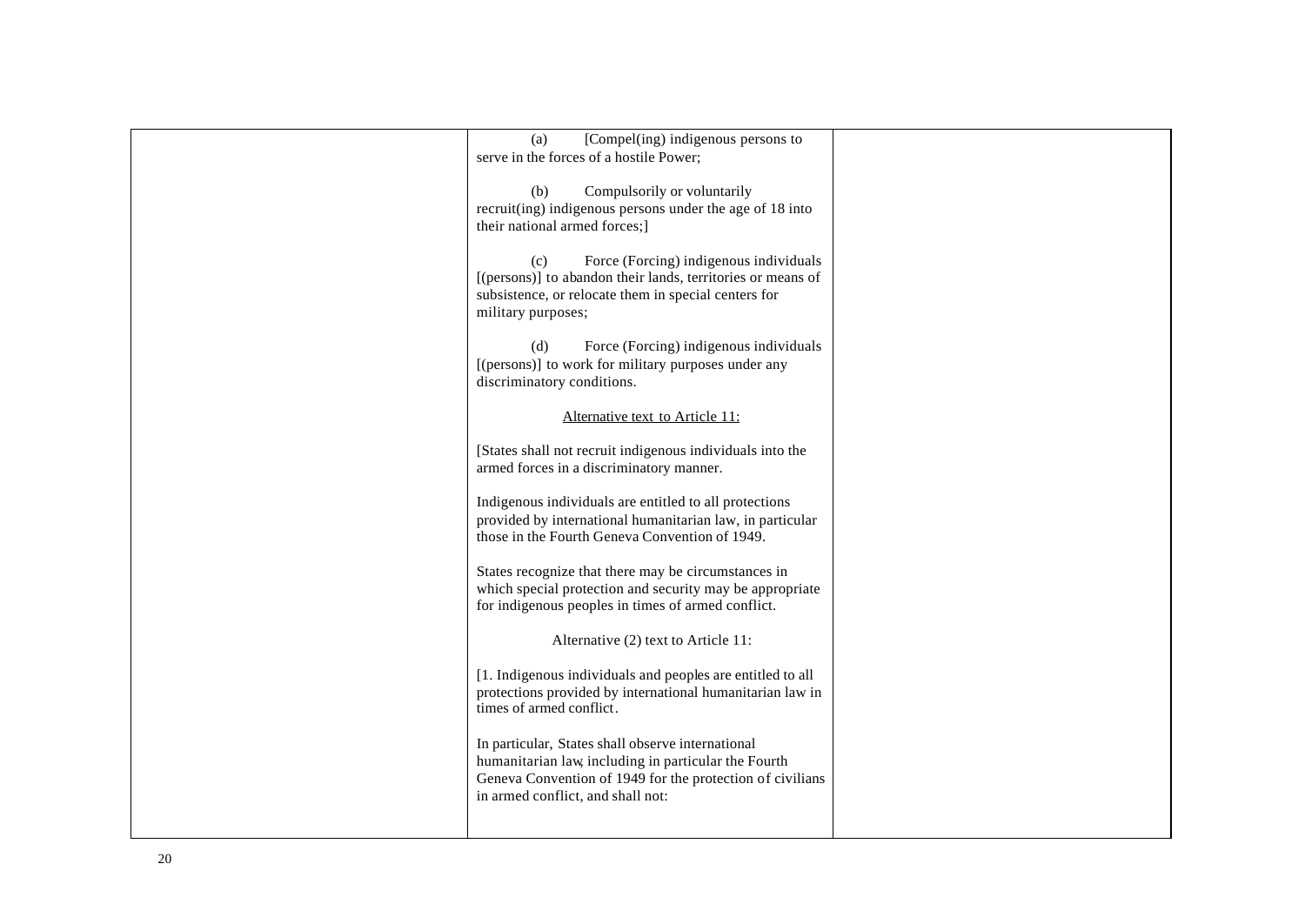| (a) Recruit indigenous individuals against their                                                                    |  |
|---------------------------------------------------------------------------------------------------------------------|--|
| will into the armed forces and, in particular, for                                                                  |  |
| use against other indigenous peoples, in a                                                                          |  |
| discriminatory manner or otherwise contrary to<br>international law;                                                |  |
|                                                                                                                     |  |
| (b) Recruit indigenous children into the armed                                                                      |  |
| forces or deploy indigenous children in                                                                             |  |
| hostilities under any circumstances contrary to                                                                     |  |
| international law;                                                                                                  |  |
|                                                                                                                     |  |
| (c) Force indigenous individuals to abandon the<br>lands they own, use or occupy, or means of                       |  |
| subsistence, or relocate them in special centres                                                                    |  |
| for military purposes contrary to international                                                                     |  |
| law:                                                                                                                |  |
|                                                                                                                     |  |
| (e) Force indigenous individuals to work for                                                                        |  |
| military purposes under any discriminatory<br>conditions or otherwise contrary to international                     |  |
| $law$ ]                                                                                                             |  |
|                                                                                                                     |  |
| Alternative text to Article 11:                                                                                     |  |
| [In times of conflict indigenous individuals are entitled to                                                        |  |
| all protection afforded by international humanitarian                                                               |  |
| laws, in particular the Fourth Geneva Convention. In any                                                            |  |
| form of recruitment of indigenous individuals into the                                                              |  |
| armed forces, States shall not act in a discriminatory                                                              |  |
| manner. States shall not forcibly recruit or conscript<br>indigenous individuals solely for the purpose of engaging |  |
| those individuals, by virtue of their indigenous identity,                                                          |  |
| in hostilities specifically directed at other indigenous                                                            |  |
| peoples. Indigenous children are entitled to all protection                                                         |  |
| afforded by applicable international law regarding the                                                              |  |
| recruitment of children into the armed forces.]                                                                     |  |
| Source: E/CN.4/2003/92                                                                                              |  |
|                                                                                                                     |  |
|                                                                                                                     |  |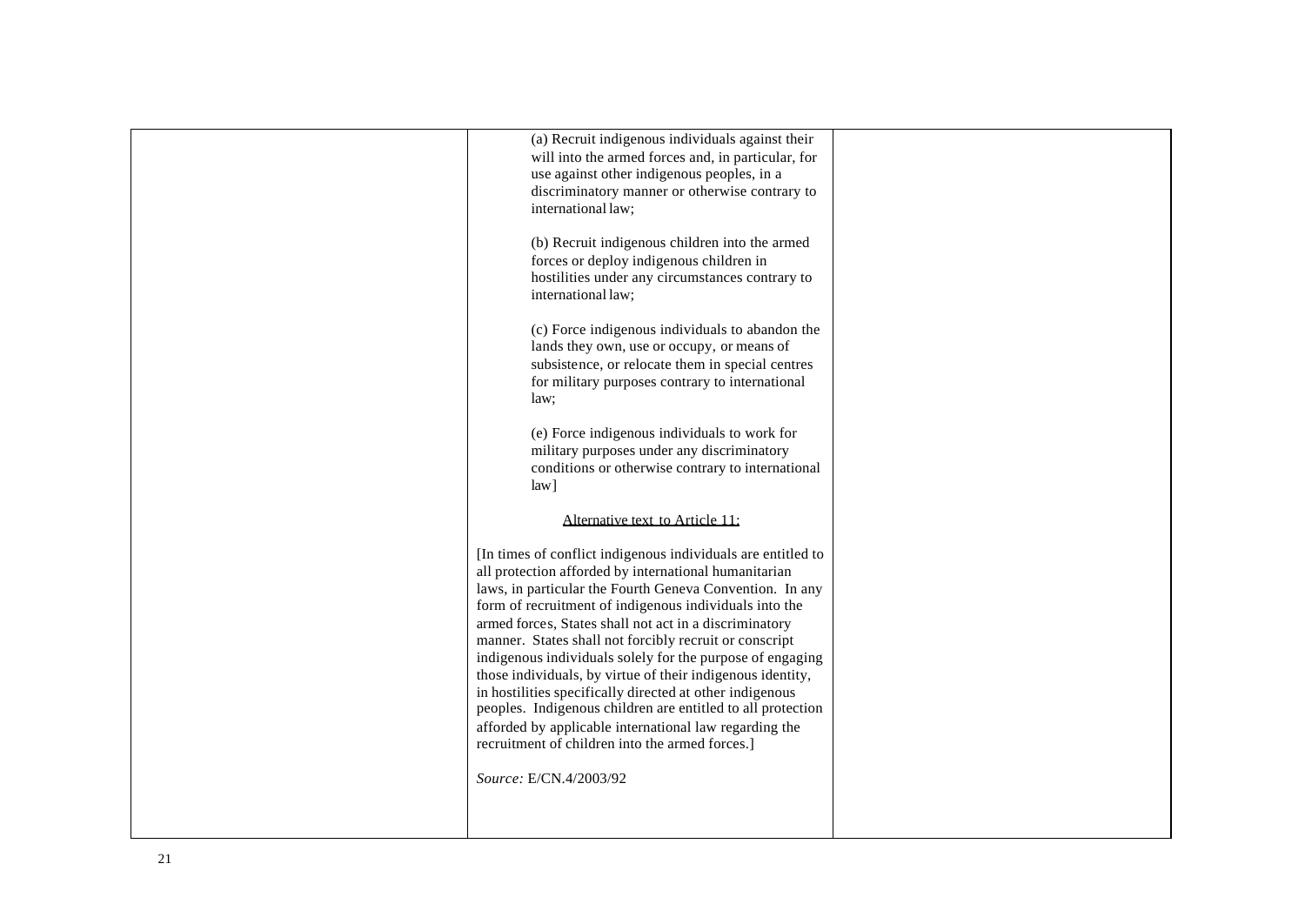| <b>PART III</b>                                                                                                                                                                                                                                                                                                                                                                                                                                                                                                                                                                                             |                                                                                                                                                                                                                                                                                                                                                                                                                                                                                                                                                                                                                                                                                                                                                                                                                                                                                                                                                                                                                                                            |                                                                                                                                                                                                                                                                                                                                                                                                                                                                                                                                                                                                                                                 |
|-------------------------------------------------------------------------------------------------------------------------------------------------------------------------------------------------------------------------------------------------------------------------------------------------------------------------------------------------------------------------------------------------------------------------------------------------------------------------------------------------------------------------------------------------------------------------------------------------------------|------------------------------------------------------------------------------------------------------------------------------------------------------------------------------------------------------------------------------------------------------------------------------------------------------------------------------------------------------------------------------------------------------------------------------------------------------------------------------------------------------------------------------------------------------------------------------------------------------------------------------------------------------------------------------------------------------------------------------------------------------------------------------------------------------------------------------------------------------------------------------------------------------------------------------------------------------------------------------------------------------------------------------------------------------------|-------------------------------------------------------------------------------------------------------------------------------------------------------------------------------------------------------------------------------------------------------------------------------------------------------------------------------------------------------------------------------------------------------------------------------------------------------------------------------------------------------------------------------------------------------------------------------------------------------------------------------------------------|
| A12                                                                                                                                                                                                                                                                                                                                                                                                                                                                                                                                                                                                         | A12                                                                                                                                                                                                                                                                                                                                                                                                                                                                                                                                                                                                                                                                                                                                                                                                                                                                                                                                                                                                                                                        | A12                                                                                                                                                                                                                                                                                                                                                                                                                                                                                                                                                                                                                                             |
| Indigenous peoples have the right to practice and<br>revitalize their cultural traditions and customs. This<br>includes the right to maintain, protect and develop<br>the past, present and future manifestations of their<br>cultures, such as archaeological and historical sites,<br>artifacts, designs, ceremonies, technologies and<br>visual and performing arts and literature, as well as<br>the right to the restitution of cultural, intellectual,<br>religious and spiritual property taken without their<br>free and informed consent or in violation of their<br>laws, traditions and customs. | Indigenous peoples have the right to practice and<br>revitalize their cultural traditions and customs. This<br>includes the right to maintain, protect and develop the<br>past, present and future manifestations of their cultures,<br>such as archaeological and historical sites, artifacts,<br>designs, ceremonies, technologies and visual and<br>performing arts and literature, as well as the right to the<br>restitution of States shall provide effective<br>mechanisms for redress with respect to [their/<br>indigenous peoples'] cultural, intellectual, religious and<br>spiritual property taken without their free and informed<br>consent or in violation of their laws, traditions and<br>customs.<br>Source: E/CN.4/2004/WG.15/CRP.1 amended                                                                                                                                                                                                                                                                                            | Indigenous peoples have the right to practice and<br>revitalize their cultural traditions and customs. This<br>includes the right to maintain, protect and develop<br>the past, present and future manifestations of their<br>cultures, such as archaeological and historical sites,<br>artifacts, designs, ceremonies, technologies and<br>visual and performing arts and literature.<br>States shall provide effective mechanisms for redress<br>with respect to their cultural, intellectual, religious<br>and spiritual property taken without their free and<br>informed consent or in violation of their laws,<br>traditions and customs. |
|                                                                                                                                                                                                                                                                                                                                                                                                                                                                                                                                                                                                             | <b>OR</b>                                                                                                                                                                                                                                                                                                                                                                                                                                                                                                                                                                                                                                                                                                                                                                                                                                                                                                                                                                                                                                                  |                                                                                                                                                                                                                                                                                                                                                                                                                                                                                                                                                                                                                                                 |
|                                                                                                                                                                                                                                                                                                                                                                                                                                                                                                                                                                                                             | Indigenous [peoples] have the right to practice<br>1.<br>and revitalize their cultural traditions and customs [in<br>conformity with domestic laws]. [Recognizing this<br>right,] [States should/shall facilitate the efforts of<br>indigenous [peoples]]. [This includes the right [as far as<br>practicable] to maintain, protect and develop the [past,<br>present and future] manifestations of [their] cultures, such<br>as archaeological and historical sites, artifacts, designs,<br>ceremonies, technologies and visual and performing arts<br>and literature.<br>2.<br>States should/shall [make [best] [appropriate]<br>efforts], [to] [promote] [facilitate] the return to<br>indigenous [peoples] of their cultural, [intellectual], and<br>religious [and spiritual] property [taken without their free<br>and informed consent] [after the present Declaration<br>comes into effect], [or in violation of [their] laws,<br>traditions and customs] [and] [or] [in violation of relevant<br>laws and regulations].<br>Source: E/CN.4/2002/98 |                                                                                                                                                                                                                                                                                                                                                                                                                                                                                                                                                                                                                                                 |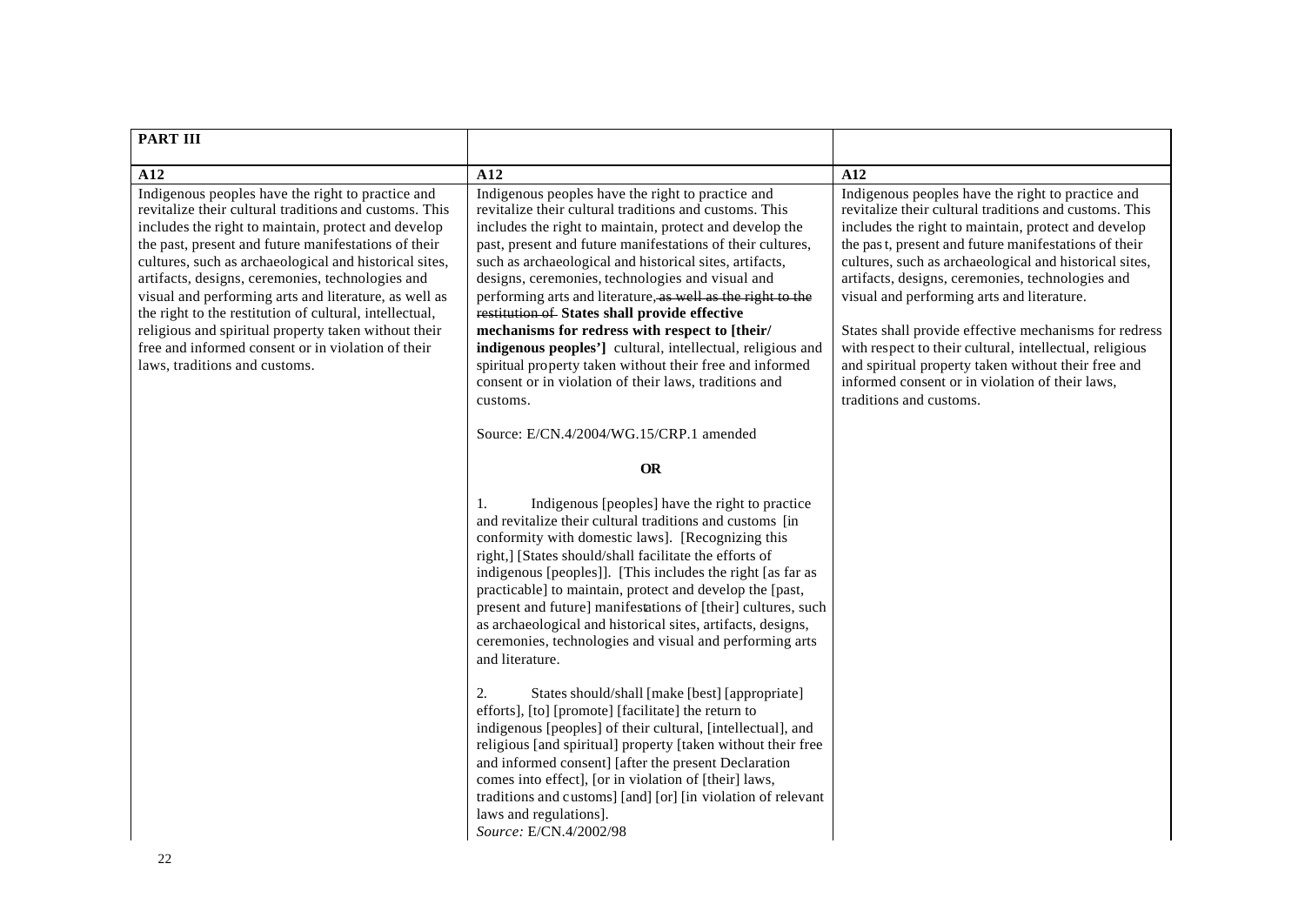| A13                                                                                                                                                                                                                                                                                                                                                                                                                                                                                                                                                                                          | A13                                                                                                                                                                                                                                                                                                                                                                                                                                                                                                                                                                                                                                                                           | A13                                                                                                                                                                                                                                                                                                                                                                                                                                                                                                                                                                                                      |
|----------------------------------------------------------------------------------------------------------------------------------------------------------------------------------------------------------------------------------------------------------------------------------------------------------------------------------------------------------------------------------------------------------------------------------------------------------------------------------------------------------------------------------------------------------------------------------------------|-------------------------------------------------------------------------------------------------------------------------------------------------------------------------------------------------------------------------------------------------------------------------------------------------------------------------------------------------------------------------------------------------------------------------------------------------------------------------------------------------------------------------------------------------------------------------------------------------------------------------------------------------------------------------------|----------------------------------------------------------------------------------------------------------------------------------------------------------------------------------------------------------------------------------------------------------------------------------------------------------------------------------------------------------------------------------------------------------------------------------------------------------------------------------------------------------------------------------------------------------------------------------------------------------|
| Indigenous peoples have the right to manifest,<br>practice, develop and teach their spiritual and<br>religious traditions, customs and ceremonies; the<br>right to maintain, protect, and have access in privacy<br>to their religious and cultural sites; the right to the<br>use and control of ceremonial objects; and the right<br>to the repatriation of human remains.<br>States shall take effective measures, in conjunction<br>with the indigenous peoples concerned, to ensure<br>that indigenous sacred places, including burial sites,<br>be preserved, respected and protected. | Indigenous peoples have the right to manifest, practice,<br>develop and teach their spiritual and religious traditions,<br>customs and ceremonies; the right to maintain, protect,<br>and have [reasonable] access in privacy to their religious<br>and cultural sites; the right to the use and control of their<br>ceremonial objects; and the right to the repatriation of<br>their human remains.<br>States shall take effective measures, in conjunction with<br>the indigenous peoples concerned, to ensure that<br>indigenous sacred places, including burial sites, be<br>preserved, respected and protected.<br>Source: E/CN.4/2004/WG.15/CRP.1 amended<br><b>OR</b> | Indigenous peoples have the right to manifest,<br>practice, develop and teach their spiritual and<br>religious traditions, customs and ceremonies; the<br>right to maintain, protect, and have access in privacy<br>to their religious and cultural sites; the right to the<br>use and control of their ceremonial objects; and the<br>right to the repatriation of their human remains.<br>States shall take effective measures, in conjunction<br>with the indigenous peoples concerned, to ensure<br>that indigenous sacred places, including burial sites,<br>be preserved, respected and protected. |
|                                                                                                                                                                                                                                                                                                                                                                                                                                                                                                                                                                                              | Indigenous peoples have the right to manifest, practice,<br>develop and teach their spiritual and religious traditions,<br>customs and ceremonies; the right to maintain, protect,<br>and have [reasonable] access in privacy to their religious<br>and cultural sites; the right to the use and control of<br>[their] ceremonial objects; and the right to the repatriation<br>of human remains.<br>States shall/should take effective measures, in<br>conjunction with the indigenous peoples concerned, to<br>ensure that indigenous sacred places, including burial<br>sites, be reserved, respected and protected.<br>Source: E/CN.4/2004/81                             |                                                                                                                                                                                                                                                                                                                                                                                                                                                                                                                                                                                                          |
| A14                                                                                                                                                                                                                                                                                                                                                                                                                                                                                                                                                                                          | A14                                                                                                                                                                                                                                                                                                                                                                                                                                                                                                                                                                                                                                                                           | A14                                                                                                                                                                                                                                                                                                                                                                                                                                                                                                                                                                                                      |
| Indigenous peoples have the right to revitalize, use,<br>develop and transmit to future generations their<br>histories, languages, oral traditions, philosophies,<br>writing systems and literatures, and to designate and<br>retain their own names for communities, places and<br>persons.                                                                                                                                                                                                                                                                                                 | [Indigenous peoples have the right to] [States shall take<br>effective measures to ensure that indigenous peoples<br>can] revitalize, use, develop and transmit to future<br>generations their histories, languages, oral traditions,<br>philosophies, writing systems and literatures, and to<br>designate and retain their own names for communities,<br>places and persons.                                                                                                                                                                                                                                                                                                | Indigenous peoples have the right to revitalize, use,<br>develop and transmit to future generations their<br>histories, languages, oral traditions, philosophies,<br>writing systems and literatures, and to designate and<br>retain their own names for communities, places and<br>persons.                                                                                                                                                                                                                                                                                                             |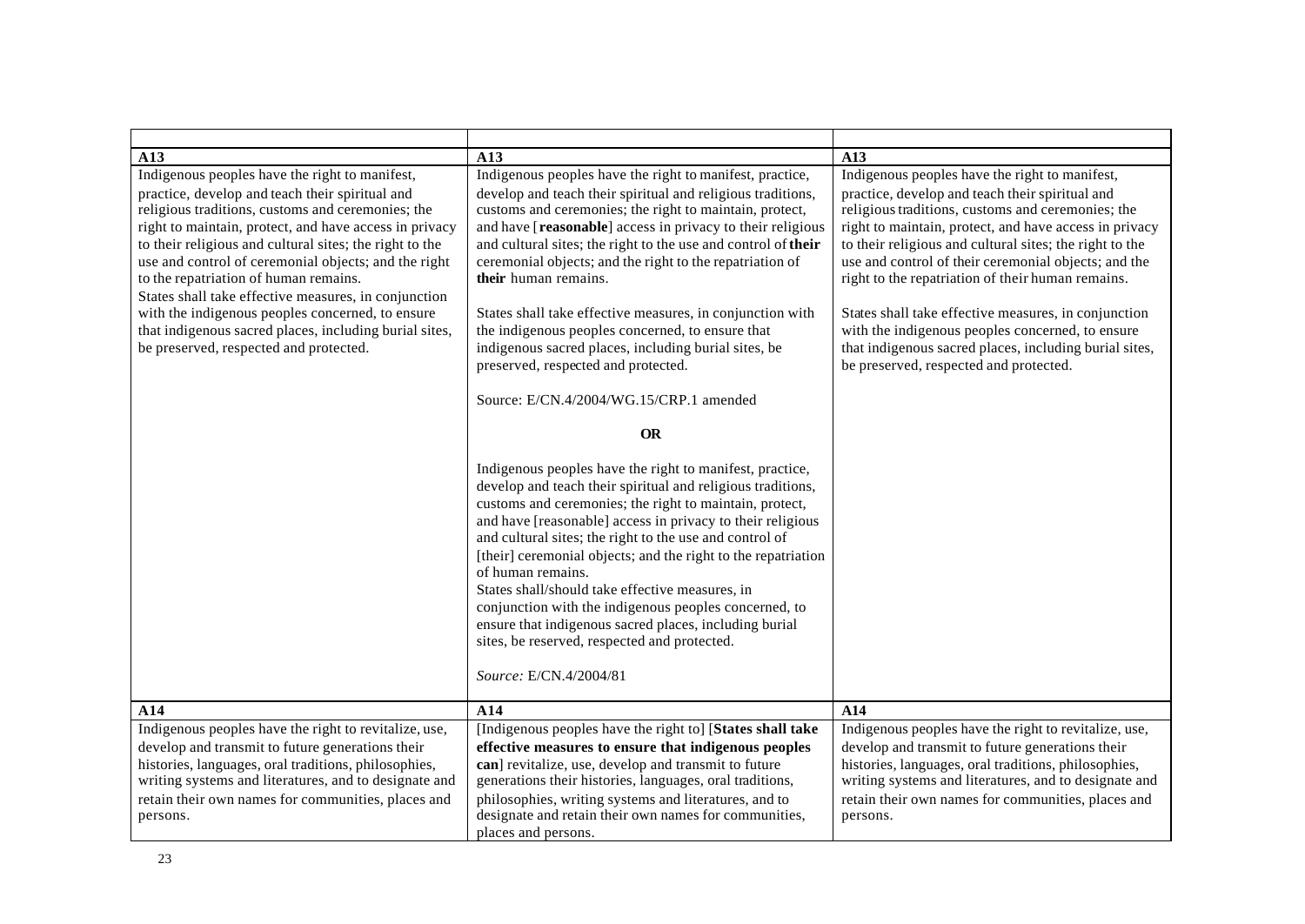| States shall take effective measures, whenever any      | States shall take effective [reasonable]measures,                                                             | States shall take reasonable measures to ensure this   |
|---------------------------------------------------------|---------------------------------------------------------------------------------------------------------------|--------------------------------------------------------|
| right of indigenous peoples may be threatened, to       | [whenever any right of indigenous peoples may be                                                              | right is protected and also to ensure that tindigenous |
| ensure this right is protected and also to ensure that  | threatened], [to ensure this right is protected and also] to                                                  | peoples can understand and be understood in            |
| they can understand and be understood in political,     | ensure that [they/indigenous peoples] can understand                                                          | political, legal and administrative proceedings, where |
| legal and administrative proceedings, where             | and be understood in political,- legal and administrative                                                     | necessary through the provision of interpretation or   |
| necessary through the provision of interpretation or    | proceedings, where necessary through the provision of                                                         | by other appropriate means.                            |
| by other appropriate means.                             | interpretation or by other appropriate means.                                                                 |                                                        |
|                                                         |                                                                                                               |                                                        |
|                                                         | Source: E/CN.4/2004/WG.15/CRP.1 amended                                                                       |                                                        |
|                                                         | <b>OR</b>                                                                                                     |                                                        |
|                                                         |                                                                                                               |                                                        |
|                                                         | Indigenous peoples have the right to revitalize, use,                                                         |                                                        |
|                                                         | develop and transmit to future generations their histories,                                                   |                                                        |
|                                                         | languages, oral traditions, philosophies, writing systems                                                     |                                                        |
|                                                         | and literatures, and to designate and retain their own                                                        |                                                        |
|                                                         | names for communities, places and persons.                                                                    |                                                        |
|                                                         | States shall/should take [effective] [reasonable] measures,                                                   |                                                        |
|                                                         | [whenever any right of indigenous peoples may be                                                              |                                                        |
|                                                         | threatened, to ensure this right is protected and also to                                                     |                                                        |
|                                                         | ensure that they can understand and be understood in                                                          |                                                        |
|                                                         | political, legal and administrative proceedings, where                                                        |                                                        |
|                                                         | necessary through the provision of interpretation or by                                                       |                                                        |
|                                                         | other appropriate means.                                                                                      |                                                        |
|                                                         |                                                                                                               |                                                        |
|                                                         | Source: E/CN.4/2004/81                                                                                        |                                                        |
| PART IV                                                 |                                                                                                               |                                                        |
| A15                                                     | A15                                                                                                           | A15                                                    |
| Indigenous children have the right to all levels and    | All indigenous peoples also have this right and the right                                                     | Indigenous peoples have the right to establish and     |
| forms of education of the State. All indigenous         | to establish and control their educational systems and                                                        | control their educational systems and institutions     |
| peoples also have this right and the right to establish | institutions providing education in their own languages,                                                      | providing education in their own languages, in a       |
| and control their educational systems and institutions  | in a manner appropriate to their cultural methods of                                                          | manner appropriate to their cultural methods of        |
| providing education in their own languages, in a        | teaching and learning.                                                                                        | teaching and learning.                                 |
| manner appropriate to their cultural methods of         |                                                                                                               |                                                        |
| teaching and learning.                                  | Indigenous individuals, particularly children, have the                                                       | Indigenous individuals, particularly children, have    |
| Indigenous children living outside their communities    | right to all levels and forms of education of the State on                                                    | the right to all levels and forms of education of the  |
| have the right to be provided access to education in    | the same basis as other members of the society                                                                | State on the same basis as other members of the        |
| their own culture and language.                         |                                                                                                               | society.                                               |
| States shall take effective measures to provide         | Indigenous individuals, particularly children, living                                                         |                                                        |
| appropriate resources for these purposes.               | outside their communities have the right to be provided Indigenous individuals, particularly children, living |                                                        |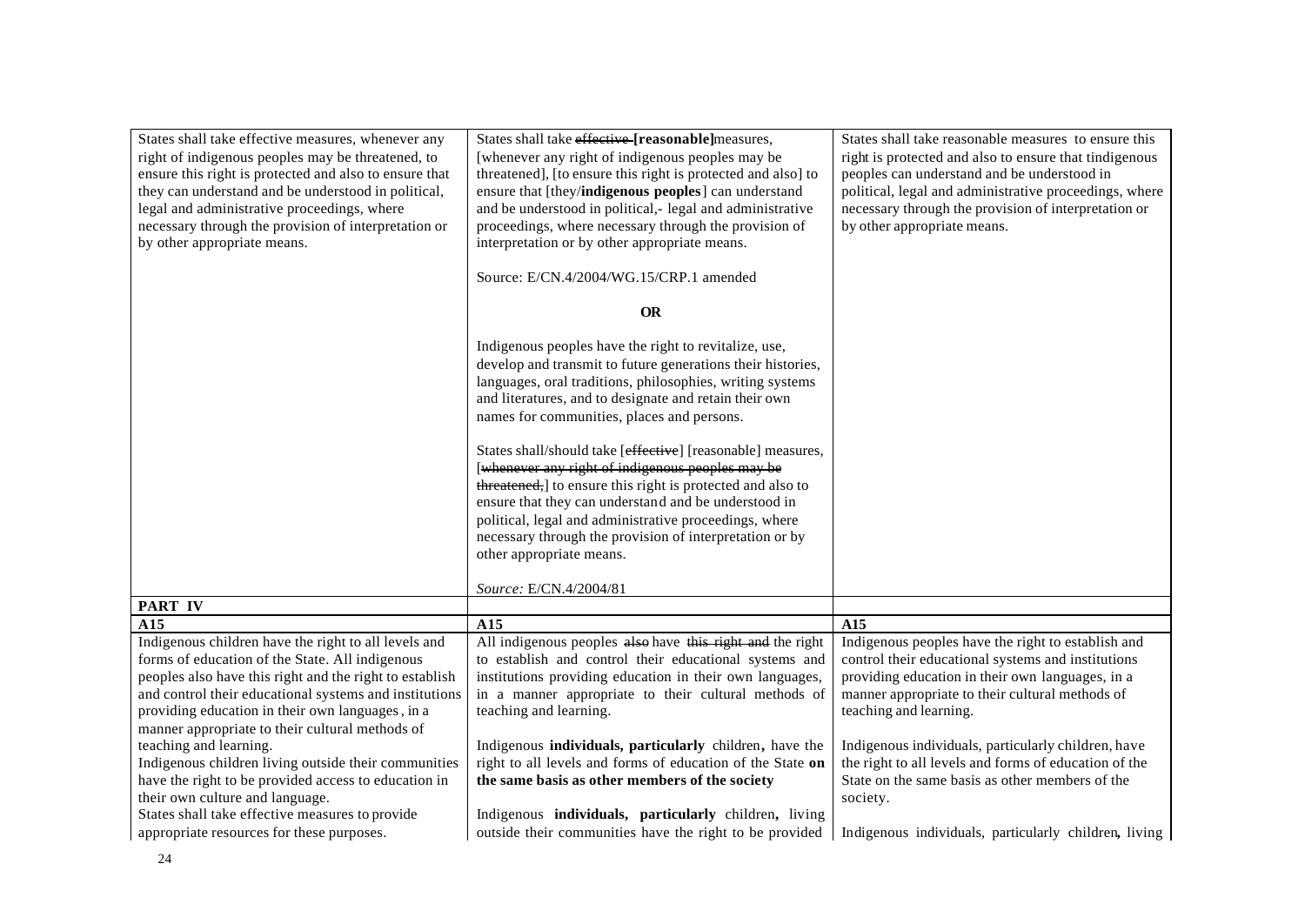|                                                                                                                                                                                                                                                                                                                                                                                                                                                                                        | access to education in their own culture and language.<br>States shall take effective measures to provide<br>appropriate resources for these purposes.<br>Source: E/CN.4/2004/WG.15/CRP.1                                                                                                                                                                                                                                                                                                                                                                                                                                                                                                                                                                                                                                                                                                                                                                                            | outside their communities have the right to be<br>provided access to education in their own culture and<br>language.<br>States shall take effective measures to provide<br>appropriate resources for these purposes.                                                                                                                                                                                                          |
|----------------------------------------------------------------------------------------------------------------------------------------------------------------------------------------------------------------------------------------------------------------------------------------------------------------------------------------------------------------------------------------------------------------------------------------------------------------------------------------|--------------------------------------------------------------------------------------------------------------------------------------------------------------------------------------------------------------------------------------------------------------------------------------------------------------------------------------------------------------------------------------------------------------------------------------------------------------------------------------------------------------------------------------------------------------------------------------------------------------------------------------------------------------------------------------------------------------------------------------------------------------------------------------------------------------------------------------------------------------------------------------------------------------------------------------------------------------------------------------|-------------------------------------------------------------------------------------------------------------------------------------------------------------------------------------------------------------------------------------------------------------------------------------------------------------------------------------------------------------------------------------------------------------------------------|
|                                                                                                                                                                                                                                                                                                                                                                                                                                                                                        | <b>OR</b>                                                                                                                                                                                                                                                                                                                                                                                                                                                                                                                                                                                                                                                                                                                                                                                                                                                                                                                                                                            |                                                                                                                                                                                                                                                                                                                                                                                                                               |
|                                                                                                                                                                                                                                                                                                                                                                                                                                                                                        | All indigenous peoples [also] have [this right and] the<br>right to establish and control their educational systems<br>and institutions providing education in their own<br>languages, in a manner appropriate to their cultural<br>methods of teaching and learning [in consultation with<br>competent authorities in the State, and in accordance with<br>applicable educational laws and standards] [and which<br>meet agreed educational standards].<br>[To the fullest extent possible] Indigenous [individuals,<br>particularly] children have the right to all levels and<br>forms of education of the State [on the same basis as<br>other members of the society].<br>Indigenous [individuals, particularly] children living<br>outside their communities have the right to be provided<br>access to education in their own culture and language.<br>States shall take effective measures to provide<br>appropriate resources for these purposes.<br>Source: E/CN.4/2004/81 |                                                                                                                                                                                                                                                                                                                                                                                                                               |
| A16                                                                                                                                                                                                                                                                                                                                                                                                                                                                                    | A16                                                                                                                                                                                                                                                                                                                                                                                                                                                                                                                                                                                                                                                                                                                                                                                                                                                                                                                                                                                  | A16                                                                                                                                                                                                                                                                                                                                                                                                                           |
| Indigenous peoples have the right to have the dignity<br>and diversity of their cultures, traditions, histories<br>and aspirations appropriately reflected in all forms of<br>education and public information.<br>States shall take effective measures, in consultation<br>with the indigenous peoples concerned, to eliminate<br>prejudice and discrimination and to promote<br>tolerance, understanding and good relations among<br>indigenous peoples and all segments of society. | [Indigenous peoples have the right to have] The dignity<br>and diversity of indigenous peoples' [their] cultures,<br>traditions, histories and aspirations should be<br>appropriately reflected in all forms of education and<br>public information.<br>States shall/should take effective measures, in<br>consultation with the indigenous peoples concerned, to<br>[eliminate] combat prejudice and discrimination and to                                                                                                                                                                                                                                                                                                                                                                                                                                                                                                                                                          | Indigenous peoples have the right to the dignity and<br>diversity of their cultures, traditions, histories and<br>aspirations which shall be appropriately reflected in<br>education and public information.<br>States shall take effective measures, in consultation<br>with indigenous peoples concerned, to combat<br>prejudice and eliminate discrimination and to<br>promote tolerance, understanding and good relations |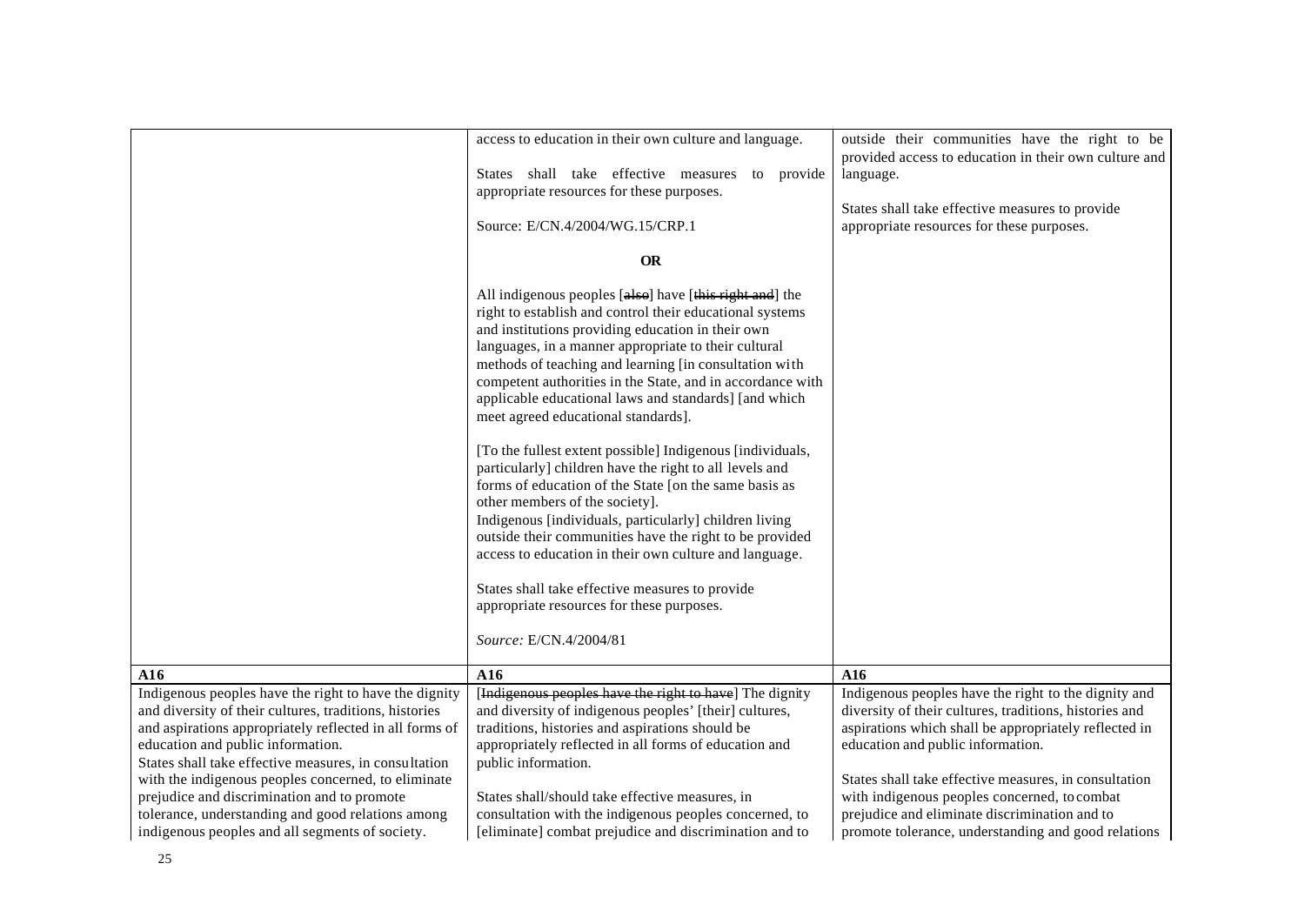|                                                                                                                                                                                                                                                                                                                   | promote tolerance, understanding and good relations<br>among indigenous peoples and all [other] segments of<br>society.<br>Source: E/CN.4/2004/81                                                                                                                                                                                                                                                                                                                                                                                                                                                                                                                                                                                                                                                                                                                                                                                                                                                                                                 | among indigenous peoples and all other segments of<br>society.                                                                                                                                                                                                                                                                                                                                                                                                                                                     |
|-------------------------------------------------------------------------------------------------------------------------------------------------------------------------------------------------------------------------------------------------------------------------------------------------------------------|---------------------------------------------------------------------------------------------------------------------------------------------------------------------------------------------------------------------------------------------------------------------------------------------------------------------------------------------------------------------------------------------------------------------------------------------------------------------------------------------------------------------------------------------------------------------------------------------------------------------------------------------------------------------------------------------------------------------------------------------------------------------------------------------------------------------------------------------------------------------------------------------------------------------------------------------------------------------------------------------------------------------------------------------------|--------------------------------------------------------------------------------------------------------------------------------------------------------------------------------------------------------------------------------------------------------------------------------------------------------------------------------------------------------------------------------------------------------------------------------------------------------------------------------------------------------------------|
|                                                                                                                                                                                                                                                                                                                   |                                                                                                                                                                                                                                                                                                                                                                                                                                                                                                                                                                                                                                                                                                                                                                                                                                                                                                                                                                                                                                                   |                                                                                                                                                                                                                                                                                                                                                                                                                                                                                                                    |
| A17<br>Indigenous peoples have the right to establish their<br>own media in their own languages. They also have<br>the right to equal access to all forms of non-<br>indigenous media.<br>States shall take effective measures to ensure that<br>State-owned media duly reflect indigenous cultural<br>diversity. | A17<br>Indigenous peoples have the right to establish their own<br>media in their own languages and - They also have the<br>right- to -equal-access to all forms of non-indigenous<br>media on the same basis as the other members of the<br>society.<br>States shall take effective measures to ensure that State-<br>owned media duly reflect indigenous cultural diversity.<br>States, without prejudice to ensuring full freedom of<br>expression, should encourage privately-owned media<br>to adequately reflect indigenous cultural diversity.<br>Source: E/CN.4/2004/WG.15/CRP.1<br><b>OR</b><br>Indigenous peoples have the right to establish their own<br>media in their own languages [and] [They also have the<br>right] to [equal] access [to] all forms of non-indigenous<br>media, [on the same basis as the other members of the<br>society].<br>States shall take effective measures to ensure that State-<br>owned media duly reflect indigenous cultural diversity.<br>[States, without prejudice to ensuring full freedom of | A17<br>Indigenous peoples have the right to establish their<br>own media in their own languages and to access to<br>all forms of non-indigenous media on the same basis<br>as the other members of the society.<br>States shall take effective measures to ensure that<br>State-owned media duly reflect indigenous cultural<br>diversity. States, without prejudice to ensuring full<br>freedom of expression, should encourage privately-<br>owned media to adequately reflect indigenous<br>cultural diversity. |
|                                                                                                                                                                                                                                                                                                                   | expression, should encourage privately-owned media to<br>adequately reflect indigenous cultural diversity].<br>Source: E/CN.4/2004/81                                                                                                                                                                                                                                                                                                                                                                                                                                                                                                                                                                                                                                                                                                                                                                                                                                                                                                             |                                                                                                                                                                                                                                                                                                                                                                                                                                                                                                                    |
| A18                                                                                                                                                                                                                                                                                                               | A18                                                                                                                                                                                                                                                                                                                                                                                                                                                                                                                                                                                                                                                                                                                                                                                                                                                                                                                                                                                                                                               | A18                                                                                                                                                                                                                                                                                                                                                                                                                                                                                                                |
| Indigenous peoples have the right to enjoy fully all<br>rights established under international labour law and                                                                                                                                                                                                     | Indigenous individuals [peoples] [have the right] to enjoy<br>fully all rights established under applicable international                                                                                                                                                                                                                                                                                                                                                                                                                                                                                                                                                                                                                                                                                                                                                                                                                                                                                                                         | Indigenous individuals and peoples have the right to<br>enjoy fully all rights established under applicable                                                                                                                                                                                                                                                                                                                                                                                                        |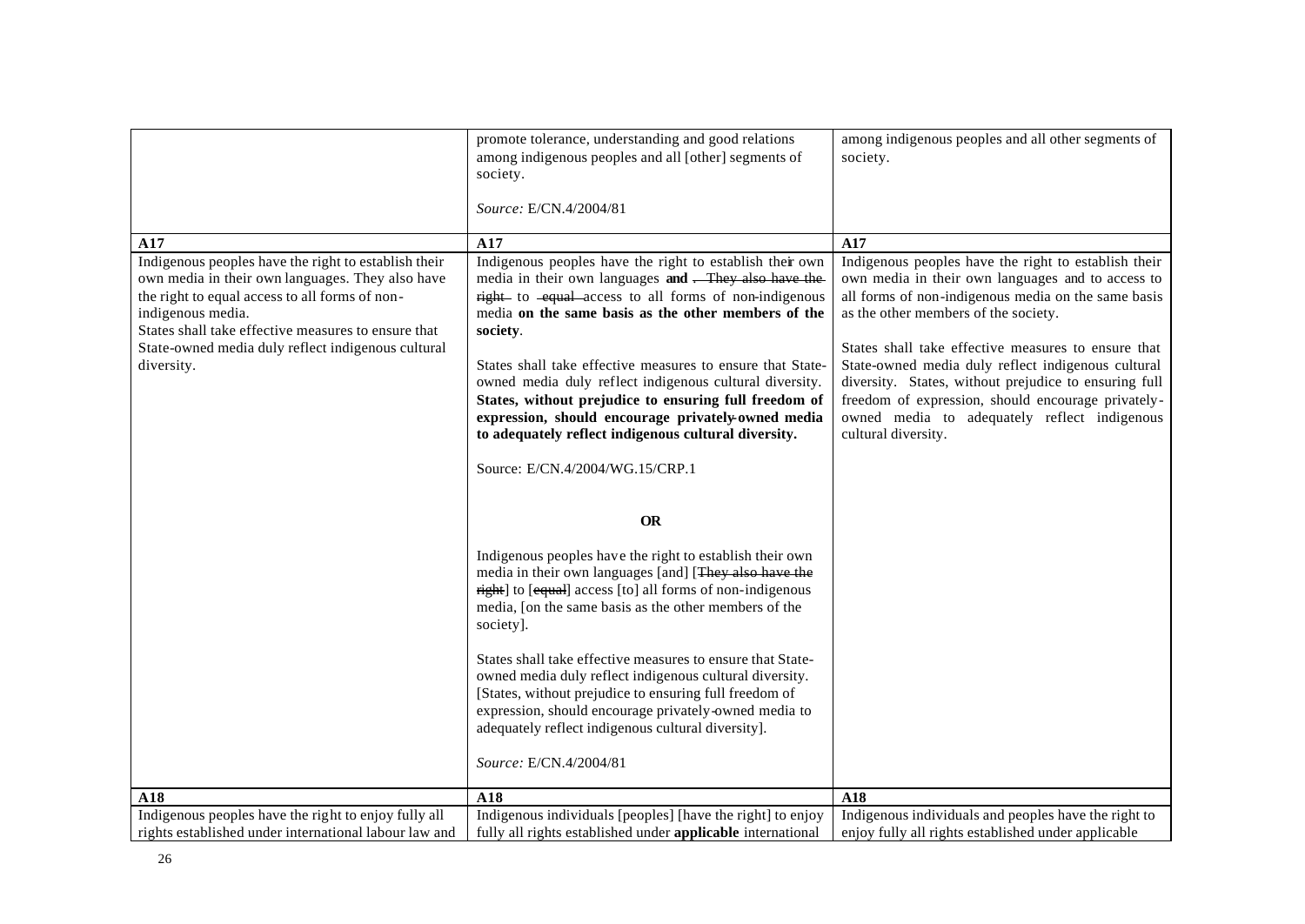| national labour legislation.<br>Indigenous individuals have the right not to be<br>subjected to any discriminatory conditions of labour,<br>employment or salary.                                                                                                                                                                                                       | labour law and national labour legislation/law.<br>States shall take specific measures to protect<br>indigenous children from economic exploitation and<br>from performing any work that is likely to be<br>hazardous or to interfere with the child's education,<br>or to be harmful to the child's health o physical,<br>mental, spiritual, moral or social development, taking<br>into account their special vulnerability and the<br>importance of education for their empowerment.<br>Indigenous individuals have the right not to be subjected<br>to any discriminatory conditions of labour and, inter alia<br>employment or salary.<br>Source: E/CN.4/2004/WG.15/CRP.1 | international and domestic labor law.<br>States shall take specific measures to protect<br>indigenous children from economic exploitation and<br>from performing any work that is likely to be<br>hazardous or to interfere with the child's education,<br>or to be harmful to the child's health o physical,<br>mental, spiritual, moral or social development, taking<br>into account their special vulnerability and the<br>importance of education for their empowerment.<br>Indigenous individuals have the right not to be<br>subjected to any discriminatory conditions of labour<br>and, <i>inter alia</i> , employment or salary. |
|-------------------------------------------------------------------------------------------------------------------------------------------------------------------------------------------------------------------------------------------------------------------------------------------------------------------------------------------------------------------------|--------------------------------------------------------------------------------------------------------------------------------------------------------------------------------------------------------------------------------------------------------------------------------------------------------------------------------------------------------------------------------------------------------------------------------------------------------------------------------------------------------------------------------------------------------------------------------------------------------------------------------------------------------------------------------|--------------------------------------------------------------------------------------------------------------------------------------------------------------------------------------------------------------------------------------------------------------------------------------------------------------------------------------------------------------------------------------------------------------------------------------------------------------------------------------------------------------------------------------------------------------------------------------------------------------------------------------------|
| A19                                                                                                                                                                                                                                                                                                                                                                     | A19                                                                                                                                                                                                                                                                                                                                                                                                                                                                                                                                                                                                                                                                            | A19                                                                                                                                                                                                                                                                                                                                                                                                                                                                                                                                                                                                                                        |
| Indigenous peoples have the right to participate fully,<br>if they so choose, at all levels of decision-making in<br>matters which may affect their rights, lives and<br>destinies through representatives chosen by<br>themselves in accordance with their own procedures,<br>as well as to maintain and develop their own<br>indigenous decision-making institutions. | Indigenous peoples have the right to participate fully, [if<br>they so choose], [at all levels of] [in] decision-making in<br>matters which [may] directly affect their rights, lives and<br>destinies through representatives chosen by themselves in<br>accordance with their own procedures, as well as to<br>maintain and develop their own indigenous decision-<br>making institutions.<br>Source: E/CN.4/2004/WG.15/CRP.1 amended<br><b>OR</b>                                                                                                                                                                                                                           | Indigenous peoples have the right to participate fully,<br>if they so choose, at all levels of decision-making in<br>matters which may affect their rights, through<br>representatives chosen by themselves in accordance<br>with their own procedures, as well as to maintain and<br>develop their own indigenous decision-making<br>institutions.                                                                                                                                                                                                                                                                                        |
|                                                                                                                                                                                                                                                                                                                                                                         | Indigenous peoples have the right to participate fully, if<br>they so choose, at all levels of decision-making in matters<br>which may affect their rights, lives and destinies through<br>representatives chosen by [themselves/their members] in<br>accordance with their own procedures, as well as to<br>maintain and develop their own indigenous decision-<br>making institutions.<br>Source: E/CN.4/2004/81                                                                                                                                                                                                                                                             |                                                                                                                                                                                                                                                                                                                                                                                                                                                                                                                                                                                                                                            |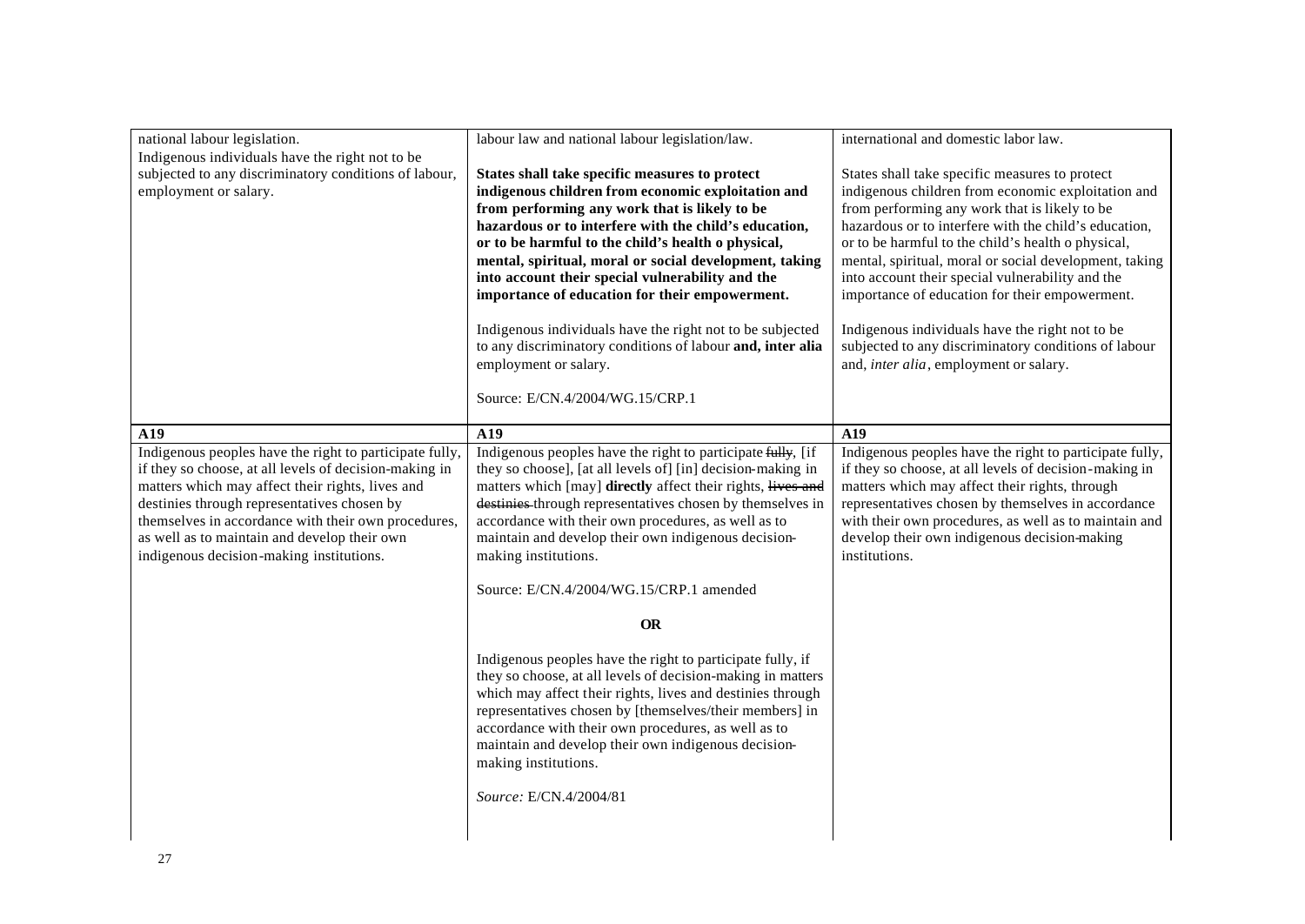| A20                                                                                                        | A20                                                                                                           | A20                                                                                                        |
|------------------------------------------------------------------------------------------------------------|---------------------------------------------------------------------------------------------------------------|------------------------------------------------------------------------------------------------------------|
| Indigenous peoples have the right to participate fully,                                                    | Indigenous peoples have the right to participate fully, if                                                    | States shall seek the free and informed consent of                                                         |
| if they so choose, through procedures determined by                                                        | they so choose, through procedures determined by them,                                                        | the indigenous peoples concerned before adopting                                                           |
| them, in devising legislative or administrative                                                            | be actively involved in [devising] legislative or                                                             | and implementing legislative or administrative                                                             |
| measures that may affect them                                                                              | administrative measures that may affect them.                                                                 | measures that may affect them.                                                                             |
| States shall obtain the free and informed consent of<br>the peoples concerned before adopting and          | States shall seek obtain the free and informed consent of                                                     |                                                                                                            |
| implementing such measures.                                                                                | the peoples concerned before adopting and implementing                                                        |                                                                                                            |
|                                                                                                            | such measures.                                                                                                |                                                                                                            |
|                                                                                                            |                                                                                                               |                                                                                                            |
|                                                                                                            | Source: E/CN.4/2004/WG.15/CRP.1 amended                                                                       |                                                                                                            |
|                                                                                                            | <b>OR</b>                                                                                                     |                                                                                                            |
|                                                                                                            | Indigenous peoples have the right to participate fully, if                                                    |                                                                                                            |
|                                                                                                            | they so choose, through procedures determined by them,                                                        |                                                                                                            |
|                                                                                                            | in devising legislative or administrative measures that                                                       |                                                                                                            |
|                                                                                                            | may affect them.                                                                                              |                                                                                                            |
|                                                                                                            | States shall obtain the free and informed consent of the                                                      |                                                                                                            |
|                                                                                                            | peoples concerned before adopting and implementing                                                            |                                                                                                            |
|                                                                                                            | such measures.                                                                                                |                                                                                                            |
|                                                                                                            | <b>OR</b>                                                                                                     |                                                                                                            |
|                                                                                                            | Articles 19-20                                                                                                |                                                                                                            |
|                                                                                                            |                                                                                                               |                                                                                                            |
|                                                                                                            | Indigenous peoples have the right to participate, through                                                     |                                                                                                            |
|                                                                                                            | representatives chosen by them, in decision-making                                                            |                                                                                                            |
|                                                                                                            | processes of the State in relation to matters which directly                                                  |                                                                                                            |
|                                                                                                            | affect their rights, in a manner not incompatible with                                                        |                                                                                                            |
|                                                                                                            | national legislation.                                                                                         |                                                                                                            |
|                                                                                                            | Source: E/CN.4/2004/81                                                                                        |                                                                                                            |
|                                                                                                            |                                                                                                               |                                                                                                            |
| A21                                                                                                        | A21                                                                                                           | A21                                                                                                        |
| Indigenous peoples have the right to maintain and<br>develop their political, economic and social systems, | Indigenous peoples have the right to maintain and<br>develop their political, economic and social systems, to | Indigenous peoples have the right to maintain and<br>develop their political, economic and social systems, |
| to be secure in the enjoyment of their own means of                                                        | be secure in the enjoyment of their own means of                                                              | to be secure in the enjoyment of their own means of                                                        |
| subsistence and development, and to engage freely in                                                       | subsistence [and development], and to engage freely in                                                        | subsistence and development, and to engage freely in                                                       |
| all their traditional and other economic activities.                                                       | all their traditional and other economic activities.                                                          | all their traditional and other economic activities.                                                       |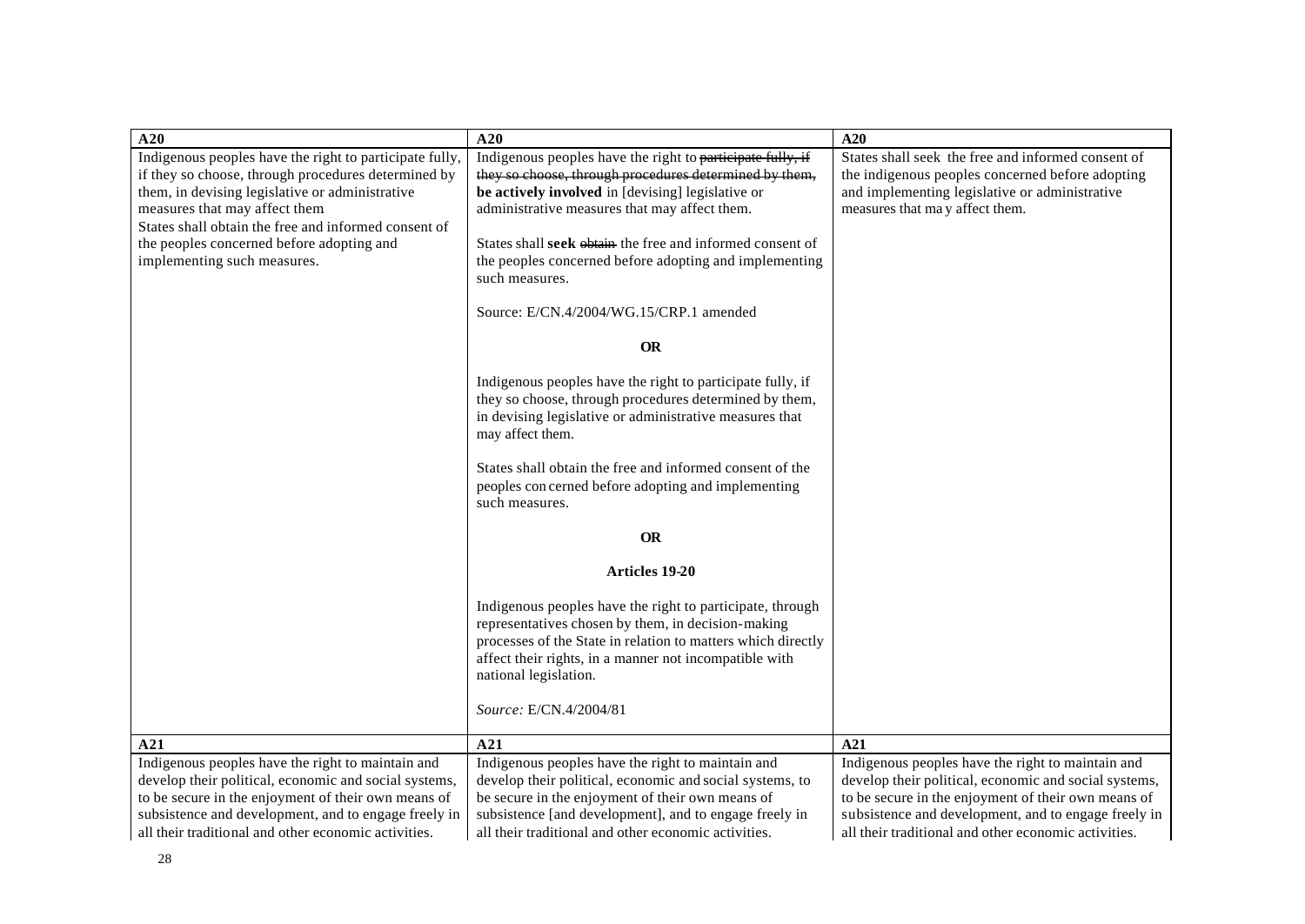| Indigenous peoples who have been deprived of their<br>means of subsistence and development are entitled to<br>just and fair compensation.    | Indigenous peoples who [have been][and] are deprived<br>of their means of subsistence [and development] are<br>entitled to just and fair-effective mechanisms for<br>redress, [including eompensation].<br>Source: E/CN.4/2004/WG.15/CRP.1 amended<br><b>OR</b><br>Indigenous peoples have the right [to maintain and<br>develop their political, economic and social systems], to<br>be secure in the enjoyment of their own means of<br>subsistence and development, and to engage freely in all<br>their traditional and other economic activities. | Indigenous peoples who have been and are deprived<br>of their means of subsistence and development are<br>entitled to effective mechanisms for redress.          |
|----------------------------------------------------------------------------------------------------------------------------------------------|--------------------------------------------------------------------------------------------------------------------------------------------------------------------------------------------------------------------------------------------------------------------------------------------------------------------------------------------------------------------------------------------------------------------------------------------------------------------------------------------------------------------------------------------------------|------------------------------------------------------------------------------------------------------------------------------------------------------------------|
| A22                                                                                                                                          | [Indigenous peoples who have been deprived of their<br>means of subsistence and development are entitled to just<br>and fair compensation/just, fair and agreed redress].<br>Source: E/CN.4/2004/81<br>A22                                                                                                                                                                                                                                                                                                                                             | A22                                                                                                                                                              |
| Indigenous peoples have the right to special                                                                                                 | Indigenous peoples have the an equal right to special                                                                                                                                                                                                                                                                                                                                                                                                                                                                                                  | Indigenous peoples have the right to the                                                                                                                         |
| measures for the immediate, effective and continuing<br>improvement of their economic and social                                             | measures for the immediate, effective and continuing<br>improvement of disadvantage in their economic and                                                                                                                                                                                                                                                                                                                                                                                                                                              | improvement of their economic and social<br>conditions, including, <i>inter alia</i> , in the areas of                                                           |
| conditions, including in the areas of employment,<br>vocational training and retraining, housing,<br>sanitation, health and social security. | social conditions, including in the areas of employment,<br>vocational training and retraining, housing, sanitation,<br>health and social security.                                                                                                                                                                                                                                                                                                                                                                                                    | education, employment, vocational training and<br>retraining, housing, sanitation, health and social<br>security.                                                |
| Particular attention shall be paid to the rights and                                                                                         | Particular attention shall be paid to the rights and special                                                                                                                                                                                                                                                                                                                                                                                                                                                                                           | States shall take effective measures and, where                                                                                                                  |
| special needs of indigenous elders, women, youth,<br>children and disabled persons.                                                          | needs of indigenous elders, women, youth, children and<br>disabled persons with disabilities.                                                                                                                                                                                                                                                                                                                                                                                                                                                          | appropriate, special measures to ensure continuingb<br>improvement of their economic and social                                                                  |
|                                                                                                                                              | Source: E/CN.4/2004/WG.15/CRP.1                                                                                                                                                                                                                                                                                                                                                                                                                                                                                                                        | conditions. Particular attention shall be paid to the<br>rights and special needs of indigenous elders,<br>women, youth, children and persons with disabilities. |
| A23                                                                                                                                          | A23                                                                                                                                                                                                                                                                                                                                                                                                                                                                                                                                                    | A23                                                                                                                                                              |
| Indigenous peoples have the right to determine and<br>develop priorities and strategies for exercising their                                 | Indigenous peoples have the right to determine and<br>develop priorities and strategies for exercising their right                                                                                                                                                                                                                                                                                                                                                                                                                                     | Indigenous peoples have the right to determine and<br>develop priorities and strategies for exercising their                                                     |
| right to development.                                                                                                                        | to development. In particular, indigenous peoples have                                                                                                                                                                                                                                                                                                                                                                                                                                                                                                 | right to development. In particular, indigenous                                                                                                                  |
| In particular, indigenous peoples have the right to<br>determine and develop all health, housing and other                                   | the right to determine and develop all be actively<br>involved in developing and determining health,                                                                                                                                                                                                                                                                                                                                                                                                                                                   | peoples have the right to be actively involved in<br>developing and determining health, housing and                                                              |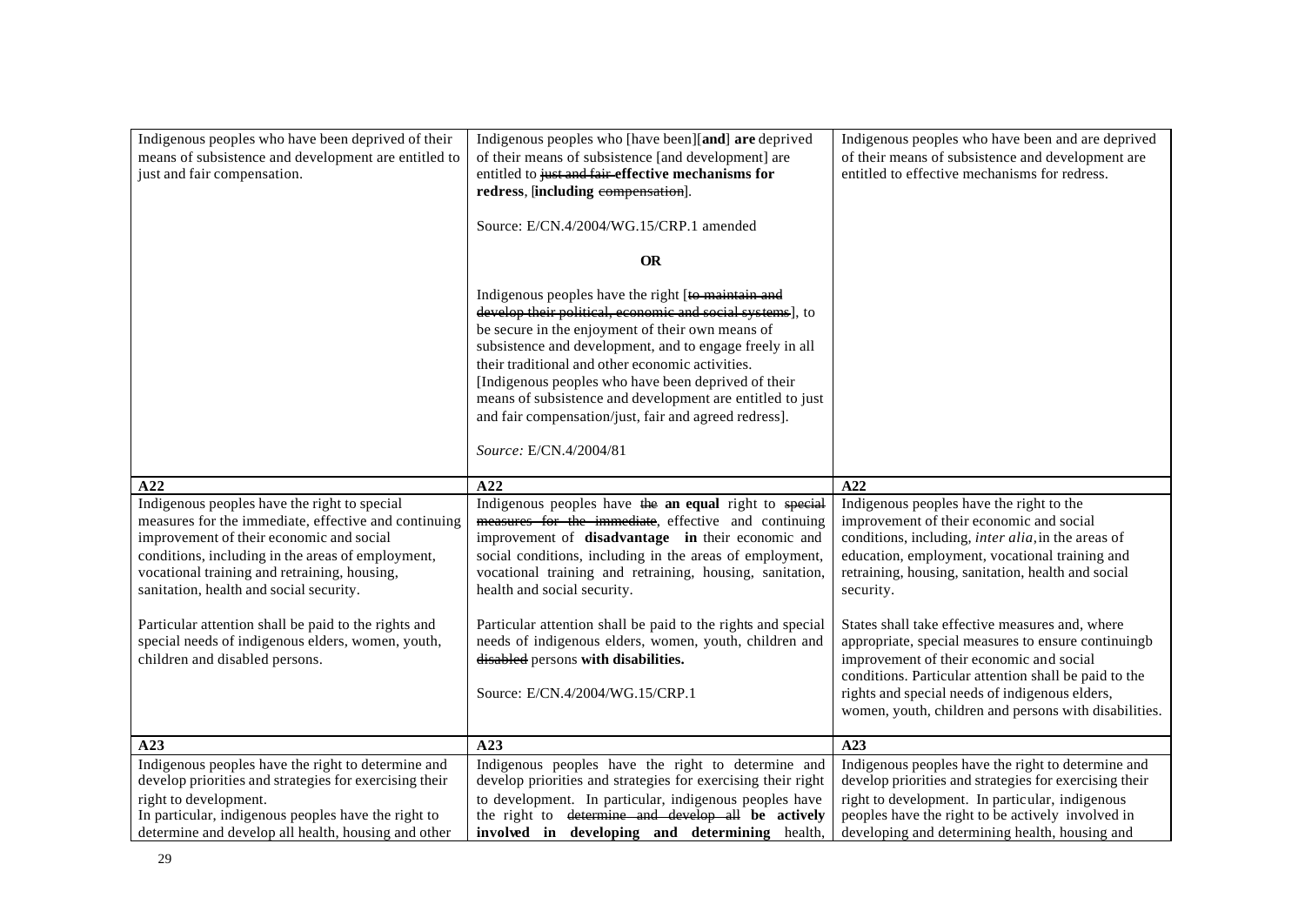| economic and social programs affecting them and, as                                                                                                                                    | housing and other economic and social programs                                                                                                                                                                                                                                                                                                                                                                                                                                                                                                                                                                                                                                                                                              | other economic and social programs affecting them                                                                                                                                                                         |
|----------------------------------------------------------------------------------------------------------------------------------------------------------------------------------------|---------------------------------------------------------------------------------------------------------------------------------------------------------------------------------------------------------------------------------------------------------------------------------------------------------------------------------------------------------------------------------------------------------------------------------------------------------------------------------------------------------------------------------------------------------------------------------------------------------------------------------------------------------------------------------------------------------------------------------------------|---------------------------------------------------------------------------------------------------------------------------------------------------------------------------------------------------------------------------|
| far as possible, to administer such programs through<br>their own institutions.                                                                                                        | affecting them and, as far as possible, to administer such<br>programs through their own institutions.                                                                                                                                                                                                                                                                                                                                                                                                                                                                                                                                                                                                                                      | and, as far as possible, to administer such programs<br>through their own institutions.                                                                                                                                   |
|                                                                                                                                                                                        | Source: E/CN.4/2004/WG.15/CRP.1                                                                                                                                                                                                                                                                                                                                                                                                                                                                                                                                                                                                                                                                                                             |                                                                                                                                                                                                                           |
|                                                                                                                                                                                        | <b>OR</b>                                                                                                                                                                                                                                                                                                                                                                                                                                                                                                                                                                                                                                                                                                                                   |                                                                                                                                                                                                                           |
|                                                                                                                                                                                        | Indigenous peoples [and individuals] have the right/are<br>free to determine and develop priorities and strategies for<br>exercising their right to development. In particular,<br>indigenous peoples have the right to [determine and<br>develop all] [be involved [actively] in determining and<br>developing] health, housing and other economic and<br>social programs affecting them and, [as far as possible,]<br>[to administer/to participate in the administration of] such<br>programs through<br>their own institutions.                                                                                                                                                                                                         |                                                                                                                                                                                                                           |
|                                                                                                                                                                                        | <b>OR</b>                                                                                                                                                                                                                                                                                                                                                                                                                                                                                                                                                                                                                                                                                                                                   |                                                                                                                                                                                                                           |
|                                                                                                                                                                                        | Indigenous individuals and peoples are entitled to<br>participate in, contribute to, and enjoy economic, social,<br>cultural and political development, in which all human<br>rights and fundamental freedoms can be fully realized.<br>Indigenous peoples have the right to participate in the<br>development and delivery of special measures designed<br>to assist their economic, social, cultural and political<br>development.<br>Indigenous peoples have the right to determine and<br>develop priorities and strategies for their development.<br>Indigenous individuals and peoples are entitled to<br>participate in, contribute to, and enjoy economic, social,<br>cultural and political development.<br>Source: E/CN.4/2004/81 |                                                                                                                                                                                                                           |
| A24                                                                                                                                                                                    | A24                                                                                                                                                                                                                                                                                                                                                                                                                                                                                                                                                                                                                                                                                                                                         | A24                                                                                                                                                                                                                       |
| Indigenous peoples have the right to their traditional<br>medicines and health practices, including the right to<br>the protection of vital medicinal plants, animals and<br>minerals. | Indigenous peoples have the right to their traditional<br>medicines and to maintain their health practices,<br>including the right to the protection conservation of vital<br>medicinal plants, animals and minerals.                                                                                                                                                                                                                                                                                                                                                                                                                                                                                                                       | Indigenous peoples have the right to their traditional<br>medicines and to maintain their health practices,<br>including the conservation of vital medicinal plants,<br>animals and minerals. They also have the right to |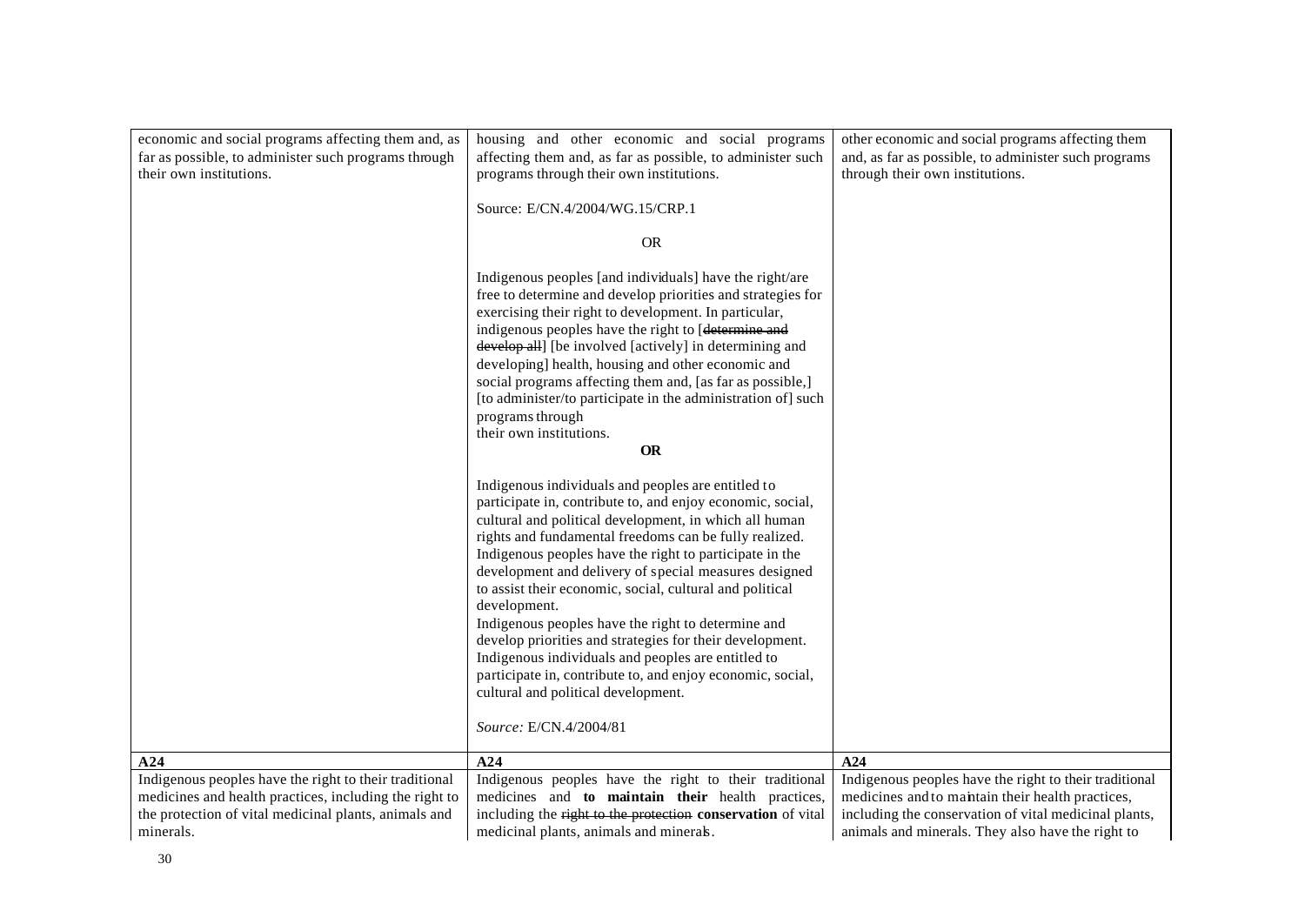| They also have the right to access, without any<br>discrimination, to all medical institutions, health<br>services and medical care.                                                                                                                                                                                                                        | They also have the right to access, without any<br>discrimination, to all medical institutions, social and<br>health services and medical care.<br>Indigenous individuals have an equal right to the<br>enjoyment of the highest attainable standard of<br>physical and mental health. States shall take the<br>necessary steps with a view to achieving progressively<br>the full realization of this right.                                                                                                                                      | access, without any discrimination, to all social and<br>health services.<br>Indigenous individuals have an equal right to the<br>enjoyment of the highest attainable standard of<br>physical and mental health. States shall take the<br>necessary steps with a view to achieving<br>progressively the full realization of this right. |
|-------------------------------------------------------------------------------------------------------------------------------------------------------------------------------------------------------------------------------------------------------------------------------------------------------------------------------------------------------------|----------------------------------------------------------------------------------------------------------------------------------------------------------------------------------------------------------------------------------------------------------------------------------------------------------------------------------------------------------------------------------------------------------------------------------------------------------------------------------------------------------------------------------------------------|-----------------------------------------------------------------------------------------------------------------------------------------------------------------------------------------------------------------------------------------------------------------------------------------------------------------------------------------|
| <b>PART IV</b>                                                                                                                                                                                                                                                                                                                                              | Source: E/CN.4/2004/WG.15/CRP.1                                                                                                                                                                                                                                                                                                                                                                                                                                                                                                                    |                                                                                                                                                                                                                                                                                                                                         |
|                                                                                                                                                                                                                                                                                                                                                             |                                                                                                                                                                                                                                                                                                                                                                                                                                                                                                                                                    |                                                                                                                                                                                                                                                                                                                                         |
| A25                                                                                                                                                                                                                                                                                                                                                         | A25                                                                                                                                                                                                                                                                                                                                                                                                                                                                                                                                                | A25                                                                                                                                                                                                                                                                                                                                     |
| Indigenous peoples have the right to maintain and<br>strengthen their distinctive spiritual and material<br>relationship with the lands, territories, waters and<br>coastal seas and other resources which they have<br>traditionally owned or otherwise occupied or used,<br>and to uphold their responsibilities to future<br>generations in this regard. | Indigenous peoples have the right to maintain and<br>strengthen their distinctive spiritual and material<br>relationship with their traditionally owned or otherwise<br>occupied and used lands or territories, waters and<br>coastal seas and other resources and to uphold their<br>responsibilities to future generations in this regard.<br>Source: Consultations 10 <sup>th</sup> session<br><b>OR</b>                                                                                                                                        | Indigenous peoples have the right to maintain and<br>strengthen their distinctive spiritual and material<br>relationship with their lands, territories, waters and<br>coastal seas and other resources and to uphold their<br>responsibilities to future generations in this regard.                                                    |
|                                                                                                                                                                                                                                                                                                                                                             | Indigenous peoples have the right to maintain and<br>strengthen their distinctive spiritual and material<br>relationship with the their [traditional]lands, territories,<br>waters and coastal seas and other resources which they<br>have traditionally owned, or otherwise occupied or used<br>and to uphold their responsibilities to future generations<br>in this regard.<br>Source: E/CN.4/2004/WG.15/CRP.1 amended<br><b>OR</b><br>Indigenous peoples have the right to maintain and<br>strengthen their distinctive spiritual and material |                                                                                                                                                                                                                                                                                                                                         |
|                                                                                                                                                                                                                                                                                                                                                             | relationship with the lands[,] [or] territories, waters and<br>coastal seas and other resources [including the total                                                                                                                                                                                                                                                                                                                                                                                                                               |                                                                                                                                                                                                                                                                                                                                         |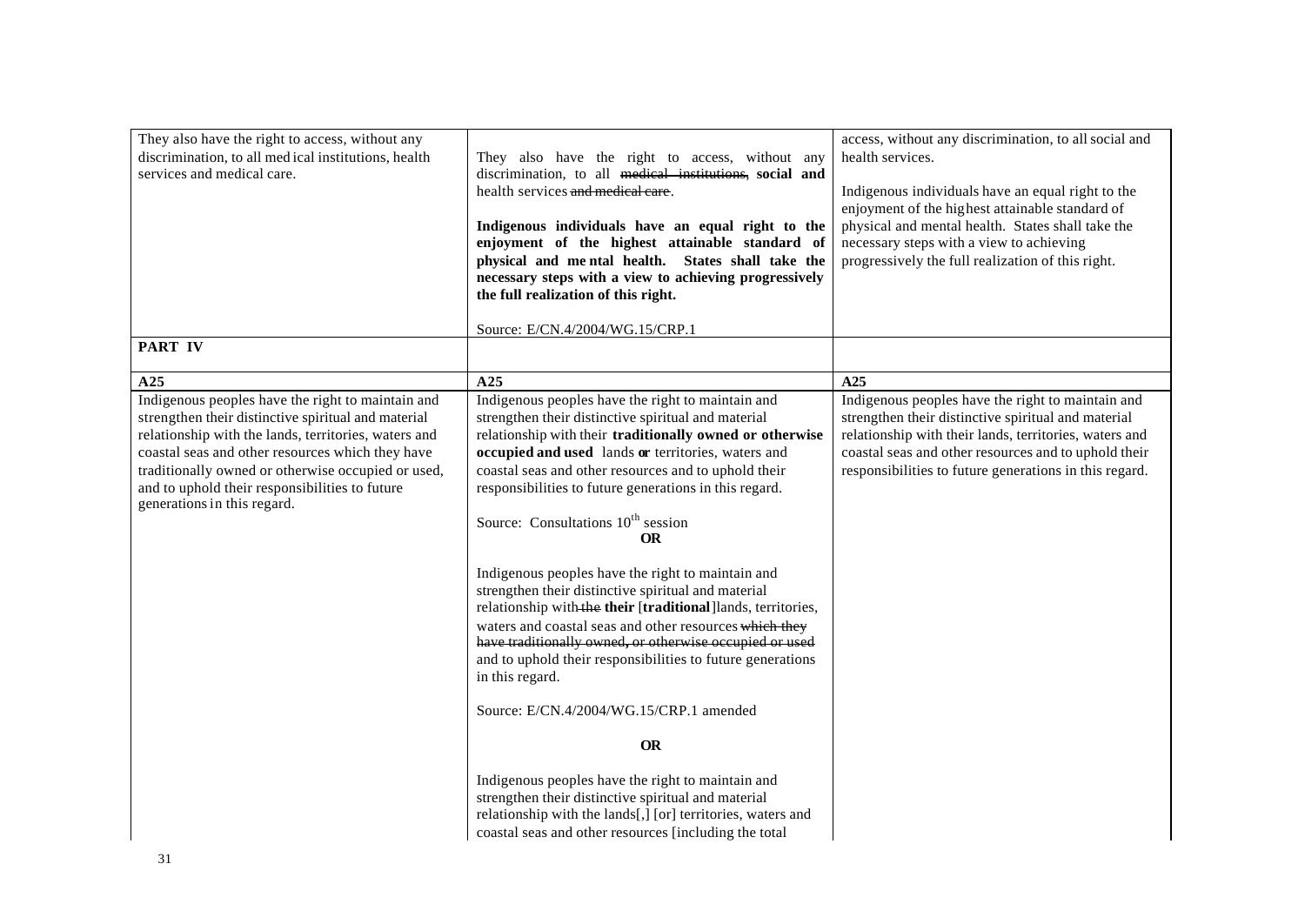|                                                                                                                                                                                                                                                                                                                                                                                                                                                                                                                                                                                                                                       | environment of the lands, air, waters, coastal seas, sea<br>ice, flora and fauna and other surface and subsurface<br>resources,] [which they have traditionally owned or<br>otherwise occupied or used] [as well as other lands,<br>territories and resources they have otherwise acquired],<br>and to uphold their responsibilities to future generations<br>in this regard.<br>Source: E/CN.4/2004/81                                                                                                                                                                                                                                                             |                                                                                                                                                                                                                                                                                                                                                                                                                                                                                                                                                 |
|---------------------------------------------------------------------------------------------------------------------------------------------------------------------------------------------------------------------------------------------------------------------------------------------------------------------------------------------------------------------------------------------------------------------------------------------------------------------------------------------------------------------------------------------------------------------------------------------------------------------------------------|---------------------------------------------------------------------------------------------------------------------------------------------------------------------------------------------------------------------------------------------------------------------------------------------------------------------------------------------------------------------------------------------------------------------------------------------------------------------------------------------------------------------------------------------------------------------------------------------------------------------------------------------------------------------|-------------------------------------------------------------------------------------------------------------------------------------------------------------------------------------------------------------------------------------------------------------------------------------------------------------------------------------------------------------------------------------------------------------------------------------------------------------------------------------------------------------------------------------------------|
| A26                                                                                                                                                                                                                                                                                                                                                                                                                                                                                                                                                                                                                                   | A26                                                                                                                                                                                                                                                                                                                                                                                                                                                                                                                                                                                                                                                                 | A26                                                                                                                                                                                                                                                                                                                                                                                                                                                                                                                                             |
| Indigenous peoples have the right to own, develop,<br>control and use the lands and territories, including<br>the total environment of the lands, air, waters, coastal<br>seas, sea-ice, flora and fauna and other resources<br>which they have traditionally owned or otherwise<br>occupied or used. This includes the right to the full<br>recognition of their laws, traditions and customs,<br>land-tenure systems and institutions for the<br>development and management of resources, and the<br>right to effective measures by States to prevent any<br>interference with, alienation of or encroachment<br>upon these rights. | States shall give full legal recognition and protection to<br>the lands, territories and resources that are possessed by<br>indigenous peoples by reason of traditional ownership or<br>other traditional occupation or use, as well as those which<br>they have otherwise acquired. Such recognition shall be<br>in accordance with the customs, traditions and land<br>tenure systems of the indigenous peoples concerned.<br>Indigenous peoples have the right to [own/posses], use,<br>develop and control such lands, territories and resources.<br>Source: Consultations 10 <sup>th</sup> session                                                             | States shall give full legal recognition and protection<br>to the lands, territories and resources that are<br>possessed by indigenous peoples by reason of<br>traditional ownership or other traditional occupation<br>or use, as well as those which they have otherwise<br>acquired. Such recognition shall be in accordance<br>with the customs, traditions and land tenure systems<br>of the indigenous peoples concerned. Indigenous<br>peoples have the right to own, use, develop and<br>control such lands, territories and resources. |
|                                                                                                                                                                                                                                                                                                                                                                                                                                                                                                                                                                                                                                       | <b>OR</b>                                                                                                                                                                                                                                                                                                                                                                                                                                                                                                                                                                                                                                                           |                                                                                                                                                                                                                                                                                                                                                                                                                                                                                                                                                 |
|                                                                                                                                                                                                                                                                                                                                                                                                                                                                                                                                                                                                                                       | Indigenous peoples have the rights pertaining to<br>ownership development, control and use of their lands<br>and resources, including those of their lands and<br>resources which were traditionally owned, occupied<br>or used, and . This includes the right to the recognition<br>of their laws, traditions and customs, land-tenure systems<br>and institutions for the development and management of<br>resources, and the right to. States shall/should take<br>effective measures by States to prevent any unwarranted<br>interference with, alienation of or encroachment upon<br>these rights.<br>Source: US proposal/ CRP1 (with amendments)<br><b>OR</b> |                                                                                                                                                                                                                                                                                                                                                                                                                                                                                                                                                 |
|                                                                                                                                                                                                                                                                                                                                                                                                                                                                                                                                                                                                                                       | Indigenous peoples have the right to own, develop,                                                                                                                                                                                                                                                                                                                                                                                                                                                                                                                                                                                                                  |                                                                                                                                                                                                                                                                                                                                                                                                                                                                                                                                                 |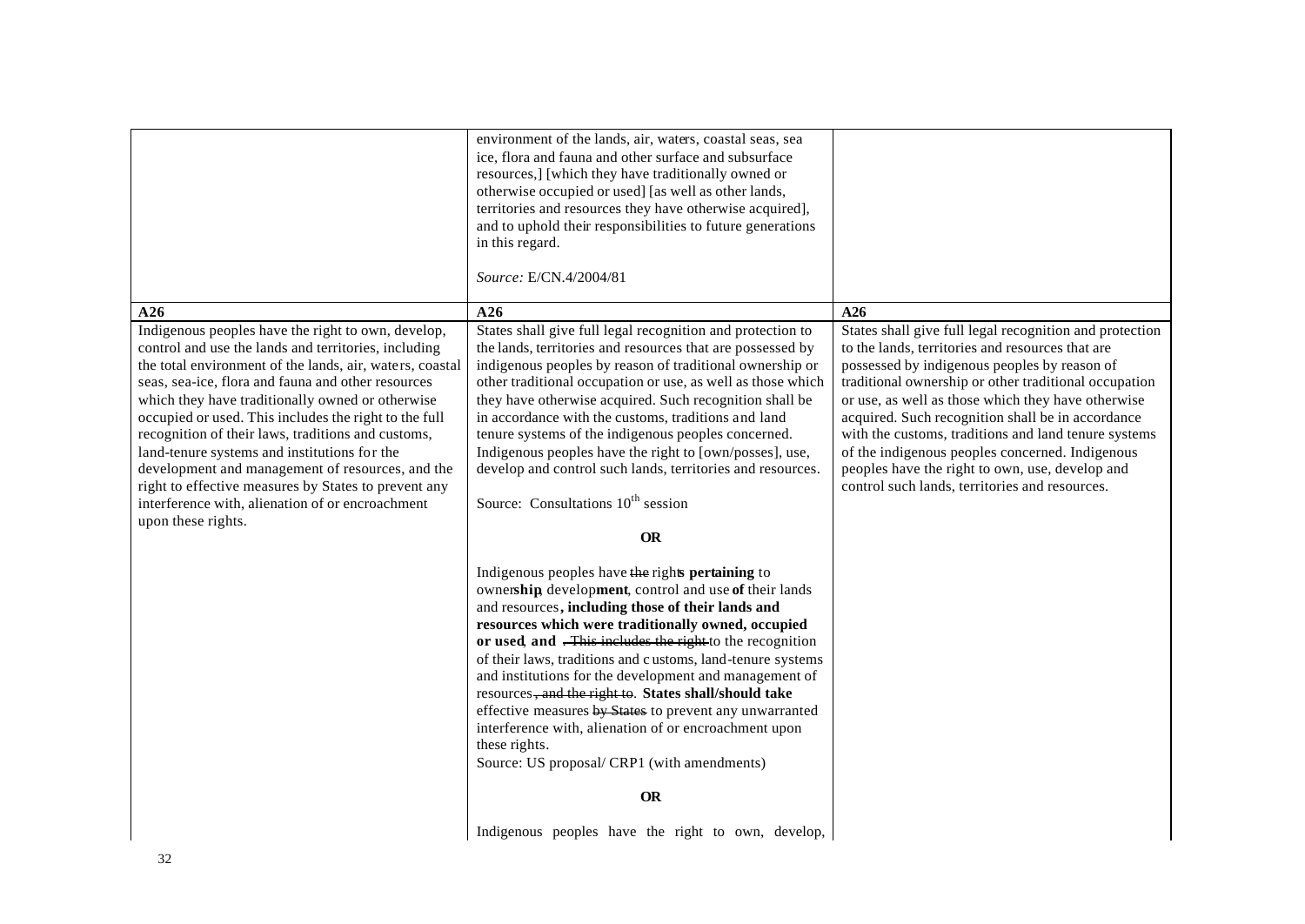control and use the **their** lands and territories, including the total environment of the lands, air, waters, e seas, sea-ice, flora and fauna and other resources which they have traditionally owned or otherwise occupied or used. This includes the right to the full recognition of their laws, traditions and customs, land -tenure systems and institutions for the development and management of resources, and the right to effective measures by States to prevent any **unwarranted** interference with, alienation of or encroachment upon these rights.

Source: E/CN.4/2004/WG.15/CRP.1

#### **OR**

Indigenous peoples have the right to own, develop, control and use the lands [and territories, including the total environment of the lands, air, waters, coastal s sea-ice, flora and fauna] and other resources [which they have traditionally owned or otherwise occupied or used], [as well as other lands, territories, and res ources they have otherwise acquired]. This includes the right to the [*full]* recognition of their laws, traditions and customs, land-tenure systems and institutions for the development and management of resources, and the right to effective measures by States to prevent any [unwarranted] interference with, alienation of or encroachment upon these rights.

[Indigenous ownership based on traditional or aboriginal use and occupancy shall be given the same legal respect and protection as other forms of full and complete property ownership, and such indigenous lands, territories, and waters shall be promptly demarcated and titled with the free and informed consent of the indigenous people or peoples concerned. Indigenous peoples have the right to the full recognition of the laws, traditions and customs, land tenure systems of the indigenous peoples concerned as well as their institutions for the development and management of lands, territories and resources, and the right to effective measures by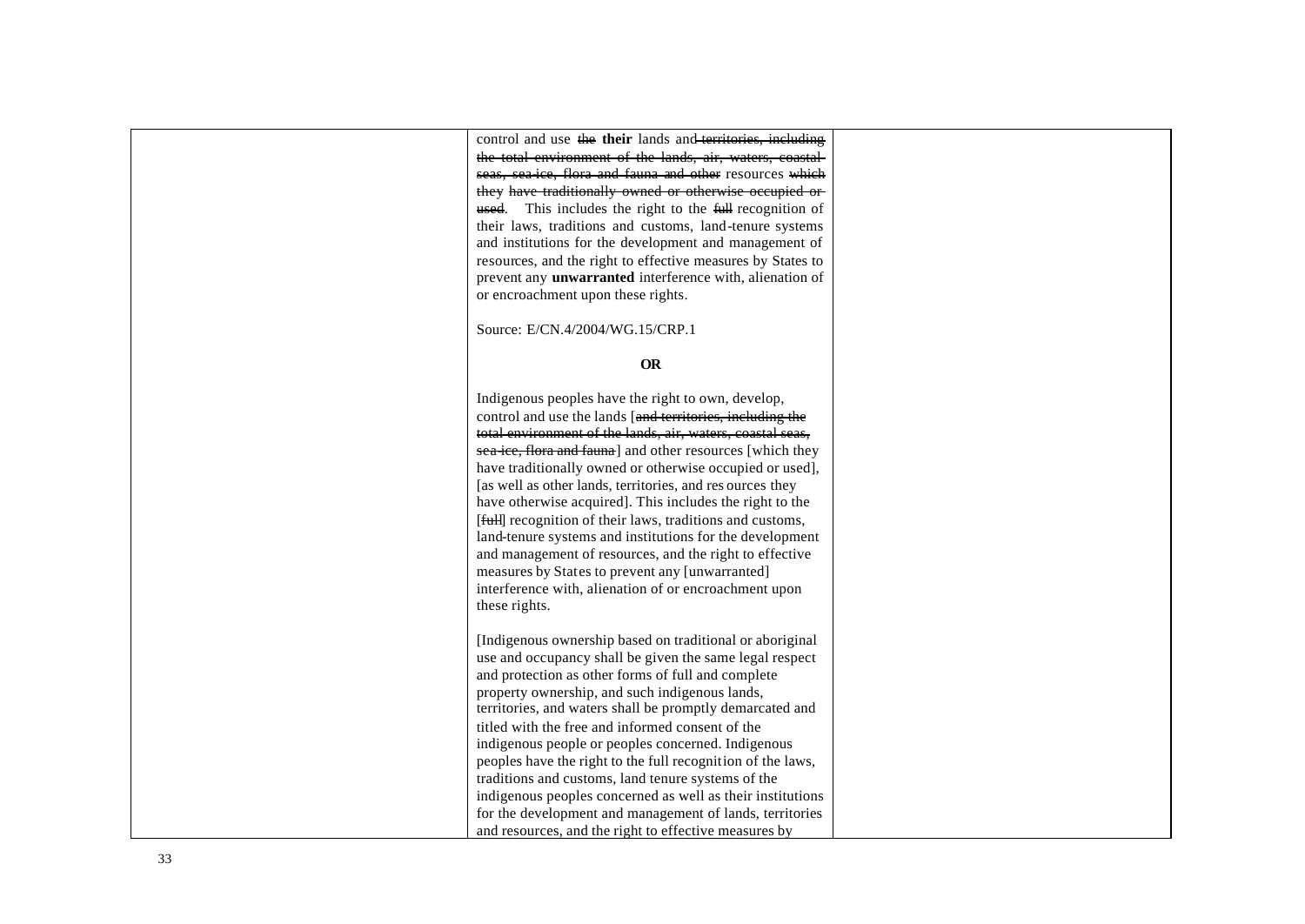|                                                                                                                                                                                                                                                                                                                                                                                                                                                                                                                                                           | States to prevent any interference with, alienation of,                                                                                                                                                                                                                                                                                                                                                                                                                                                                                                                                                                                                                                                                                                                                                                                                                                                                                                                                                                                                                                  |                                                                                                                                                                                                                                                                                                                                                                                      |
|-----------------------------------------------------------------------------------------------------------------------------------------------------------------------------------------------------------------------------------------------------------------------------------------------------------------------------------------------------------------------------------------------------------------------------------------------------------------------------------------------------------------------------------------------------------|------------------------------------------------------------------------------------------------------------------------------------------------------------------------------------------------------------------------------------------------------------------------------------------------------------------------------------------------------------------------------------------------------------------------------------------------------------------------------------------------------------------------------------------------------------------------------------------------------------------------------------------------------------------------------------------------------------------------------------------------------------------------------------------------------------------------------------------------------------------------------------------------------------------------------------------------------------------------------------------------------------------------------------------------------------------------------------------|--------------------------------------------------------------------------------------------------------------------------------------------------------------------------------------------------------------------------------------------------------------------------------------------------------------------------------------------------------------------------------------|
|                                                                                                                                                                                                                                                                                                                                                                                                                                                                                                                                                           | encroachment upon these rights]                                                                                                                                                                                                                                                                                                                                                                                                                                                                                                                                                                                                                                                                                                                                                                                                                                                                                                                                                                                                                                                          |                                                                                                                                                                                                                                                                                                                                                                                      |
|                                                                                                                                                                                                                                                                                                                                                                                                                                                                                                                                                           |                                                                                                                                                                                                                                                                                                                                                                                                                                                                                                                                                                                                                                                                                                                                                                                                                                                                                                                                                                                                                                                                                          |                                                                                                                                                                                                                                                                                                                                                                                      |
|                                                                                                                                                                                                                                                                                                                                                                                                                                                                                                                                                           | Source: E/CN.4/2004/81                                                                                                                                                                                                                                                                                                                                                                                                                                                                                                                                                                                                                                                                                                                                                                                                                                                                                                                                                                                                                                                                   |                                                                                                                                                                                                                                                                                                                                                                                      |
|                                                                                                                                                                                                                                                                                                                                                                                                                                                                                                                                                           | A26 bis                                                                                                                                                                                                                                                                                                                                                                                                                                                                                                                                                                                                                                                                                                                                                                                                                                                                                                                                                                                                                                                                                  | $A26$ bis                                                                                                                                                                                                                                                                                                                                                                            |
|                                                                                                                                                                                                                                                                                                                                                                                                                                                                                                                                                           | States shall establish a fair, open and transparent process<br>to adjudicate and recognize the rights of indigenous<br>peoples pertaining to their lands and resources, including<br>those which were traditionally owned or otherwise<br>occupied or used. The indigenous peoples shall have the<br>right to participate or, where appropriate, to be consulted<br>in this process.<br>Source: Consultations 10 <sup>th</sup> session                                                                                                                                                                                                                                                                                                                                                                                                                                                                                                                                                                                                                                                   | States shall establish a fair, open and transparent<br>process to adjudicate and recognize the rights of<br>indigenous peoples pertaining to their lands and<br>resources, including those which were traditionally<br>owned or otherwise occupied or used. The<br>indigenous peoples shall have the right to participate<br>or, where appropriate, to be consulted in this process. |
| A27                                                                                                                                                                                                                                                                                                                                                                                                                                                                                                                                                       | A27                                                                                                                                                                                                                                                                                                                                                                                                                                                                                                                                                                                                                                                                                                                                                                                                                                                                                                                                                                                                                                                                                      | A27                                                                                                                                                                                                                                                                                                                                                                                  |
| Indigenous peoples have the right to the restitution of<br>the lands, territories and resources which they have<br>traditionally owned or otherwise occupied or used,<br>and which have been confiscated, occupied, used or<br>damaged without their free and informed consent.<br>Where this is not possible, they have the right to just<br>and fair compensation. Unless otherwise freely<br>agreed upon by the peoples concerned, compensation<br>shall take the form of lands, territories and resources<br>equal in quality, size and legal status. | Indigenous peoples have the right to [restitution of]<br>[reparation for] [redress for ] the lands, territories and<br>resources which they have traditionally owned or<br>otherwise occupied or used, and which have been<br>confiscated, occupied, used or damaged without their free<br>and informed consent. Where this is not possible States<br>shall provide, in collaboration/cooperation with the<br>indigenous peoples, effective mechanisms for redress.<br>In cases where restitution is not possible, and unless the<br>indigenous people concerned have given their free and<br>informed consent to other forms of full and effective<br>[restitution] [reparation] [redress], they shall have the<br>right to fair and equitable compensation and<br>indemnification.<br>Source: Consultations 10 <sup>th</sup> session<br><b>OR</b><br>Indigenous peoples have the right to redress, which may<br>include restitution or compensation, for the lands,<br>territories and ressources which they hace traditionally<br>owned or otherwise occupied or used, and which have | Indigenous peoples have the right to redress, by<br>means of restitution or compensation, for the lands,<br>territories and ressources which they hace<br>traditionally owned or otherwise occupied or used,<br>and which have been confiscated, occupied, used or<br>damaged without their free and informed consent.                                                               |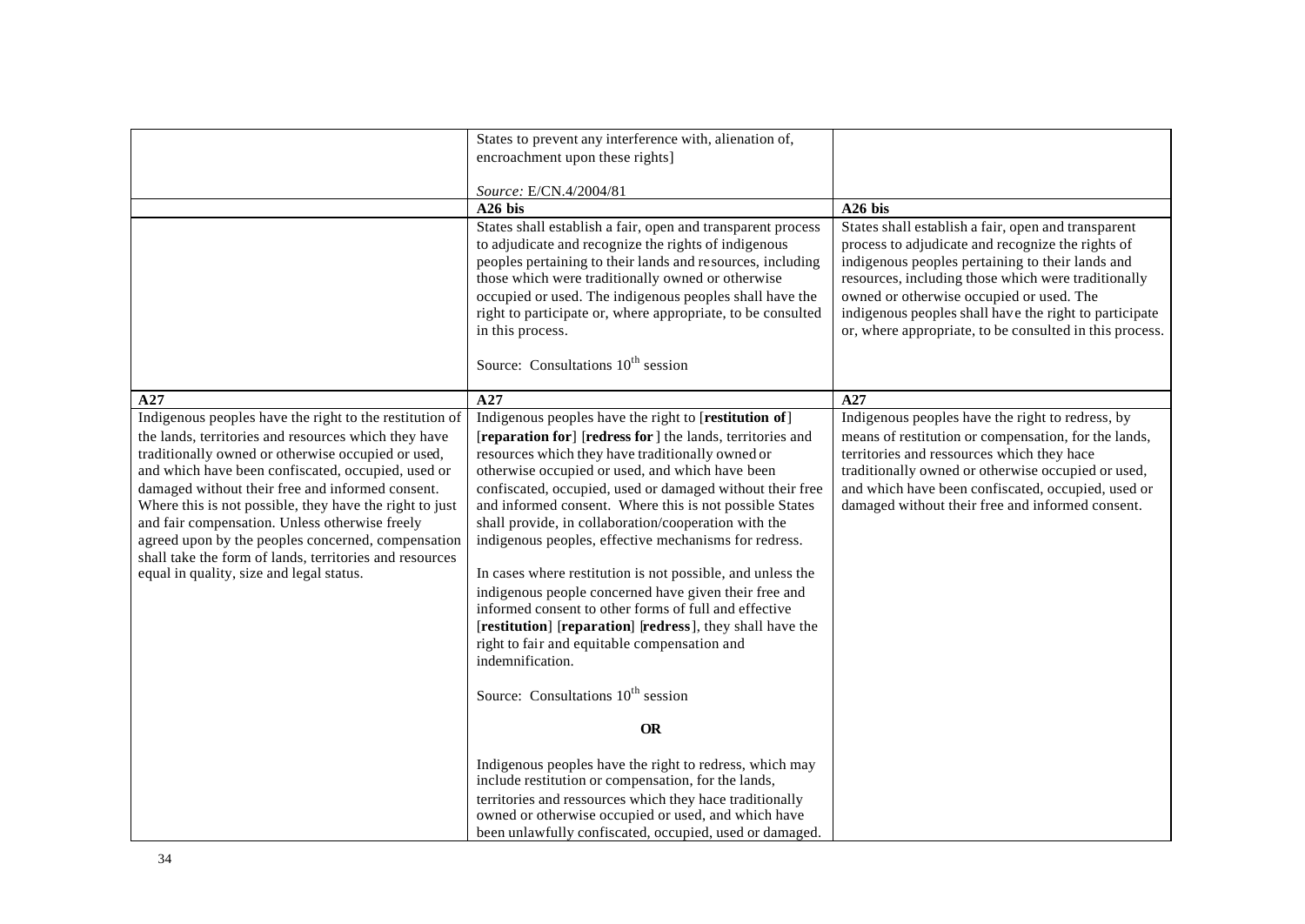| Source: Canada proposal/ CRP1                                                                                                                                                                                                                                                                                                                                                                                                                                                                                                                                                                                                                                                                                                              |  |
|--------------------------------------------------------------------------------------------------------------------------------------------------------------------------------------------------------------------------------------------------------------------------------------------------------------------------------------------------------------------------------------------------------------------------------------------------------------------------------------------------------------------------------------------------------------------------------------------------------------------------------------------------------------------------------------------------------------------------------------------|--|
|                                                                                                                                                                                                                                                                                                                                                                                                                                                                                                                                                                                                                                                                                                                                            |  |
| <b>OR</b>                                                                                                                                                                                                                                                                                                                                                                                                                                                                                                                                                                                                                                                                                                                                  |  |
| Indigenous peoples have the right to pursue claims for<br>the restitution of, or compensation or other redress for,<br>the lands, territories and resources which they have<br>traditionally owned or otherwise occupied or used, and<br>which have been confiscated, occupied, used or damaged<br>without their free and informed consent. Where this is<br>not possible States shall provide effective mechanisms<br>for redress."                                                                                                                                                                                                                                                                                                       |  |
| Source: US proposal / CRP1 (with amendments)                                                                                                                                                                                                                                                                                                                                                                                                                                                                                                                                                                                                                                                                                               |  |
| <b>OR</b>                                                                                                                                                                                                                                                                                                                                                                                                                                                                                                                                                                                                                                                                                                                                  |  |
|                                                                                                                                                                                                                                                                                                                                                                                                                                                                                                                                                                                                                                                                                                                                            |  |
| Indigenous peoples have the right to the restitution of the<br>lands, territories and resources which they have<br>traditionally owned or otherwise occupied or used, and<br>which have been confiscated, occupied, used or damaged<br>without their free and informed consent. Where this is not<br>possible, States shall provide [just, fair and] effective<br>mechanisms[and procedures] [in consultation with<br>indigenous peoples] for redress they have the right to<br>just and fair compensation. Unless otherwise freely<br>agreed upon by the peoples concerned, compensation<br>shall take the form of lands, territories and resources<br>equal in quality, size and legal status.<br>Source: E/CN.4/2004/WG.15/CRP.1amended |  |
| <b>OR</b>                                                                                                                                                                                                                                                                                                                                                                                                                                                                                                                                                                                                                                                                                                                                  |  |
| Indigenous peoples have the right to the restitution of the<br>lands, territories and resources which they have<br>traditionally owned or otherwise occupied or used [or<br>which they have otherwise acquired], and which have<br>been confiscated, occupied, used or damaged without<br>their free and informed consent. Where this is not                                                                                                                                                                                                                                                                                                                                                                                               |  |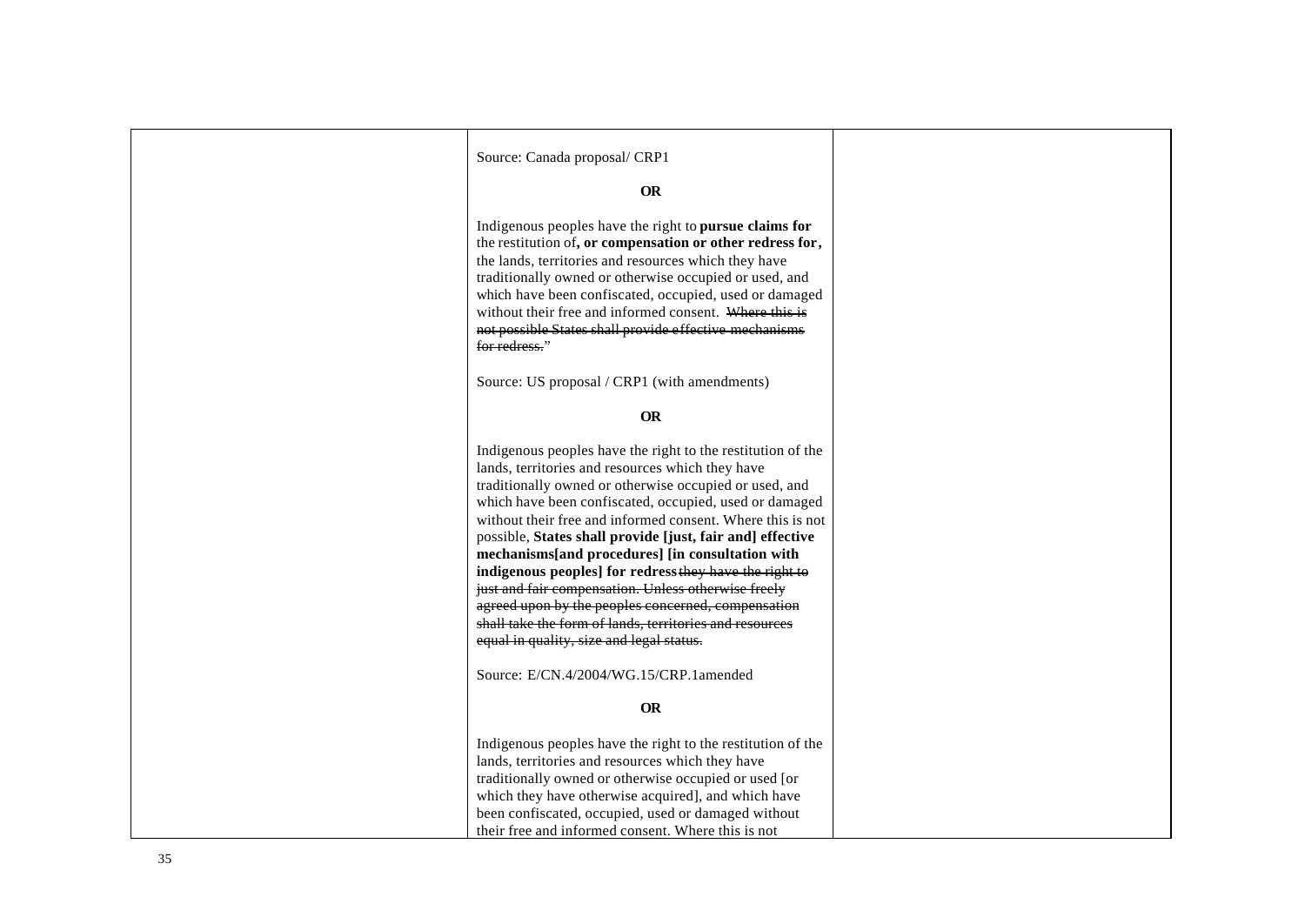|                                                                                                                                                                                                                                                                                                                                                                                                                                                                                                                                                                                                                                                                                                                                                                                                                                                                                                                             | possible, they have the right to just [, fair and agreed<br>redress determined through fair procedures] [and fair<br>compensation]. [Unless otherwise freely agreed upon by<br>the peoples concerned, compensation shall take the form<br>of lands, territories and resources equal in quality, size<br>and legal status.]<br>[States shall not take or appropriate the lands, territories,<br>or resources of indigenous peoples under any<br>circumstances]<br>Source: E/CN.4/2004/81                                                                                                                                                                                                                                                                                                                                                       |                                                                                                                                                                                                                                                                                                                                                                                                                                                                                                                                                                                                                                                                                                                                                                                      |
|-----------------------------------------------------------------------------------------------------------------------------------------------------------------------------------------------------------------------------------------------------------------------------------------------------------------------------------------------------------------------------------------------------------------------------------------------------------------------------------------------------------------------------------------------------------------------------------------------------------------------------------------------------------------------------------------------------------------------------------------------------------------------------------------------------------------------------------------------------------------------------------------------------------------------------|-----------------------------------------------------------------------------------------------------------------------------------------------------------------------------------------------------------------------------------------------------------------------------------------------------------------------------------------------------------------------------------------------------------------------------------------------------------------------------------------------------------------------------------------------------------------------------------------------------------------------------------------------------------------------------------------------------------------------------------------------------------------------------------------------------------------------------------------------|--------------------------------------------------------------------------------------------------------------------------------------------------------------------------------------------------------------------------------------------------------------------------------------------------------------------------------------------------------------------------------------------------------------------------------------------------------------------------------------------------------------------------------------------------------------------------------------------------------------------------------------------------------------------------------------------------------------------------------------------------------------------------------------|
| A28                                                                                                                                                                                                                                                                                                                                                                                                                                                                                                                                                                                                                                                                                                                                                                                                                                                                                                                         | A28                                                                                                                                                                                                                                                                                                                                                                                                                                                                                                                                                                                                                                                                                                                                                                                                                                           | A28                                                                                                                                                                                                                                                                                                                                                                                                                                                                                                                                                                                                                                                                                                                                                                                  |
| Indigenous peoples have the right to the<br>conservation, restoration and protection of the total<br>environment and the productive capacity of their<br>lands, territories and resources, as well as to<br>assistance for this purpose from States and through<br>international cooperation. Military activities shall not<br>take place in the lands and territories of indigenous<br>peoples, unless otherwise freely agreed upon by the<br>peoples concerned.<br>States shall take effective measures to ensure that no<br>storage or disposal of hazardous materials shall take<br>place in the lands and territories of indigenous<br>peoples.<br>States shall also take effective measures to ensure, as<br>needed, that programs for monitoring, maintaining<br>and restoring the health of indigenous peoples, as<br>developed and implemented by the peoples affected<br>by such materials, are duly implemented. | Indigenous peoples have the right to the conservation,<br>restoration and protection of the environment and the<br>productive capacity of their lands or territories and<br>resources, as well as an equal right to any assistance<br>available for this purpose from States and through<br>international cooperation.<br>States shall take effective measure to ensure that no<br>storage or disposal of hazardous materials shall take place<br>in the lands or territories of indigenous peoples.<br>States shall also take effective measures to ensure, as<br>needed, that programmes for monitoring, maintaining and<br>restoring the health of indigenous peoples, as developed<br>and implemented by the peoples affected by such<br>materials, are dully implemented.<br>Source: Consultations 10 <sup>th</sup> session<br><b>OR</b> | Indigenous peoples have the right to the<br>conservation, restoration and protection of the<br>environment and the productive capacity of their<br>lands or territories and resources, as well as an equal<br>right to any assistance available for this purpose<br>from States and through international cooperation.<br>States shall take effective measure to ensure that no<br>storage or disposal of hazardous materials shall take<br>place in the lands or territories of indigenous<br>peoples.<br>States shall also take effective measures to ensure, as<br>needed, that programmes for monitoring,<br>maintaining and restoring the health of indigenous<br>peoples, as developed and implemented by the<br>peoples affected by such materials, are dully<br>implemented. |
|                                                                                                                                                                                                                                                                                                                                                                                                                                                                                                                                                                                                                                                                                                                                                                                                                                                                                                                             | Indigenous peoples have the rights pertaining to the<br>conservation and protection of the environment and the<br>productive capacity of their lands, territories and<br>resources. States shall/should establish and implement<br>, as well as an equal right to any assistance programs<br>available for these this purposes, and Indigenous<br>peoples may also seek assistance for these purposes                                                                                                                                                                                                                                                                                                                                                                                                                                         |                                                                                                                                                                                                                                                                                                                                                                                                                                                                                                                                                                                                                                                                                                                                                                                      |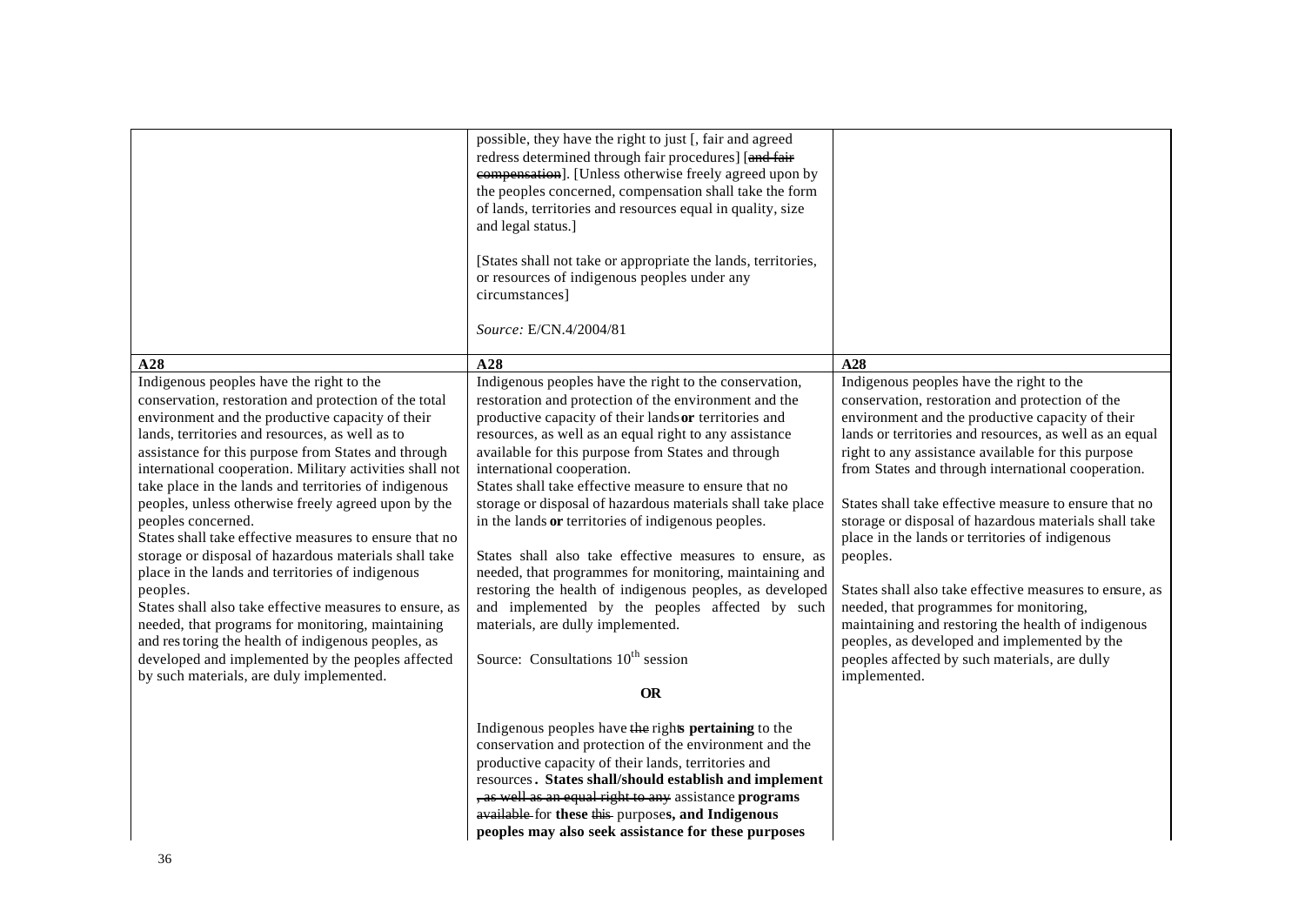| from States and through international cooperation.          |  |
|-------------------------------------------------------------|--|
| [Alternatively, "States shall/should take appropriate and   |  |
| effective measures to provide for the conservation and      |  |
| protection of the environment and the productive capacity   |  |
| of the lands and resources of indigenous peoples."]         |  |
|                                                             |  |
| States shall* undertake effective consultations with the    |  |
| indigenous peoples concerned, through appropriate           |  |
| procedures and in particular through their representative   |  |
| institutions, whenever consideration is being given to use  |  |
| of their lands and territories for military activities.     |  |
|                                                             |  |
| States shall* take effective measures to ensure that no     |  |
| storage or disposal of hazardous materials shall take place |  |
| in the lands and territories of indigenous peoples,         |  |
| without their free and informed consent.                    |  |
|                                                             |  |
| States shall* also take effective measures to ensure, as    |  |
| needed, that programmes for monitoring, maintaining and     |  |
| restoring the health environment of indigenous peoples      |  |
| affected by hazardous materials stored or disposed on       |  |
| their lands without their free and informed consent, as     |  |
| developed and implemented by the peoples affected by        |  |
| such materials, are duly implemented, as needed.            |  |
|                                                             |  |
| Source: US proposal/ CRP1 (with amendments)                 |  |
|                                                             |  |
| <b>OR</b>                                                   |  |
| Indigenous peoples have the right to the conservation,      |  |
| restoration and protection of the total environment and     |  |
|                                                             |  |
| the productive capacity of their lands, [territories] and   |  |
| resources, as well as an equal right to any/all assistance  |  |
| available for this purpose from States and through          |  |
| international cooperation. Military activities shall not-   |  |
| take place in the lands and territories of indigenous       |  |
| peoples, unless otherwise freely agreed upon by the         |  |
| peoples concerned.                                          |  |
|                                                             |  |
| States shall undertake effective consultations with the     |  |
| indigenous peoples concerned, through appropriate           |  |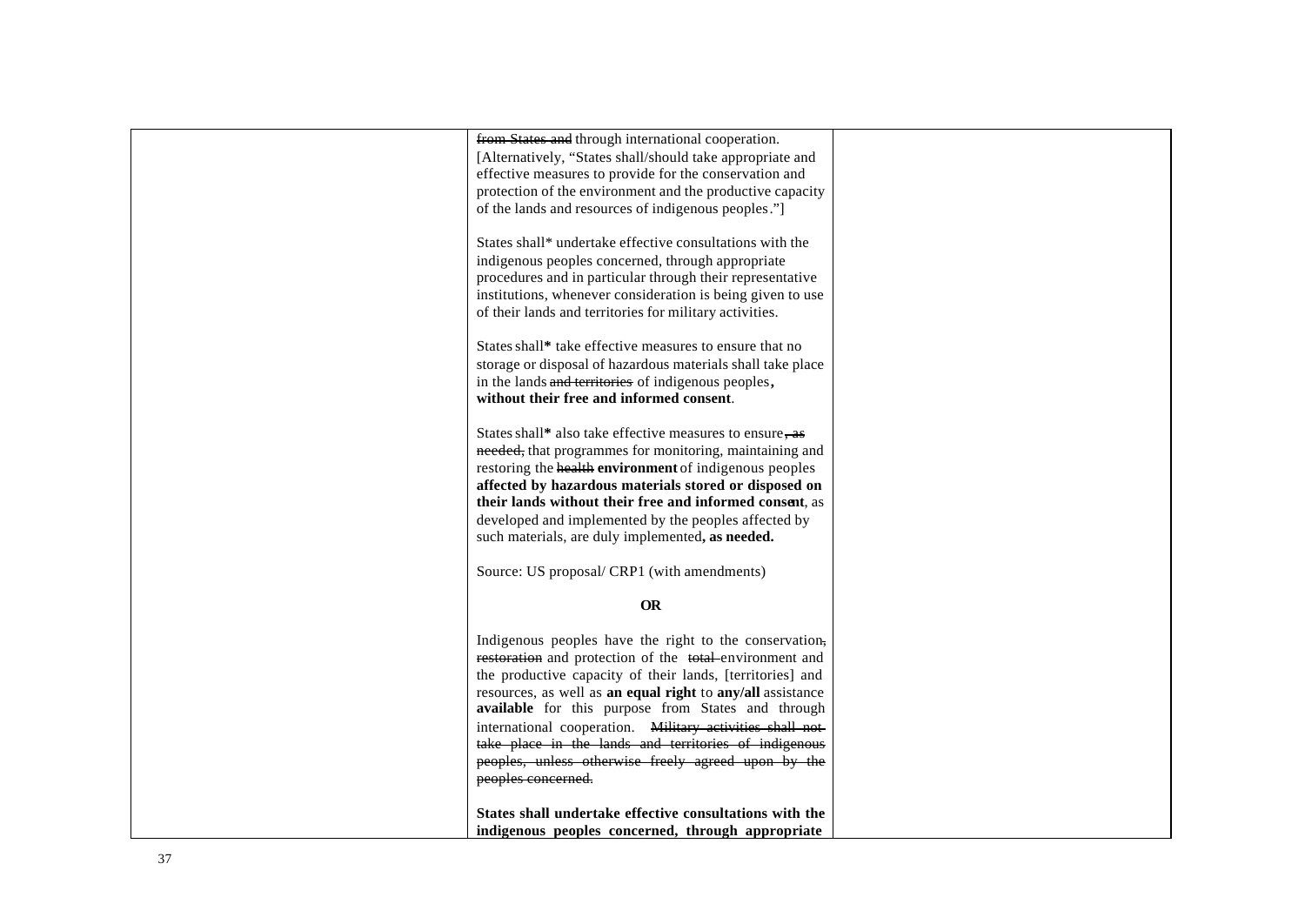| procedures and in particular<br>through<br>their                    |  |
|---------------------------------------------------------------------|--|
|                                                                     |  |
| representative institutions, whenever consideration is              |  |
| being given to use of their lands and territories for               |  |
| military activities.                                                |  |
|                                                                     |  |
|                                                                     |  |
| States shall take effective measures to ensure that no              |  |
| storage [or transit] or disposal of hazardous materials             |  |
| shall take place in the lands and territories of indigenous         |  |
| peoples.                                                            |  |
|                                                                     |  |
| States shall also take effective measures to ensure, as             |  |
|                                                                     |  |
| needed, that programs for monitoring, maintaining and               |  |
| restoring the health of indigenous peoples, as developed            |  |
| and implemented by the peoples affected by such                     |  |
| materials, are duly implemented.                                    |  |
|                                                                     |  |
| Source: E/CN.4/2004/WG.15/CRP.1 amended                             |  |
|                                                                     |  |
|                                                                     |  |
| <b>OR</b>                                                           |  |
|                                                                     |  |
| Indigenous peoples have the right to the conservation,              |  |
| [restoration] and protection of the [total] environment and         |  |
| the productive capacity of their lands, territories and             |  |
| resources, as well as [an equal right] to [any] assistance          |  |
|                                                                     |  |
| [available] for this purpose from States and through                |  |
| international cooperation. Military activities shall not            |  |
| take place in the lands and territories of indigenous               |  |
| peoples, unless otherwise freely agreed upon by the                 |  |
| peoples concerned.                                                  |  |
|                                                                     |  |
| States shall take effective measures to ensure that no              |  |
|                                                                     |  |
| storage [ <del>or</del> ] disposal [or transportation] of hazardous |  |
| materials shall take place in the lands and territories of          |  |
| indigenous peoples.                                                 |  |
|                                                                     |  |
| States shall also take effective measures to ensure, as             |  |
| needed, that programs for monitoring, maintaining and               |  |
| restoring the health of indigenous peoples, as developed            |  |
|                                                                     |  |
| and implemented by the peoples affected by such                     |  |
| materials, are duly implemented.                                    |  |
| Source: E/CN.4/2004/81                                              |  |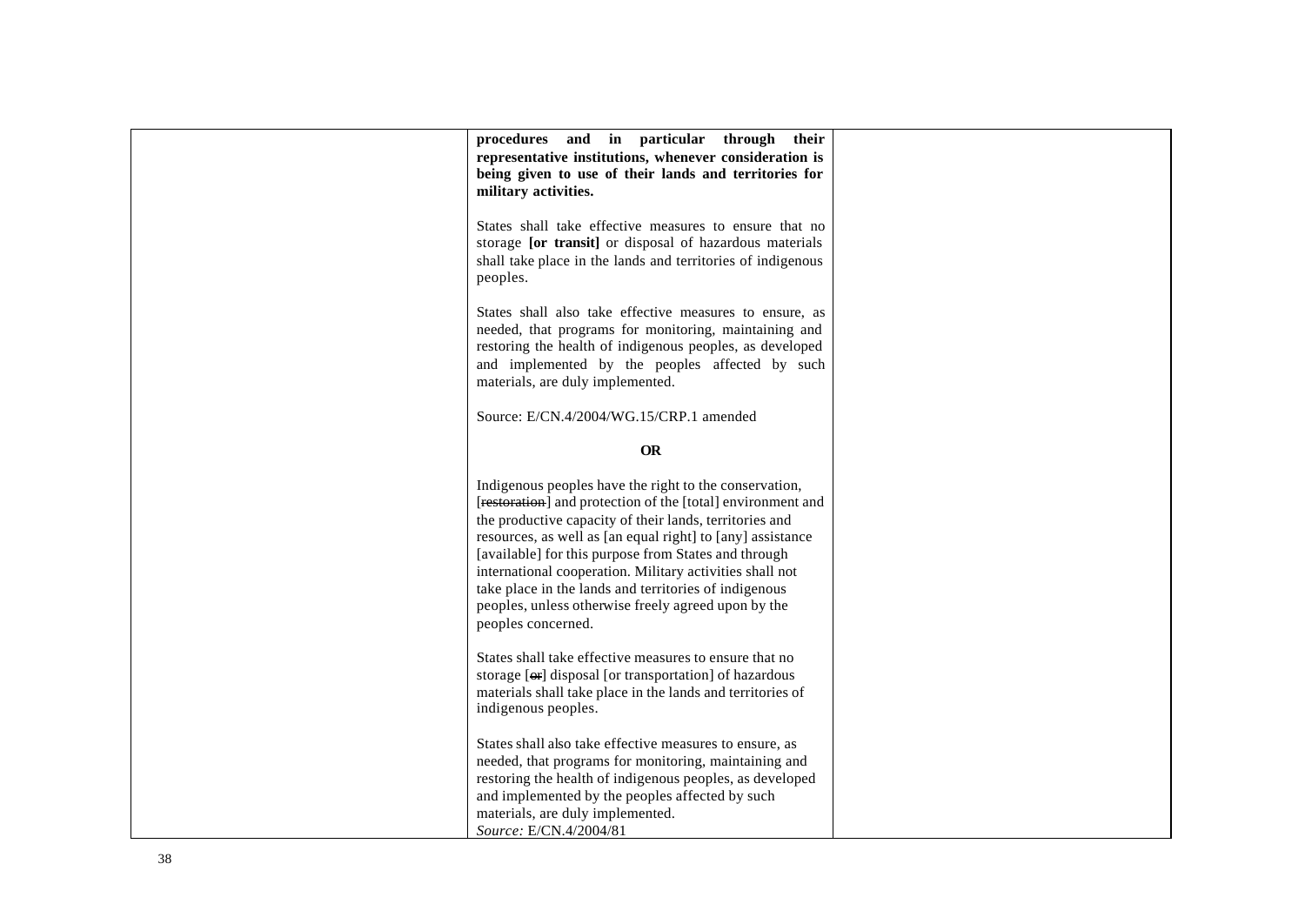|                                                                                                                                                                                                                                                                                                                                                                                                                                                                                              | A28 bis                                                                                                                                                                                                                                                                                                                                                                                                                                                                                                                                                                                                                                                                                                                                                             | A28 bis                                                                                                                                                                                                                                                                                                                                                                                                                                                                                                                                                                                                            |
|----------------------------------------------------------------------------------------------------------------------------------------------------------------------------------------------------------------------------------------------------------------------------------------------------------------------------------------------------------------------------------------------------------------------------------------------------------------------------------------------|---------------------------------------------------------------------------------------------------------------------------------------------------------------------------------------------------------------------------------------------------------------------------------------------------------------------------------------------------------------------------------------------------------------------------------------------------------------------------------------------------------------------------------------------------------------------------------------------------------------------------------------------------------------------------------------------------------------------------------------------------------------------|--------------------------------------------------------------------------------------------------------------------------------------------------------------------------------------------------------------------------------------------------------------------------------------------------------------------------------------------------------------------------------------------------------------------------------------------------------------------------------------------------------------------------------------------------------------------------------------------------------------------|
|                                                                                                                                                                                                                                                                                                                                                                                                                                                                                              | Military activities shall not take place in the lands or<br>territories of indigenous peoples, unless justified by<br>imminent risk to relevant public interest or otherwise<br>freely requested by the indigenous peoples concerned.                                                                                                                                                                                                                                                                                                                                                                                                                                                                                                                               | Military activities shall not take place in the lands or<br>territories of indigenous peoples, unless justified by<br>imminent risk to relevant public interest or otherwise<br>freely requested by the indigenous peoples<br>concerned.                                                                                                                                                                                                                                                                                                                                                                           |
|                                                                                                                                                                                                                                                                                                                                                                                                                                                                                              | States shall undertake effective consultations with the<br>indigenous peoples concerned, through appropriate<br>procedures and in particular though their representative<br>institutions, whenever consideration is being given to use<br>of their lands or territories for military activities.<br>Source: Consultations 10 <sup>th</sup> session                                                                                                                                                                                                                                                                                                                                                                                                                  | States shall undertake effective consultations with<br>the indigenous peoples concerned, through<br>appropriate procedures and in particular though their<br>representative institutions, whenever consideration is<br>being given to use of their lands or territories for<br>military activities.                                                                                                                                                                                                                                                                                                                |
| A29                                                                                                                                                                                                                                                                                                                                                                                                                                                                                          | A29                                                                                                                                                                                                                                                                                                                                                                                                                                                                                                                                                                                                                                                                                                                                                                 | A29                                                                                                                                                                                                                                                                                                                                                                                                                                                                                                                                                                                                                |
| Indigenous peoples are entitled to the recognition of<br>the full ownership, control and protection of their<br>cultural and intellectual property.<br>They have the right to special measures to control,<br>develop and protect their sciences, technologies and<br>cultural manifestations, including human and other<br>genetic resources, seeds, medicines, knowledge of<br>the properties of fauna and flora, oral traditions,<br>literatures, designs and visual and performing arts. | Indigenous peoples have the right to, and are entitled to<br>full recognition of, full ownership, control and protection<br>of their genetic resources, traditional knowledge,<br>manifestations of their culture, their cultural heritage<br>[and intellectual property].<br>States must take effective measures, including special<br>measures, to protect the right of indigenous peoples to<br>control, develop and protect their sciences, technologies<br>and cultural manifestations, including human [and<br>genetic ressources], seeds, medicines, knowledge of the<br>properties of fauna and flora, oral traditions, literatures,<br>designs, sports and traditional games and visual and<br>performing arts.<br>Source: Consultations $10^{th}$ session | Indigenous peoples have the right to maintain,<br>control, protect and develop their cultural and<br>intellectual property and the tangible manifestations<br>of their cultural and intellectual property in their<br>sciences, technologies and cultural manifestations,<br>including human and genetic ressources, seeds,<br>medicines, knowledge of the properties of fauna and<br>flora, oral traditions, literatures, designs, sports and<br>traditional games and visual and performing arts.<br>States shall take effective measures, including<br>special measures, to protect the exercise of this right. |
|                                                                                                                                                                                                                                                                                                                                                                                                                                                                                              | <b>OR</b>                                                                                                                                                                                                                                                                                                                                                                                                                                                                                                                                                                                                                                                                                                                                                           |                                                                                                                                                                                                                                                                                                                                                                                                                                                                                                                                                                                                                    |
|                                                                                                                                                                                                                                                                                                                                                                                                                                                                                              | [Indigenous peoples are entitled to the recognition of the<br>full ownership, control and protection of their cultural<br>and intellectual property.<br>They have the right to special measures to control,<br>develop and protect their sciences, technologies and<br>eultural manifestations, including human and other                                                                                                                                                                                                                                                                                                                                                                                                                                           |                                                                                                                                                                                                                                                                                                                                                                                                                                                                                                                                                                                                                    |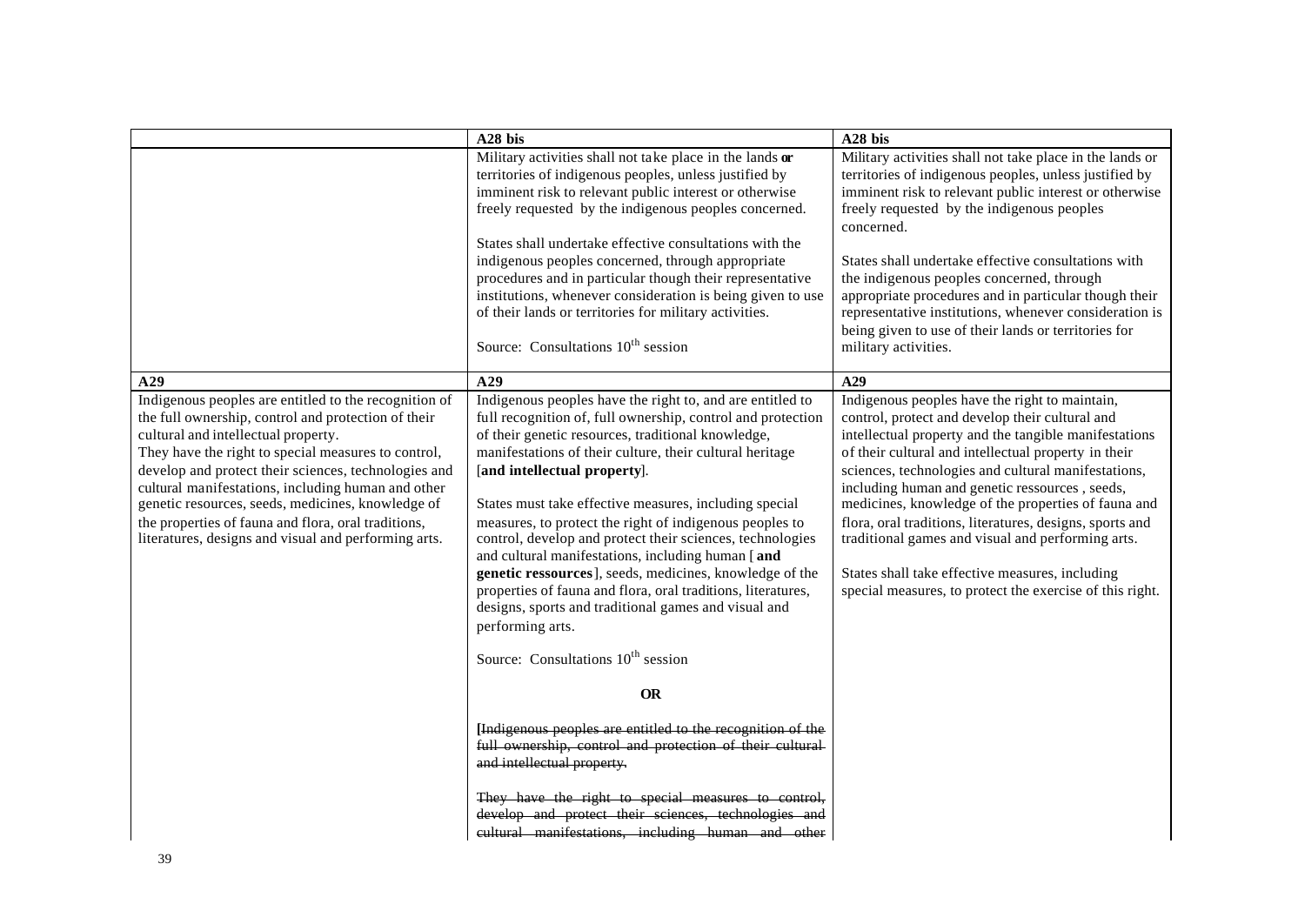genetic resources, seeds, medicines, knowledge of the properties of fauna and flora, oral traditions, literatures, designs and visual and performing arts.

**Indigenous peoples have the right to maintain, protect and develop their cultural and intellectual property and the tangible manifestations of their cultural and intellectual property**] Source: E/CN.4/2004/WG.15/CRP.1

#### **OR**

Indigenous peoples have the right to, and are entitled to the recognition of the full ownership, control and protection of their genetic resources, traditional knowledge, expressions of culture and cultural heritag e [cultural and intellectual property].

They have the right to special measures to control, develop and protect their sciences, technologies and cultural manifestations, including human and other genetic resources, seeds, medicines, knowledge of the properties of fauna and flora, oral traditions, literatures, designs and visual and performing arts.

[Indigenous individuals have the right to enjoy the benefits of scientific progress and its applications, and to benefit from the protection of the moral and material interests resulting from any scientific, literary or artistic production of which she is the author, and are entitled to protection under the law, as other members of the national population.

States should take special measures, as appropriate, to facilitate the efforts of indigenous peoples to develop and protect their sciences, technologies and traditional knowledge, and cultural manifestations including their oral traditions, literatures, designs and visual and performing arts, and their knowledge of the properties of flora and fauna, genetic resources, seeds and medicines.] *Source:* E/CN.4/2003/92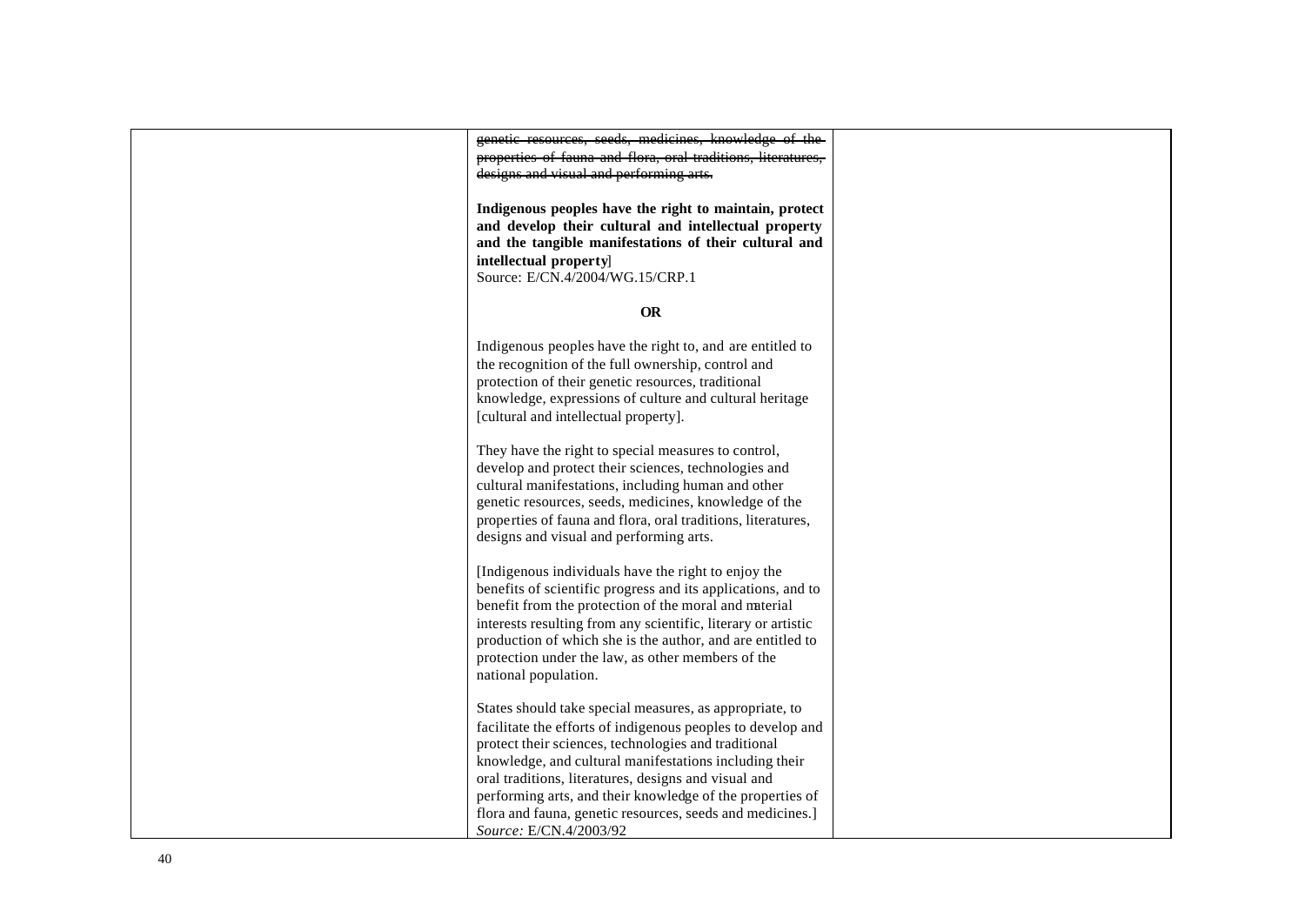| A30                                                      | A30                                                          | A30                                                    |
|----------------------------------------------------------|--------------------------------------------------------------|--------------------------------------------------------|
| Indigenous peoples have the right to determine and       | Indigenous peoples have the right to determine and           | Indigenous peoples have the right to determine and     |
| develop priorities and strategies for the development    | develop priorities and strategies for the development or     | develop priorities and strategies for the development  |
| or use of their lands, territories and other resources,  | use of their lands or territories and other resources. This  | or use of their lands or territories and other         |
| including the right to require that States obtain their  | includes the right to require that States obtain their free  | resources.                                             |
| free and informed consent prior to the approval of       | and informed consent prior to the approval of any project    |                                                        |
| any project affecting their lands, territories and other | affecting their lands or territories and other resources,    | States shall obtain their free and informed consent    |
| resources, particularly in connection with the           | particularly in connection with the development,             | prior to the approval of any project affecting their   |
| development, utilization or exploitation of mineral,     | utilization or exploitation of their mineral, water or other | lands or territories and other resources, particularly |
| water or other resources.                                | resources. Pursuant to agreement with the indigenous         | in connection with the development, utilization or     |
|                                                          | peoples concerned, States or when the case any third         | exploitation of their mineral, water or other          |
| Pursuant to agreement with the indigenous peoples        | party, shall provide just and fair [compensation] for        | resources.                                             |
| concerned, just and fair compensation shall be           | [redressing] any environmental, economic, social,            |                                                        |
| provided for any such activities and measures taken      | cultural and spiritual adverse impact.                       | States shall provide effective mechanisms for just     |
| to mitigate adverse environmental, economic, social,     |                                                              | and fair redress for any such activities, and measures |
| cultural or spiritual impact.                            | Source: Consultations 10 <sup>th</sup> session               | shall be taken to mitigate adverse environmental,      |
|                                                          |                                                              | economic, social, cultural or spiritual impact.        |
|                                                          | <b>OR</b>                                                    |                                                        |
|                                                          | Indigenous peoples have the right to determine and           |                                                        |
|                                                          | develop priorities and strategies for the development or     |                                                        |
|                                                          | use of their lands, territories and other resources. This    |                                                        |
|                                                          | includes the right to require that States shall/should seek  |                                                        |
|                                                          | their the free and informed consent of Indigenous            |                                                        |
|                                                          | peoples prior to the State's approval of any project on      |                                                        |
|                                                          | their lands or significantly affecting their lands or,       |                                                        |
|                                                          | territories and other resources, particularly in connection  |                                                        |
|                                                          | with the development, utilisation or exploitation of their   |                                                        |
|                                                          | mineral, water or other resources. States shall* provide     |                                                        |
|                                                          | effective mechanisms for redress, including appropriate      |                                                        |
|                                                          | mitigation for any such activities and measures shall be     |                                                        |
|                                                          | taken to mitigate adverse environmental, economic,           |                                                        |
|                                                          | social, cultural or spiritual impacts, for any such          |                                                        |
|                                                          | activities.                                                  |                                                        |
|                                                          | Source: US proposal / CRP1 (with amendments)                 |                                                        |
|                                                          |                                                              |                                                        |
|                                                          | <b>OR</b>                                                    |                                                        |
|                                                          | Indigenous peoples have rights to the possession,            |                                                        |
|                                                          | ownership and control of surface and subsurface              |                                                        |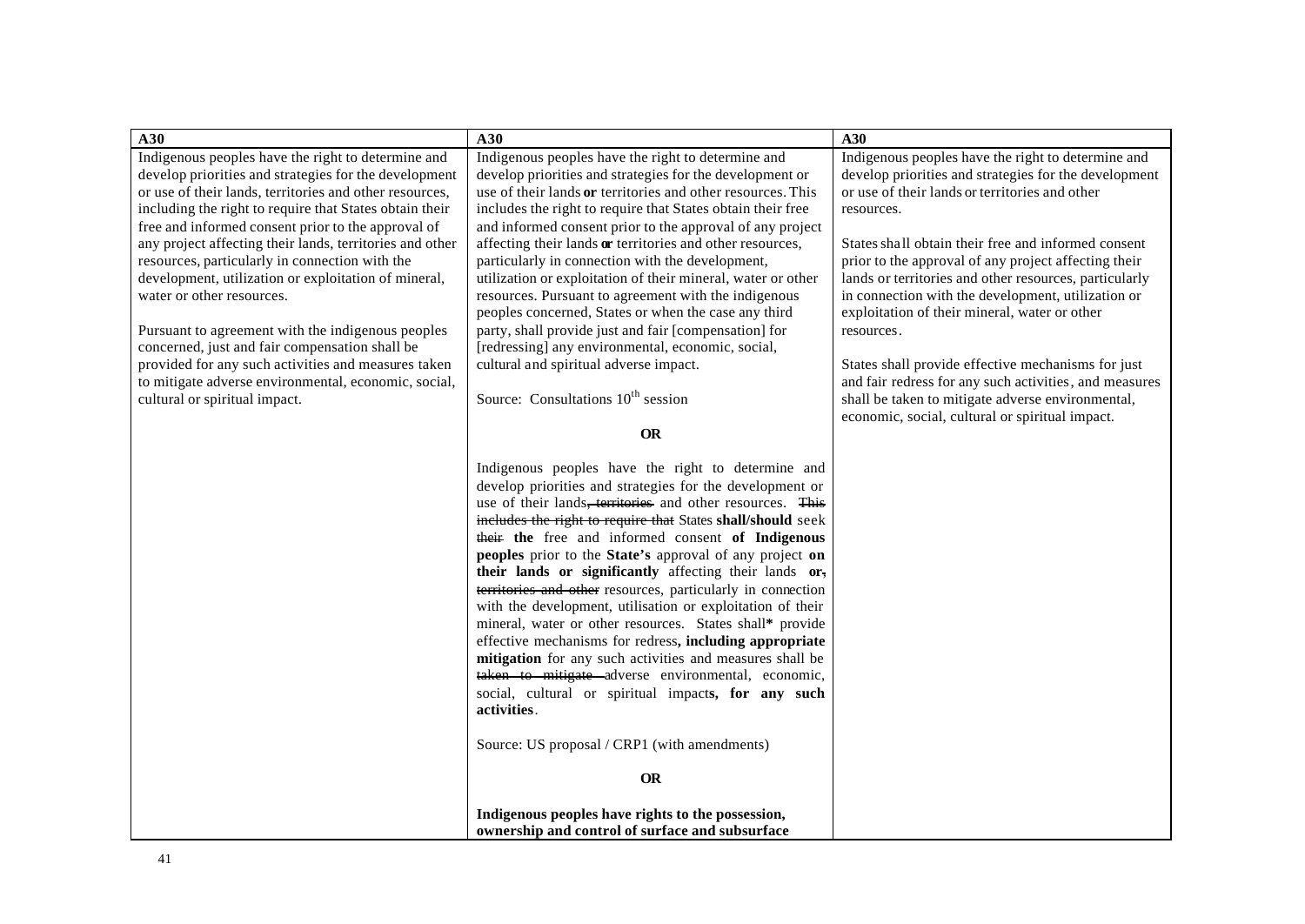| resources within their traditional lands and                                                                                                                                                                                                                                                                                                                                                                                                                                                                                                                                                                                                                                                                                                                                                       |  |
|----------------------------------------------------------------------------------------------------------------------------------------------------------------------------------------------------------------------------------------------------------------------------------------------------------------------------------------------------------------------------------------------------------------------------------------------------------------------------------------------------------------------------------------------------------------------------------------------------------------------------------------------------------------------------------------------------------------------------------------------------------------------------------------------------|--|
| territories.                                                                                                                                                                                                                                                                                                                                                                                                                                                                                                                                                                                                                                                                                                                                                                                       |  |
|                                                                                                                                                                                                                                                                                                                                                                                                                                                                                                                                                                                                                                                                                                                                                                                                    |  |
| Indigenous peoples have the right to determine and<br>develop priorities and strategies for the development or<br>use of their lands, territories and other resources. This<br>includes the right to require that States obtain seek their<br>free and informed consent prior to the approval of any<br>project affecting their lands, territories and other<br>resources, particularly in connection with the<br>development, utilization or exploitation of their mineral,<br>water or other resources.                                                                                                                                                                                                                                                                                          |  |
|                                                                                                                                                                                                                                                                                                                                                                                                                                                                                                                                                                                                                                                                                                                                                                                                    |  |
| Pursuant to agreement with the indigenous peoples<br>concerned, just, and fair compensation shall be provided<br>States shall provide effective mechanisms for redress<br>for any such activities, and measures shall be taken to<br>mitigate adverse environmental, economic, social,<br>cultural or spiritual impact.                                                                                                                                                                                                                                                                                                                                                                                                                                                                            |  |
| Source: E/CN.4/2004/WG.15/CRP.1 amended                                                                                                                                                                                                                                                                                                                                                                                                                                                                                                                                                                                                                                                                                                                                                            |  |
|                                                                                                                                                                                                                                                                                                                                                                                                                                                                                                                                                                                                                                                                                                                                                                                                    |  |
| <b>OR</b>                                                                                                                                                                                                                                                                                                                                                                                                                                                                                                                                                                                                                                                                                                                                                                                          |  |
| Indigenous peoples have the right to determine and<br>develop priorities and strategies for the development or<br>use of their lands, territories and other resources,<br>including the right to require that States obtain [seek]<br>their free and informed consent prior to the approval of<br>any project affecting their lands, territories and other<br>resources, particularly in connection with the<br>development, utilization or exploitation of [their] mineral,<br>water or other resources. Pursuant to agreement with the<br>indigenous peoples concerned, just and fair [and agreed]<br>compensation [redress] shall be provided for any such<br>activities and measures [shall be] taken to mitigate<br>adverse environmental, economic, social, cultural or<br>spiritual impact. |  |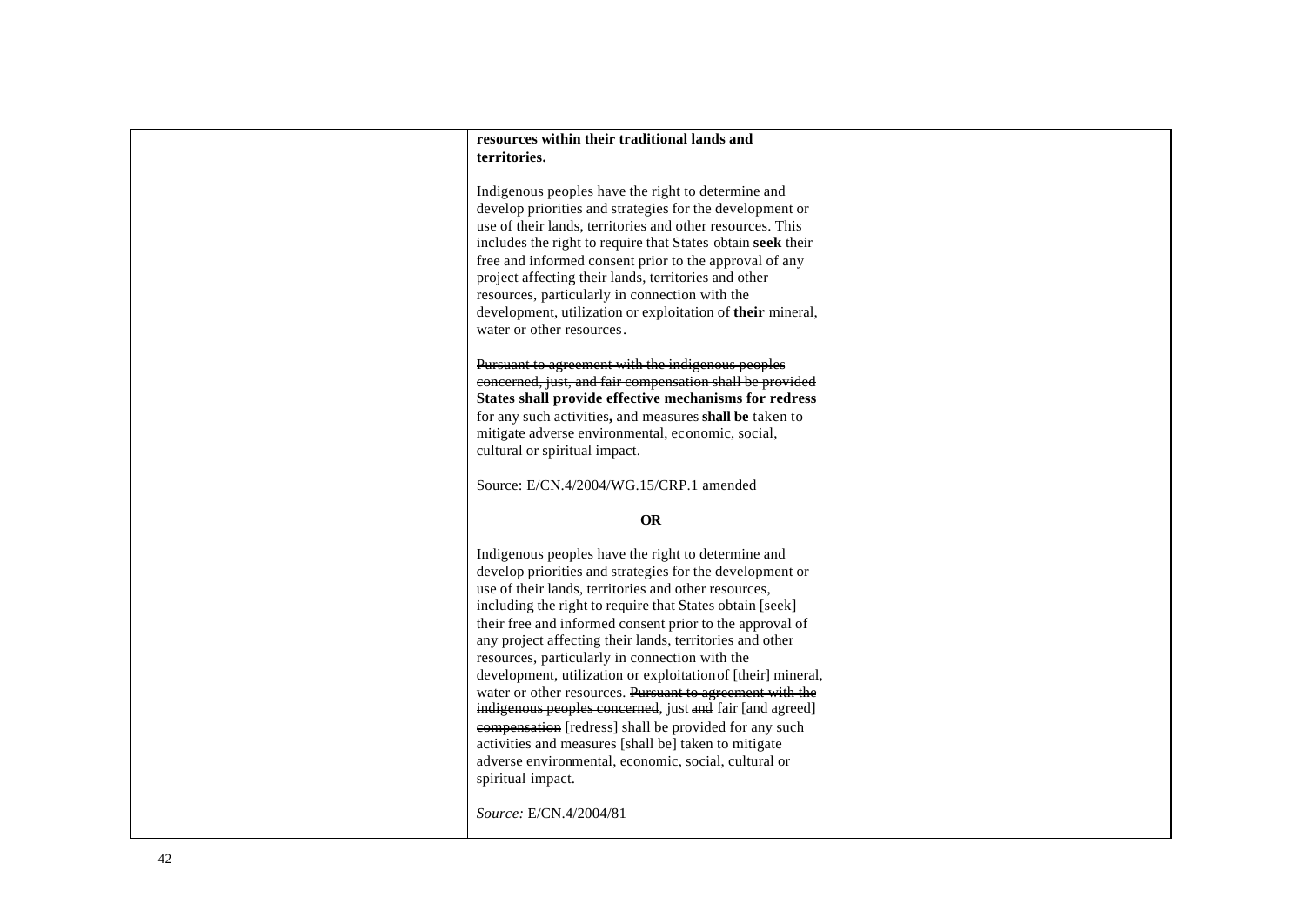| <b>PART VII</b>                                                                                                                                                                                                                                                                                                                                                                                                                                                                                  |                                                                                                                                                                                                                                                                                                                                                                                                                                                                                                                                                                                                                                                                                                                                                                                                                                                                                                                                                                                                                                                                                                                                                                                                                                                                                                                                                                                                                                     |                                                                                                                                                                                                         |
|--------------------------------------------------------------------------------------------------------------------------------------------------------------------------------------------------------------------------------------------------------------------------------------------------------------------------------------------------------------------------------------------------------------------------------------------------------------------------------------------------|-------------------------------------------------------------------------------------------------------------------------------------------------------------------------------------------------------------------------------------------------------------------------------------------------------------------------------------------------------------------------------------------------------------------------------------------------------------------------------------------------------------------------------------------------------------------------------------------------------------------------------------------------------------------------------------------------------------------------------------------------------------------------------------------------------------------------------------------------------------------------------------------------------------------------------------------------------------------------------------------------------------------------------------------------------------------------------------------------------------------------------------------------------------------------------------------------------------------------------------------------------------------------------------------------------------------------------------------------------------------------------------------------------------------------------------|---------------------------------------------------------------------------------------------------------------------------------------------------------------------------------------------------------|
| A31                                                                                                                                                                                                                                                                                                                                                                                                                                                                                              | A31                                                                                                                                                                                                                                                                                                                                                                                                                                                                                                                                                                                                                                                                                                                                                                                                                                                                                                                                                                                                                                                                                                                                                                                                                                                                                                                                                                                                                                 | A31                                                                                                                                                                                                     |
| Indigenous peoples, as a specific form of exercising<br>their right to self-determination, have the right to<br>autonomy or self-government in matters relating to<br>their internal and local affairs, including culture,<br>religion, education, information, media, health,<br>housing, employment, social welfare, economic<br>activities, land and resources management,<br>environment and entry by non-members, as well as<br>ways and means for financing these autonomous<br>functions. | Indigenous peoples, as a specific form of exercising their<br>right to self-determination, have the right to autonomy or<br>self-government in matters relating to their internal and<br>local affairs, including culture, religion, education,<br>information, media, health, housing, employment, social<br>welfare, economic activities, land and resources<br>management, environment and entry by non members, as<br>well as ways and means for financing these autonomous<br>functions.<br>Source: E/CN.4/2004/WG.15/CRP.1<br><b>OR</b><br>Indigenous peoples, as a specific form of exercising their<br>right to self-determination, have the right to autonomy or<br>self-government in matters relating to their internal and<br>local affairs [including/inter alia/but not limited to<br>eulture, religion, education, information, media, health,<br>housing, employment, social welfare, economic<br>activities, land and resources management, environment<br>and entry by non-members,] [as well as/including ways<br>and means for financing these autonomous functions].<br><b>OR</b><br>Indigenous peoples have the right to self-government of<br>their internal and local affairs, including through their<br>institutional structures. The exercise of this right shall be<br>a matter for<br>arrangement/agreement/negotiation/resolution between<br>indigenous peoples and States.<br>Source: E/CN.4/2004/81 | Indigenous peoples, as a specific form of exercising<br>their right to self-determination, have the right to<br>autonomy or self-government in matters relating to<br>their internal and local affairs. |
| A32                                                                                                                                                                                                                                                                                                                                                                                                                                                                                              | A32                                                                                                                                                                                                                                                                                                                                                                                                                                                                                                                                                                                                                                                                                                                                                                                                                                                                                                                                                                                                                                                                                                                                                                                                                                                                                                                                                                                                                                 | A32                                                                                                                                                                                                     |
| Indigenous peoples have the collective right to                                                                                                                                                                                                                                                                                                                                                                                                                                                  | Indigenous peoples have the collective right to determine                                                                                                                                                                                                                                                                                                                                                                                                                                                                                                                                                                                                                                                                                                                                                                                                                                                                                                                                                                                                                                                                                                                                                                                                                                                                                                                                                                           | Indigenous peoples have the collective right to                                                                                                                                                         |
| determine their own citizenship in accordance with<br>their customs and traditions. Indigenous citizenship<br>does not impair the right of indigenous individuals to                                                                                                                                                                                                                                                                                                                             | their ownidentity [citizenship]and membership in<br>accordance with their customs and traditions. Indigenous<br>eitizenship This does not impair the right of indigenous                                                                                                                                                                                                                                                                                                                                                                                                                                                                                                                                                                                                                                                                                                                                                                                                                                                                                                                                                                                                                                                                                                                                                                                                                                                            | determine their own identity or membership in<br>accordance with their customs and traditions. This<br>does not impair the right of indigenous individuals to                                           |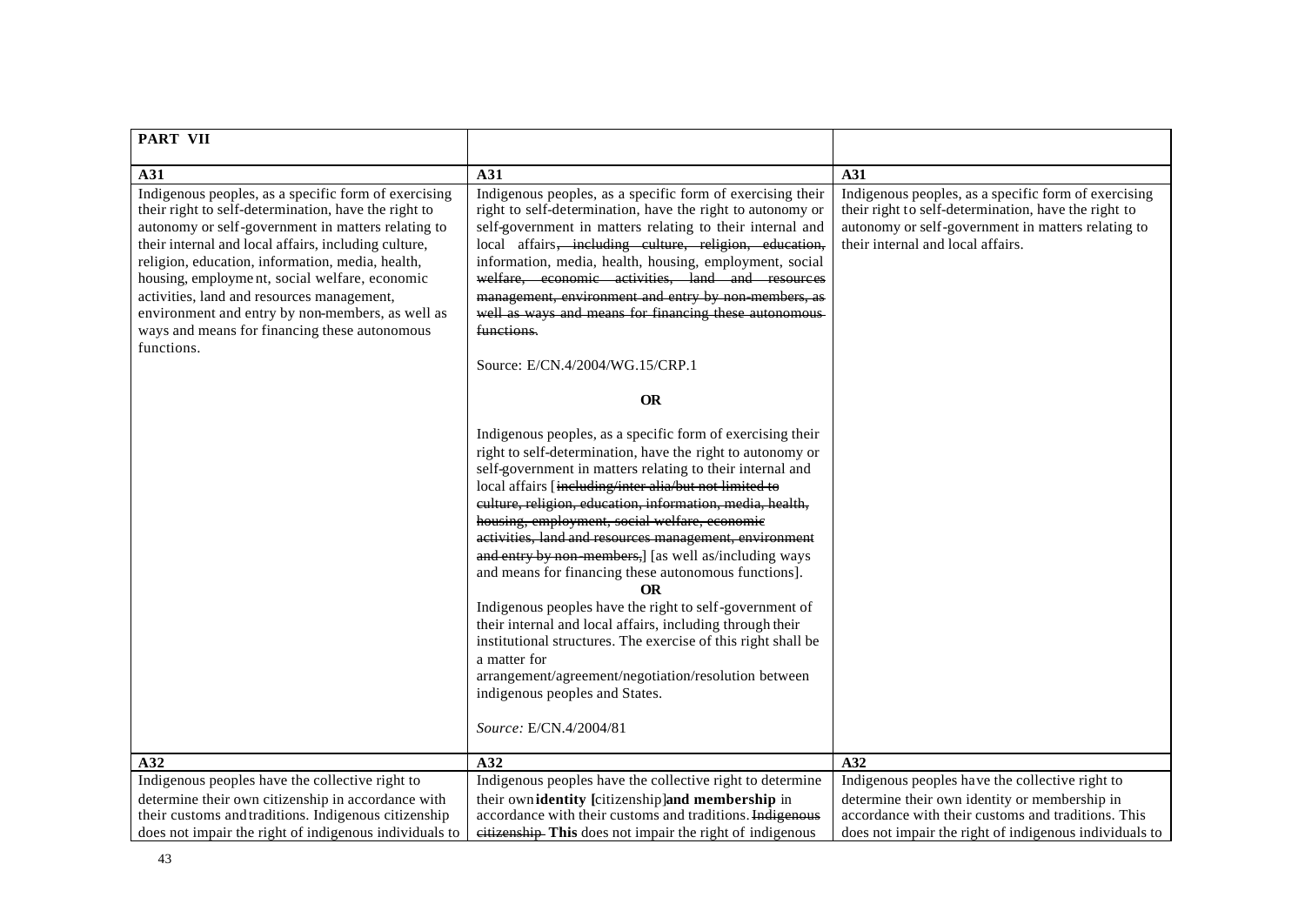| obtain citizenship of the States in which they live.<br>Indigenous peoples have the right to determine the<br>structures and to select the membership of their<br>institutions in accordance with their own procedures.<br>A33<br>Indigenous peoples have the right to promote,<br>develop and maintain their institutional structures<br>and their distinctive juridical customs, traditions,<br>procedures and practices, in accordance with<br>internationally recognized human rights standards. | individuals to obtain citizenship of the States in which<br>they live.<br>Indigenous peoples have the right to determine the<br>structures and to select the membership of their<br>institutions in accordance with their own procedures.<br>A33<br>Indigenous peoples have the right to promote, develop<br>and maintain their institutional structures and their<br>distinctive juridical eustoms, traditions, procedures and<br>practices, and juridical customs, in accordance with<br>internationally recognized human rights standards.<br>Indigenous peoples have the right to promote, develop<br>and maintain their institutional structures and their<br>distinctive [juridical] customs, traditions, procedures and<br>practices [and juridical characteristics], in accordance<br>with internationally recognized human rights standards. | obtain citizenship of the States in which they live.<br>Indigenous peoples have the right to determine the<br>structures and to select the membership of their<br>institutions in accordance with their own procedures.<br>A33<br>Indigenous peoples have the right to promote,<br>develop and maintain their institutional structures<br>and their distinctive customs, spirituality, traditions,<br>procedures, practices and, in the cases where they<br>exist, juridical systems or customs, in accordance<br>with international human rights standards. |
|------------------------------------------------------------------------------------------------------------------------------------------------------------------------------------------------------------------------------------------------------------------------------------------------------------------------------------------------------------------------------------------------------------------------------------------------------------------------------------------------------|-------------------------------------------------------------------------------------------------------------------------------------------------------------------------------------------------------------------------------------------------------------------------------------------------------------------------------------------------------------------------------------------------------------------------------------------------------------------------------------------------------------------------------------------------------------------------------------------------------------------------------------------------------------------------------------------------------------------------------------------------------------------------------------------------------------------------------------------------------|--------------------------------------------------------------------------------------------------------------------------------------------------------------------------------------------------------------------------------------------------------------------------------------------------------------------------------------------------------------------------------------------------------------------------------------------------------------------------------------------------------------------------------------------------------------|
|                                                                                                                                                                                                                                                                                                                                                                                                                                                                                                      | Source: E/CN.4/2004/81                                                                                                                                                                                                                                                                                                                                                                                                                                                                                                                                                                                                                                                                                                                                                                                                                                |                                                                                                                                                                                                                                                                                                                                                                                                                                                                                                                                                              |
| A34                                                                                                                                                                                                                                                                                                                                                                                                                                                                                                  | A34                                                                                                                                                                                                                                                                                                                                                                                                                                                                                                                                                                                                                                                                                                                                                                                                                                                   | A34                                                                                                                                                                                                                                                                                                                                                                                                                                                                                                                                                          |
| Indigenous peoples have the collective right to<br>determine the responsibilities of individuals to their<br>communities.                                                                                                                                                                                                                                                                                                                                                                            | Indigenous peoples have the collective right to determine<br>the responsibilities of individuals to their communities, in<br>accordance with international human rights<br>standards.<br>In the exercise of the rights contained in this<br>declaration, should there be tension between a<br>collective an individual right, or the rights of third<br>parties, account shall be taken of the interests<br>protected by each right in ensuring consistency with<br>relevant international human rights standards and<br>the responsibility of Governments to govern for the<br>good of all.<br>Source: E/CN.4/2004/WG.15/CRP.1                                                                                                                                                                                                                       | Indigenous peoples have the collective right to<br>determine the responsibilities of individuals to their<br>communities.                                                                                                                                                                                                                                                                                                                                                                                                                                    |
| A35<br>Indigenous peoples, in particular those divided by                                                                                                                                                                                                                                                                                                                                                                                                                                            | A35<br>Indigenous peoples, in particular those divided by                                                                                                                                                                                                                                                                                                                                                                                                                                                                                                                                                                                                                                                                                                                                                                                             | A35<br>Indigenous peoples, in particular those divided by                                                                                                                                                                                                                                                                                                                                                                                                                                                                                                    |
| international borders, have the right to maintain and                                                                                                                                                                                                                                                                                                                                                                                                                                                | international borders, have the right to maintain and                                                                                                                                                                                                                                                                                                                                                                                                                                                                                                                                                                                                                                                                                                                                                                                                 | international borders, have the right to maintain and                                                                                                                                                                                                                                                                                                                                                                                                                                                                                                        |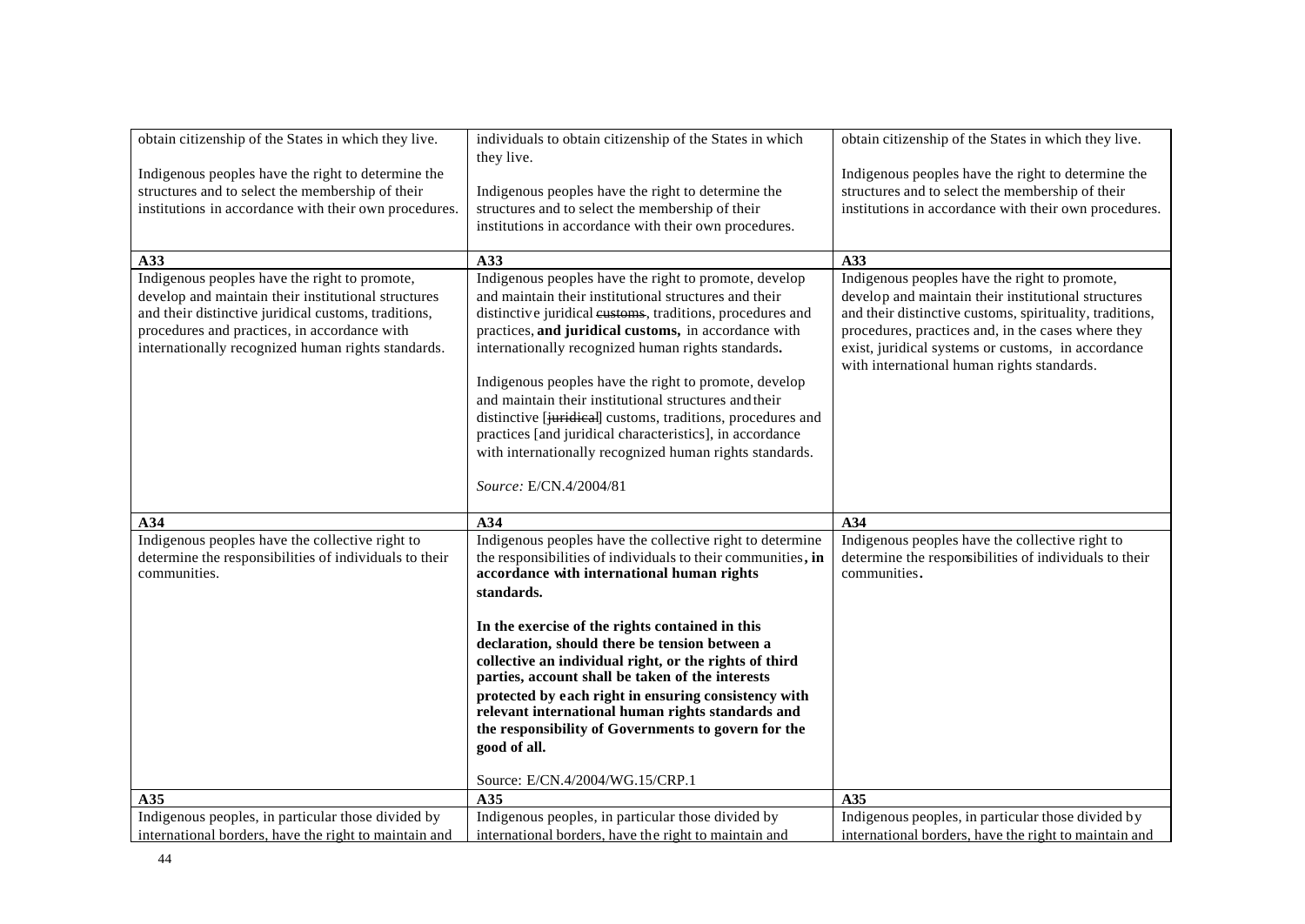| develop contacts, relations and cooperation,<br>including activities for spiritual, cultural, political,<br>economic and social purposes, with other peoples<br>across borders.<br>States shall take effective measures to ensure the<br>exercise and implementation of this right.                                                                                                                                                                                                                                       | develop contacts, relations and cooperation, including<br>activities for spiritual, cultural, political, economic and<br>social purposes, with their own members as well as<br>other peoples across borders.<br>States, in consultation and cooperation with<br>indigenous peoples shall take effective measures to<br>facilitate the exercise and to ensure the implementation<br>of this right in accordance with border control laws.<br>Source: E/CN.4/2004/WG.15/CRP.1                                                                                                                                                                                                                                                                                                                                                                                                                                                                                                                                                                                                                                                                                                                                                                                                                                                                                                                                                                                                                                                                                | develop contacts, relations and cooperation,<br>including activities for spiritual, cultural, political,<br>economic and social purposes, with their own<br>members as well as other peoples across borders.<br>States, in consultation and cooperation with<br>indigenous peoples, shall take effective measures to<br>facilitate the exercise and ensure the implementation<br>of this right in accordance with border control laws.                                                                                                                                                                                                                               |
|---------------------------------------------------------------------------------------------------------------------------------------------------------------------------------------------------------------------------------------------------------------------------------------------------------------------------------------------------------------------------------------------------------------------------------------------------------------------------------------------------------------------------|------------------------------------------------------------------------------------------------------------------------------------------------------------------------------------------------------------------------------------------------------------------------------------------------------------------------------------------------------------------------------------------------------------------------------------------------------------------------------------------------------------------------------------------------------------------------------------------------------------------------------------------------------------------------------------------------------------------------------------------------------------------------------------------------------------------------------------------------------------------------------------------------------------------------------------------------------------------------------------------------------------------------------------------------------------------------------------------------------------------------------------------------------------------------------------------------------------------------------------------------------------------------------------------------------------------------------------------------------------------------------------------------------------------------------------------------------------------------------------------------------------------------------------------------------------|----------------------------------------------------------------------------------------------------------------------------------------------------------------------------------------------------------------------------------------------------------------------------------------------------------------------------------------------------------------------------------------------------------------------------------------------------------------------------------------------------------------------------------------------------------------------------------------------------------------------------------------------------------------------|
| A36                                                                                                                                                                                                                                                                                                                                                                                                                                                                                                                       | A36                                                                                                                                                                                                                                                                                                                                                                                                                                                                                                                                                                                                                                                                                                                                                                                                                                                                                                                                                                                                                                                                                                                                                                                                                                                                                                                                                                                                                                                                                                                                                        | A36                                                                                                                                                                                                                                                                                                                                                                                                                                                                                                                                                                                                                                                                  |
| Indigenous peoples have the right to the recognition,<br>observance and enforcement of treaties, agreements<br>and other constructive arrangements concluded with<br>States or their successors, according to their original<br>spirit and intent, and to have States honour and<br>respect such treaties, agreements and other<br>constructive arrangements. Conflicts and disputes<br>which cannot otherwise be settled should be<br>submitted to competent international bodies agreed<br>to by all parties concerned. | presented by the facilitators in decembre 2004<br>[Indigenous peoples have the right to the recognition,<br>observance and enforcement of treaties, agreements and<br>other constructive arrangements concluded with States or<br>their successors, taking into account, among other things,<br>the original spirit and intent of the indigenous<br>peoples/parties concerned, and to have States honour and<br>respect such treaties, agreements and other constructive<br>arrangements.] [States should/shall take all necessary<br>steps under domestic law to implement obligations to<br>indigenous peoples under treaties and other agreements<br>negotiated with them.] Disputes should be submitted to<br>competent domestic bodies or processes for timely<br>resolution. Where such [submission] [resolution] is not<br>possible [and the concerned parties agree], disputes may<br>be submitted to competent international bodies.<br>proposal by the Indigenous caucus at the Organization of<br>American States, November 11, 2004<br>Indigenous peoples have the right to have the treaties,<br>agreements and constructive arrangements concluded<br>with States, their predecessors and successors be<br>recognized, respected, observed, implemented and<br>enforced in accordance with their original spirit and<br>intent, in good faith, and as understood by indigenous<br>peoples. Disputes that cannot otherwise be settled<br>shall be submitted to competent international bodies<br>by the States' parties or indigenous peoples | Indigenous peoples have the right to the recognition,<br>observance and enforcement of treaties, agreements<br>and other constructive arrangements concluded with<br>States or their successors, taking into account, among<br>other things, the original spirit and intent of the<br>parties concerned, and to have States honour and<br>respect such treaties, agreements and other<br>constructive arrangements.<br>Disputes should be submitted to competent domestic<br>bodies or processes for timely resolution. Where<br>such resolution is not possible and the concerned<br>parties agree, disputes may be submitted to<br>competent international bodies. |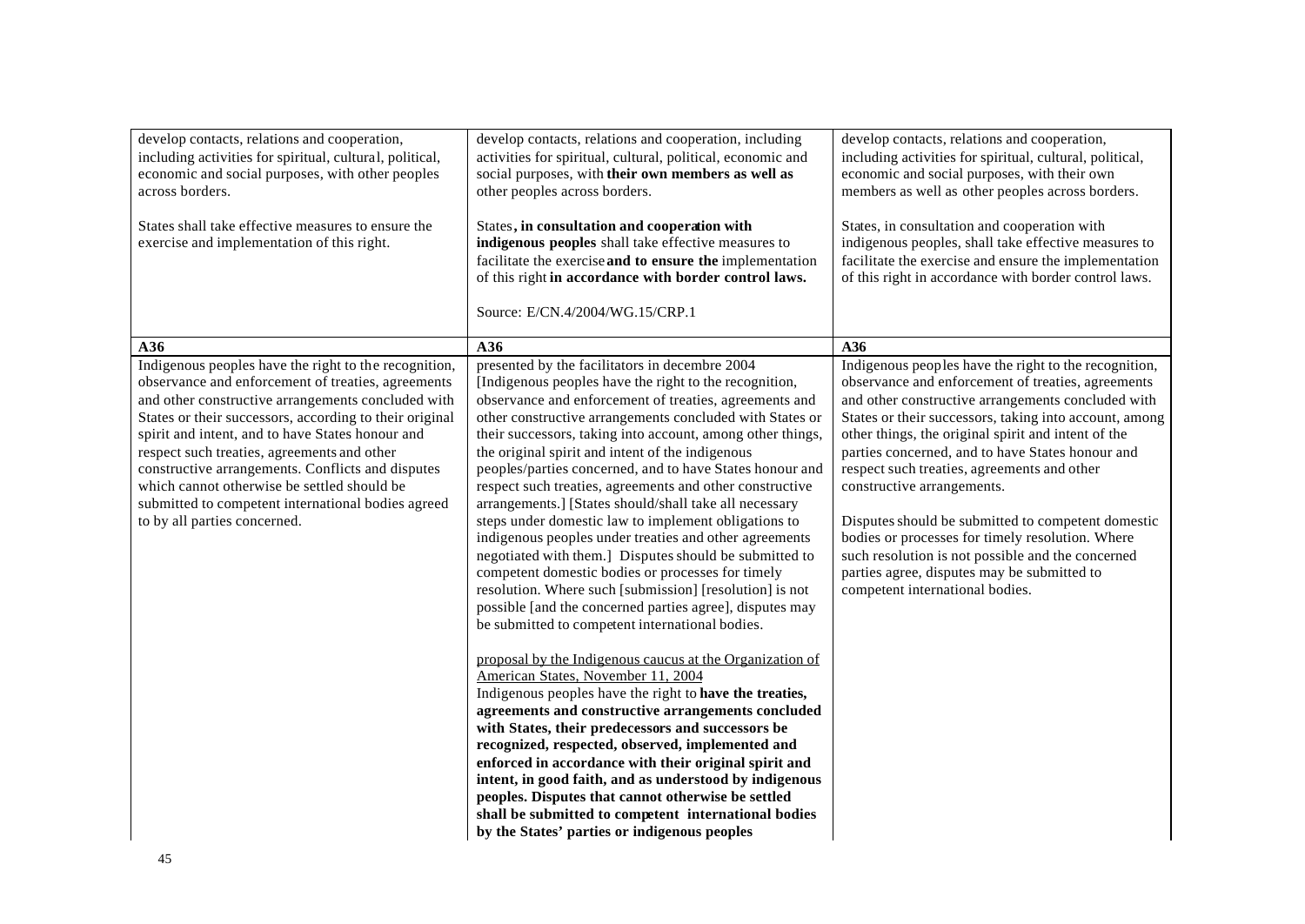| concerned.                                                                                                                                                                                                                                                                                                                                                                                                                                                                                                                                                                                                                                                                                                                                                                                                                           |  |
|--------------------------------------------------------------------------------------------------------------------------------------------------------------------------------------------------------------------------------------------------------------------------------------------------------------------------------------------------------------------------------------------------------------------------------------------------------------------------------------------------------------------------------------------------------------------------------------------------------------------------------------------------------------------------------------------------------------------------------------------------------------------------------------------------------------------------------------|--|
| Nothing in this Declaration may be interpreted as to<br>diminish or eliminate the rights of indigenous peoples<br>contained in treaties, agreements and constructive<br>arrangements.                                                                                                                                                                                                                                                                                                                                                                                                                                                                                                                                                                                                                                                |  |
| proposal in CRp1:<br>Indigenous peoples have the right to the recognition,<br>observance and enforcement of treaties, agreements and<br>other constructive arrangements concluded with States or<br>their successors, according to their original spirit and<br>intent, and to have States honour and respect such                                                                                                                                                                                                                                                                                                                                                                                                                                                                                                                   |  |
| treaties, agreements and other constructive arrangements.<br>Conflicts and disputes, which cannot otherwise be settled,<br>should be submitted to competent national bodies or<br>processes for negotiations and resolution or, where<br>they do not operate or are unreasonably prolonged, to<br>international bodies agreed to by all parties concerned.                                                                                                                                                                                                                                                                                                                                                                                                                                                                           |  |
| proposal by Canada, based on Sub-Commission and<br>CRp1 texts:<br>Indigenous peoples have the right to the recognition,<br>observance and enforcement of treaties, agreements and<br>other constructive arrangements concluded with States or<br>their successors, according to their the original spirit and<br>intention of the parties, and to have States honour and<br>respect such treaties, agreements and other constructive<br>arrangements. Conflicts and disputes, which cannot<br>otherwise be settled should be submitted to competent<br>national bodies or processes for negotiations and<br>resolution. Where this is not possible or resolution is<br>unreasonably prolonged, conflicts and disputes may<br>be submitted to competent international bodies agreed<br>to by indigenous and states parties concerned. |  |
| proposal by the United States of America, 2003:<br>States should/shall take all necessary steps under<br>domestic law to implement obligations to indigenous<br>peoples under treaties and other agreements<br>negotiated with them and where appropriate to                                                                                                                                                                                                                                                                                                                                                                                                                                                                                                                                                                         |  |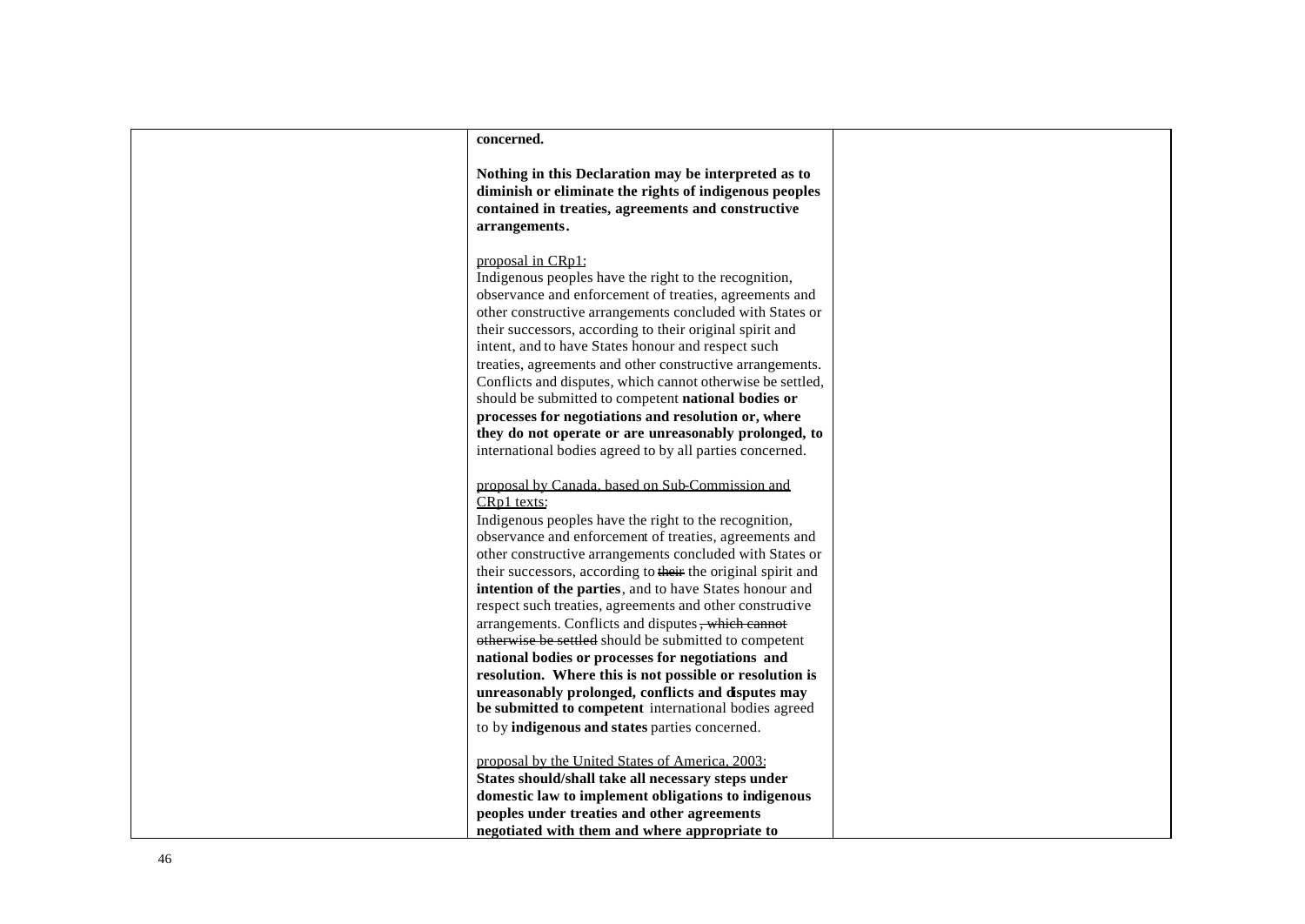|                                                                                                                                                                                                                                                                                                                                                                                                                                              | establish procedures for resolving grievances arising                                                                                                                                                                                                                                                                                                                                                                                                                                                                                                                                                                                                                        |                                                                                                                                                                                                                                                                                                                                                                                                                                                                                    |
|----------------------------------------------------------------------------------------------------------------------------------------------------------------------------------------------------------------------------------------------------------------------------------------------------------------------------------------------------------------------------------------------------------------------------------------------|------------------------------------------------------------------------------------------------------------------------------------------------------------------------------------------------------------------------------------------------------------------------------------------------------------------------------------------------------------------------------------------------------------------------------------------------------------------------------------------------------------------------------------------------------------------------------------------------------------------------------------------------------------------------------|------------------------------------------------------------------------------------------------------------------------------------------------------------------------------------------------------------------------------------------------------------------------------------------------------------------------------------------------------------------------------------------------------------------------------------------------------------------------------------|
|                                                                                                                                                                                                                                                                                                                                                                                                                                              | under such treaties and agreements in accordance<br>with principles of equity and justice.                                                                                                                                                                                                                                                                                                                                                                                                                                                                                                                                                                                   |                                                                                                                                                                                                                                                                                                                                                                                                                                                                                    |
| <b>PART VIII</b>                                                                                                                                                                                                                                                                                                                                                                                                                             |                                                                                                                                                                                                                                                                                                                                                                                                                                                                                                                                                                                                                                                                              |                                                                                                                                                                                                                                                                                                                                                                                                                                                                                    |
| A37                                                                                                                                                                                                                                                                                                                                                                                                                                          | A37                                                                                                                                                                                                                                                                                                                                                                                                                                                                                                                                                                                                                                                                          | A37                                                                                                                                                                                                                                                                                                                                                                                                                                                                                |
| States shall take effective and appropriate measures,<br>in consultation with the indigenous peoples<br>concerned, to give full effect to the provisions of this<br>Declaration. The rights recognized herein shall be<br>adopted and included in national legislation in such a<br>manner that indigenous peoples can avail themselves<br>of such rights in practice.                                                                       | States shall take effective and appropriate measures, in<br>consultation with the indigenous peoples concerned, to<br>give full effect to the provisions of this Declaration. The<br>rights recognized herein shall be adopted and included in<br>national legislation in such a manner that indigenous<br>peoples can avail themselves of such rights in practice.<br>Source: E/CN.4/2004/WG.15/CRP.1                                                                                                                                                                                                                                                                       | States in cooperation/collaboration with indigenous<br>peoples, shall take the appropriate measures,<br>including legislative measures, to achieve the ends of<br>this Declaration.                                                                                                                                                                                                                                                                                                |
| A38                                                                                                                                                                                                                                                                                                                                                                                                                                          | A38                                                                                                                                                                                                                                                                                                                                                                                                                                                                                                                                                                                                                                                                          | A38                                                                                                                                                                                                                                                                                                                                                                                                                                                                                |
| Indigenous peoples have the right to have access to<br>adequate financial and technical assistance, from<br>States and through international cooperation, to<br>pursue freely their political, economic, social,<br>cultural and spiritual development and for the<br>enjoyment of the rights and freedoms recognized in<br>this Declaration.                                                                                                | Indigenous peoples have the right to have access to<br>adequate financial and technical assistance from States<br>and through international cooperation, for the enjoyment<br>of the rights contained in this Declaration and in other<br>international human rights instruments. to pursue<br>freely their political, economic, social, cultural and<br>spiritual development and for the enjoyment of the rights<br>and freedoms recognized in this Declaration.<br>Source: E/CN.4/2004/WG.15/CRP.1                                                                                                                                                                        | Indigenous peoples have the right to have access to<br>financial and technical assistance from States and<br>through international cooperation, for the enjoyment<br>of the rights contained in this Declaration and in<br>other international human rights instruments.                                                                                                                                                                                                           |
| A39                                                                                                                                                                                                                                                                                                                                                                                                                                          | A39                                                                                                                                                                                                                                                                                                                                                                                                                                                                                                                                                                                                                                                                          | A39                                                                                                                                                                                                                                                                                                                                                                                                                                                                                |
| Indigenous peoples have the right to have access to<br>and prompt decision through mutually acceptable<br>and fair procedures for the resolution of conflicts and<br>disputes with States, as well as to effective remedies<br>for all infringements of their individual and<br>collective rights. Such a decision shall take into<br>consideration the customs, traditions, rules and legal<br>systems of the indigenous peoples concerned. | Indigenous peoples have the right to have access to and<br>prompt decision through [mutually<br>acceptable/appropriate] and fair procedures for the<br>resolution of conflicts and disputes with States and third<br>parties, as well as to effective remedies for all<br>infringements of their individual and collective rights.<br>Such a decision shall [take into/giv e] consideration<br>[to]the customs, traditions, rules and legal systems of the<br>indigenous peoples concerned and international human<br>rights standards/law [relevant provisions of national<br>legislations][including those of this declaration]<br>Source: E/CN.4/2004/WG.15/CRP.1 amended | Indigenous peoples have the right to have access to<br>and prompt decision through just and fair procedures<br>for the resolution of conflicts and disputes with<br>States or other parties, as well as to effective<br>remedies for all infringements of their individual and<br>collective rights. Such a decision shall give due<br>consideration to the customs, traditions, rules and<br>legal systems of the indigenous peoples concerned<br>and international human rights. |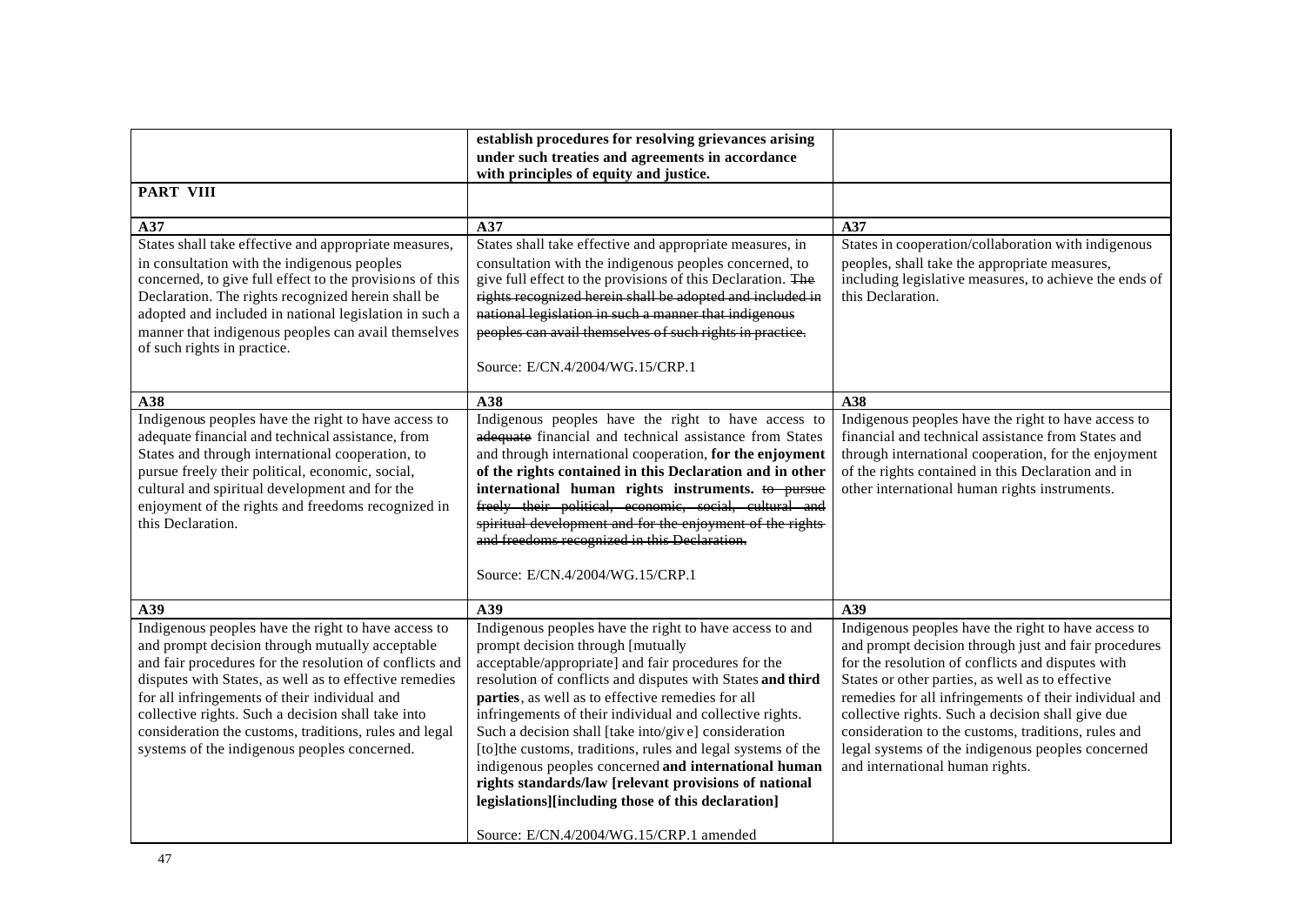| A40                                                                                                                                                                                                                                                                                                                               | A40                                                                                                                                                                                                                                                                                                                                                                           | A40                                                                                                                                                                                                                                                               |
|-----------------------------------------------------------------------------------------------------------------------------------------------------------------------------------------------------------------------------------------------------------------------------------------------------------------------------------|-------------------------------------------------------------------------------------------------------------------------------------------------------------------------------------------------------------------------------------------------------------------------------------------------------------------------------------------------------------------------------|-------------------------------------------------------------------------------------------------------------------------------------------------------------------------------------------------------------------------------------------------------------------|
| The organs and specialized agencies of the United<br>Nations system and other intergovernmental<br>organizations shall contribute to the full realization<br>of the provisions of this Declaration through the                                                                                                                    | The organs and specialized agencies of the United<br>Nations system and other intergovernmental<br>organizations shall contribute to the full-realization of the<br>provisions of this Declaration through the mobilization,                                                                                                                                                  | The organs and specialized agencies of the United<br>Nations system and other intergovernmental<br>organizations shall contribute to the full realization<br>of the provisions of this Declaration through the                                                    |
| mobilization, inter alia, of financial cooperation and<br>technical assistance. Ways and means of ensuring                                                                                                                                                                                                                        | inter alia, of financial cooperation and technical<br>assistance. Ways and means of ensuring participation of                                                                                                                                                                                                                                                                 | mobilization, inter alia, of financial cooperation and<br>technical assistance. Ways and means of ensuring                                                                                                                                                        |
| participation of indigenous peoples on issues<br>affecting them shall be established.                                                                                                                                                                                                                                             | indigenous peoples on issues affecting them shall be<br>established.                                                                                                                                                                                                                                                                                                          | participation of indigenous peoples on issues<br>affecting them shall be established                                                                                                                                                                              |
|                                                                                                                                                                                                                                                                                                                                   | Source: E/CN.4/2004/WG.15/CRP.1 amended                                                                                                                                                                                                                                                                                                                                       |                                                                                                                                                                                                                                                                   |
| A41                                                                                                                                                                                                                                                                                                                               | A41                                                                                                                                                                                                                                                                                                                                                                           | A41                                                                                                                                                                                                                                                               |
| The United Nations shall take the necessary steps to                                                                                                                                                                                                                                                                              | The United Nations shall take the necessary steps to                                                                                                                                                                                                                                                                                                                          | The United Nations, its bodies, especially the                                                                                                                                                                                                                    |
| ensure the implementation of this Declaration<br>including the creation of a body at the highest level<br>with special competence in this field and with the<br>direct participation of indigenous peoples. All United<br>Nations bodies shall promote respect for and full<br>application of the provisions of this Declaration. | ensure the implementation of this Declaration including<br>the creation of a body at the highest level with special<br>competence in this field and with the direct participation<br>of indigenous peoples. All relevant United Nations<br>bodies including at the country level, shall promote<br>respect for and full application of the provisions of this<br>Declaration. | Permanent Forum on Indigenous Issues, and<br>specialized agencies, including at the country level,<br>and States, shall promote respect for and full<br>application of the provisions of this Declaration and<br>follow-up the effectiveness of this Declaration. |
|                                                                                                                                                                                                                                                                                                                                   | The United Nations Permanent Forum on Indigenous                                                                                                                                                                                                                                                                                                                              |                                                                                                                                                                                                                                                                   |
|                                                                                                                                                                                                                                                                                                                                   | Issues and States shall follow-up the effectiveness of<br>this Declaration                                                                                                                                                                                                                                                                                                    |                                                                                                                                                                                                                                                                   |
|                                                                                                                                                                                                                                                                                                                                   | Source: E/CN.4/2004/WG.15/CRP.1                                                                                                                                                                                                                                                                                                                                               |                                                                                                                                                                                                                                                                   |
| <b>PART IX</b>                                                                                                                                                                                                                                                                                                                    |                                                                                                                                                                                                                                                                                                                                                                               |                                                                                                                                                                                                                                                                   |
| A42                                                                                                                                                                                                                                                                                                                               | A42                                                                                                                                                                                                                                                                                                                                                                           | A42                                                                                                                                                                                                                                                               |
| The rights recognized herein constitute the minimum<br>standards for thesurvival, dignity and well-being of<br>the indigenous peoples of the world.                                                                                                                                                                               | [[Provisions of] this Declaration][The rights recognized]<br>herein] constitute[s] the minimum standards for the<br>survival, dignity and well-being of the indigenous<br>peoples of the world.                                                                                                                                                                               | The rights recognized herein constitute the minimum<br>standards for the<br>survival, dignity and well-being of<br>the indigenous peoples of the world.                                                                                                           |
|                                                                                                                                                                                                                                                                                                                                   | Source: E/CN.4/2004/WG.15/CRP.1 amended                                                                                                                                                                                                                                                                                                                                       |                                                                                                                                                                                                                                                                   |
| A43                                                                                                                                                                                                                                                                                                                               | A43                                                                                                                                                                                                                                                                                                                                                                           | A43                                                                                                                                                                                                                                                               |
| All the rights and freedoms recognized herein are<br>equally guaranteed to male and female indigenous<br>individuals.                                                                                                                                                                                                             | All the rights and freedoms recognized herein are equally<br>guaranteed to male and female indigenous individuals.                                                                                                                                                                                                                                                            | All the rights and freedoms recognized herein are<br>equally guaranteed to male and female indigenous<br>individuals.                                                                                                                                             |